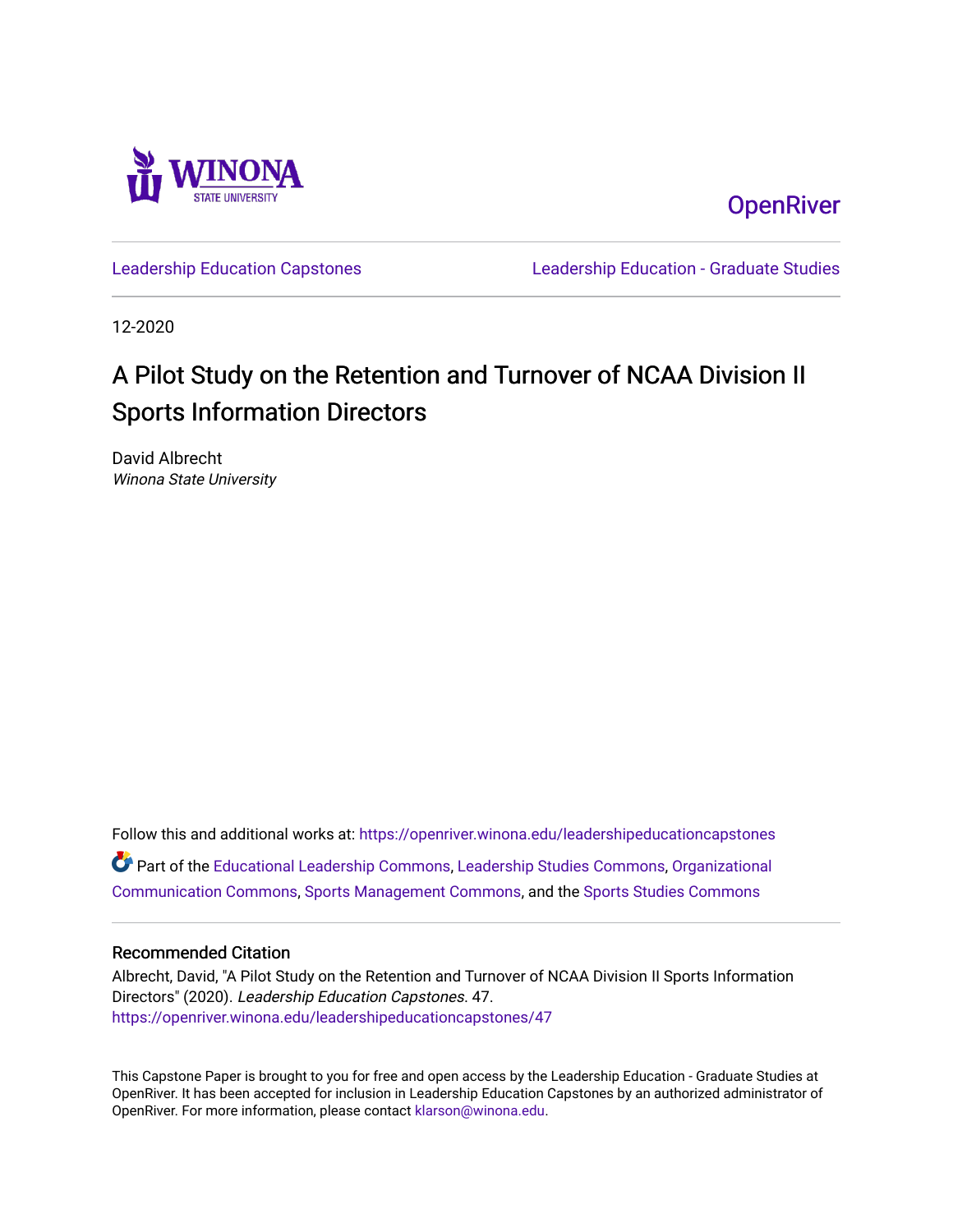A Pilot Study on the Retention and Turnover of NCAA Division II Sports Information Directors

A Thesis Submitted to the Faculty of the Department of Leadership Education College of Education of Winona State University

by

David Albrecht

In Partial Fulfillment of the Requirements

for the Degree of

Master of Science

12/8/20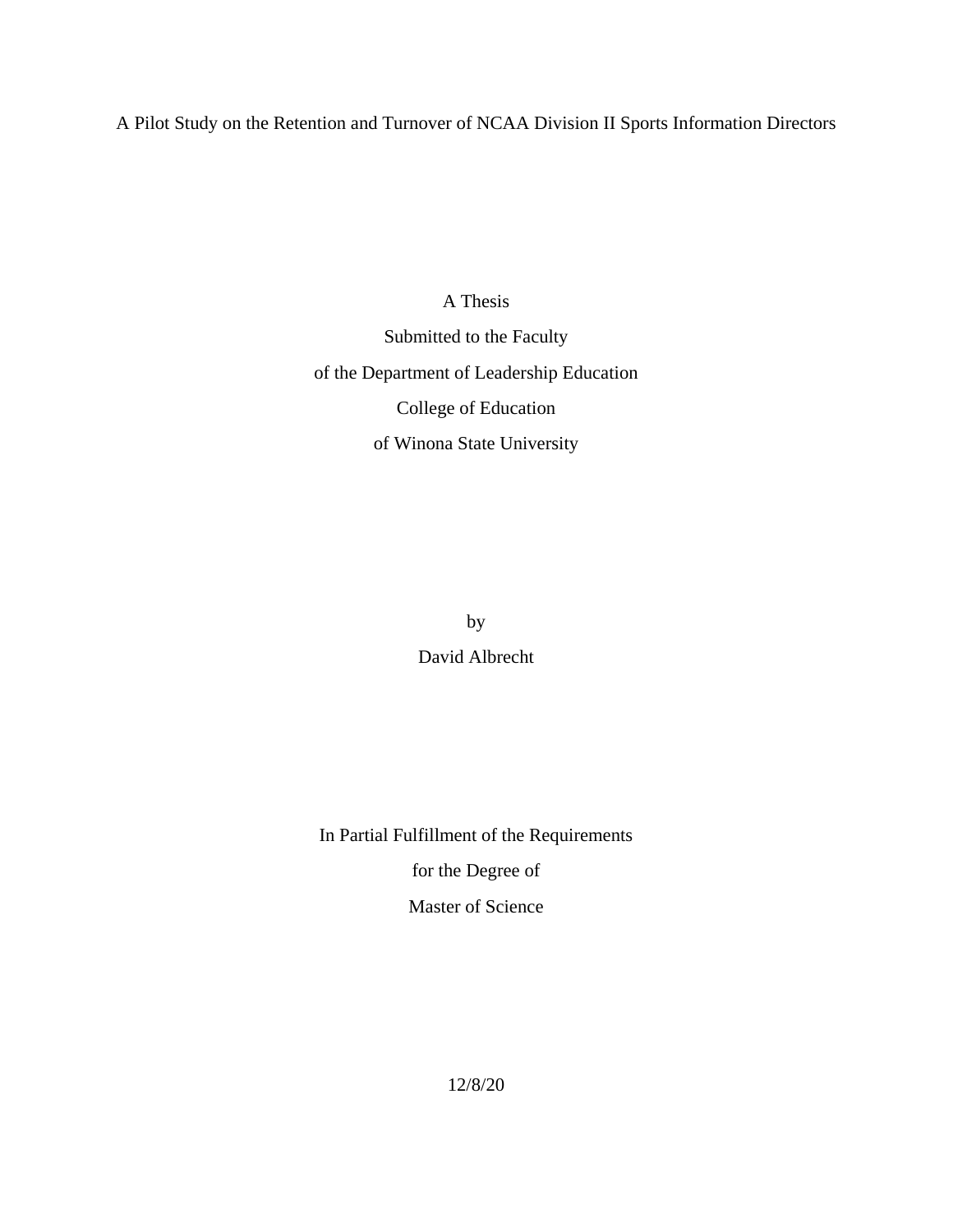#### **Acknowledgement**

<span id="page-2-0"></span>The completion of this master's thesis would not have been possible without the efforts of many people whose names do not appear on the byline. I want to thank each and every one of my professors at Winona State University, particularly Dr. Daniel Kirk and Dr. Steven Baule who oversaw the completion of this paper while I was in the midst of moving across the country. I am thankful for the opportunity I was given to work in the Winona State University Athletic Department which sparked my journey toward a master's degree. I am eternally grateful for my loving parents who have encouraged and supported me through every twist and turn of my professional career. Finally, I need to thank the sports information directors who participated in this study. The CoSIDA community is the most tightly-knit professional organization I've ever had the privilege of being part of. As we all know, being an SID is a thankless job, so I again offer my sincerest thanks.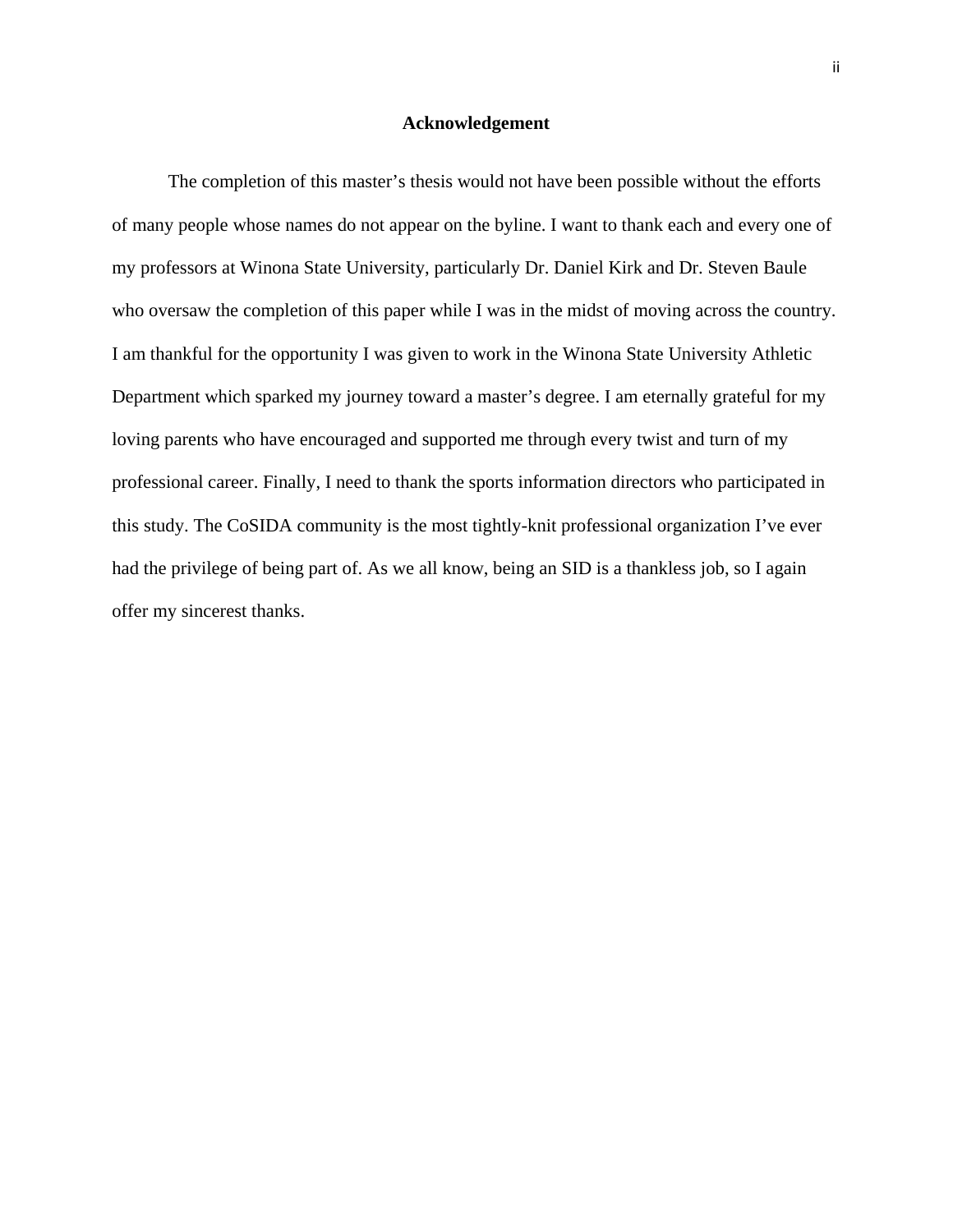#### **Abstract**

<span id="page-3-0"></span>This study reports on sports information directors (SID) at the collegiate level limited to NCAA Division II athletic programs. An online survey was used for all participants, and select respondents completed follow-up interviews. Surveys were intended to determine the impact of work-life balance and overall workload of the SID role. Survey questions sought to find perceptions of SIDs by athletic administrators, including the athletic director (AD), and if their role provided opportunities for career advancement within collegiate athletic administration. The results of the study showed that institution/department culture, family, and professional growth factored heavily on retention. Adversely, turnover was linked to individuals seeking career advancement, better support staffs, or improved workplace cultures. Additionally, this study found that work-life balance was particularly disrupted by hours required, lack of support staff, and the growing demands of the role. Each of those factors impacted the results showing that a majority of SIDs in this study have considered leaving the profession. Furthermore, this project discovered the important link between the relationship of AD and SID in seeking an improved work-life balance and professional advancement opportunities. A majority of this study's participants indicated they were considered to be senior-level athletic administrators, and a notable portion of the respondents had career goals to be an athletic director. The majority of this study's participants were veterans of the profession, had held only one top-ranking SID job, and had been at their current institution for a prolonged period of time. Despite those demographics, that segment shared similar concerns and issues in the role as other groups. Finally, this study revealed that perceptions of the SID role have begun to change, and positive trends are emerging among its professionals who no longer want to be viewed as technicians, but as senior-level leaders with aspirations of continued growth in collegiate athletic administration.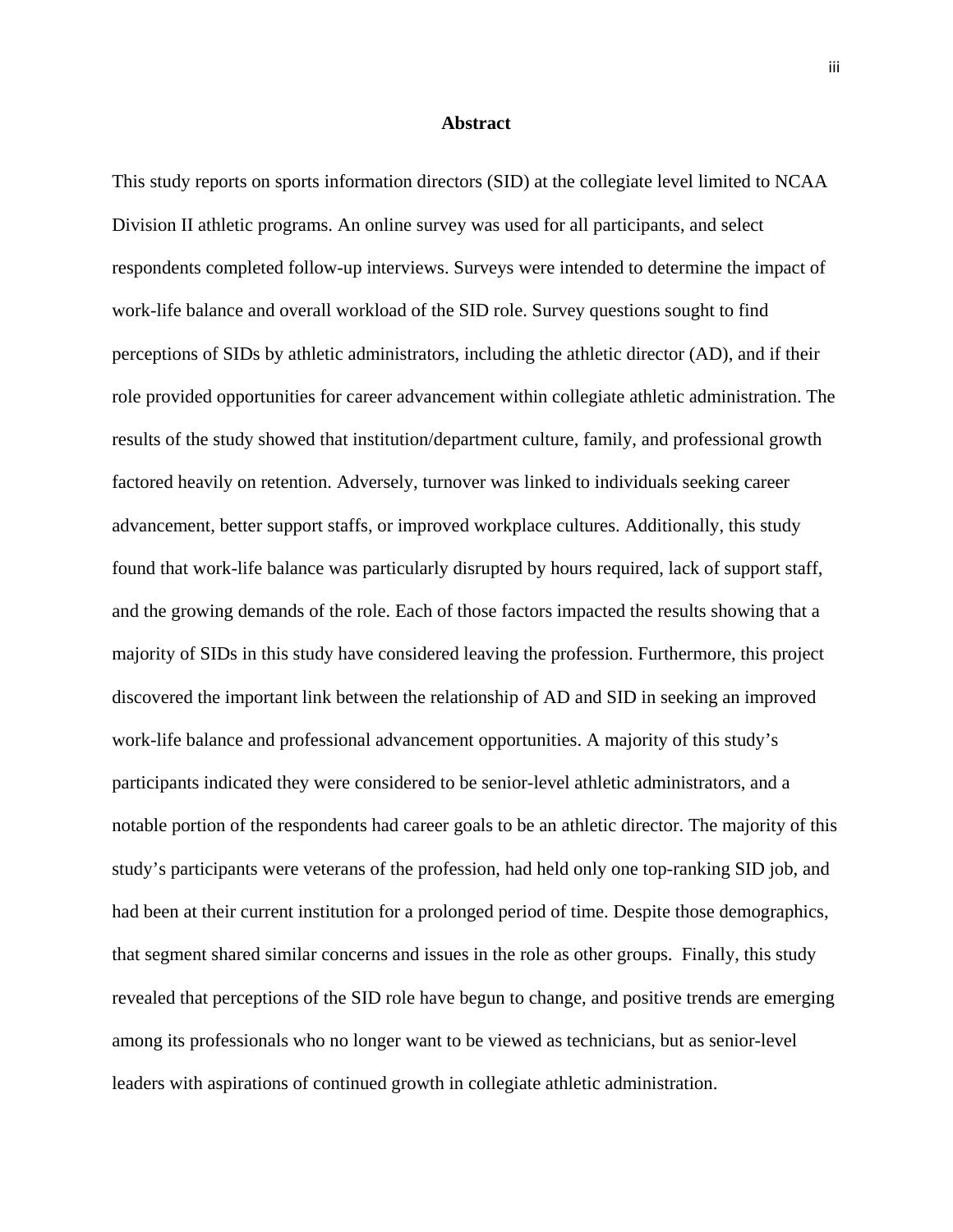### **Table of Contents**

<span id="page-4-0"></span>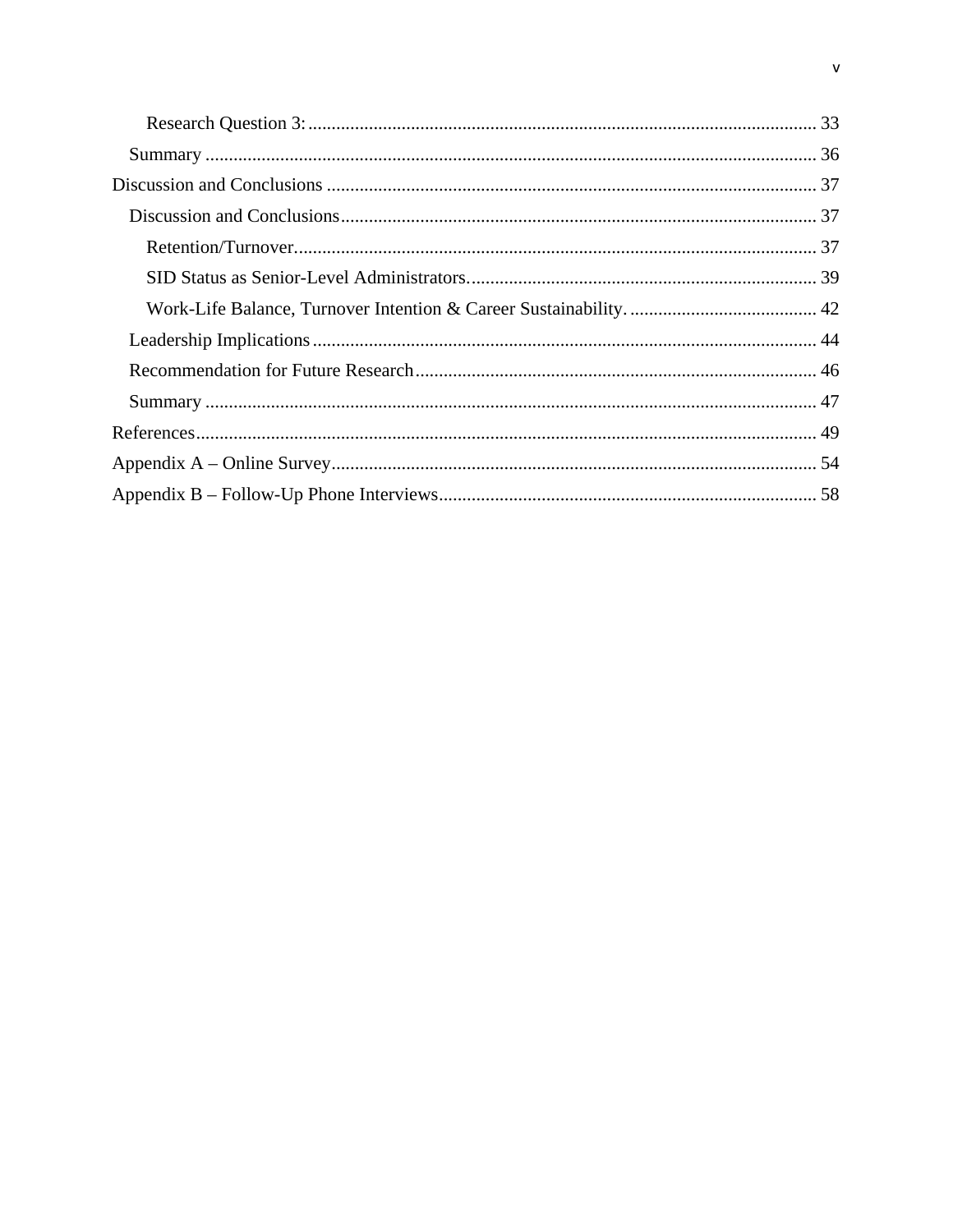#### **Introduction**

<span id="page-6-0"></span>Collegiate athletic departments across the country exist to serve student-athletes at their institutions through academic and athletic opportunities. These athletic departments are led by the athletic director (AD) and are comprised of support staff members serving in specialized roles for day-to-day administrative operations while coaching staffs oversee on-field operations for their respective teams.

Athletic departments across the country have unique strategic plans carried out by all members of the staff which align with university goals and values to promote student-athlete success. In Winona State University's 2015-2020 Athletic Department Strategic Plan, it is the department's mission, as an integral part of the university, to offer opportunity to experience academic and athletic excellence for its student-athletes (Winona State Warriors, n.d.).

Objectives laid out in an athletic department's strategic plan are carried out by its various administrative staff members. Common administrative positions within collegiate athletics include: academic services, compliance, development/fundraising, facilities/operations, marketing, and sports information/athletic communications.

According to Winona State's Plan, there are six Strategic Goals, each which can be associated with one or more of the specific departments in mind: 1) Student Success (academic services), 2) Governance and Structure (compliance), 3) Facilities (facilities/operations), 4) Finances (development/fundraising), 5) Marketing & Reputation (marketing & sports information), 6) Successful Competition (coaches).

However, not all athletic departments are created equally. Among NCAA Division I institutes, the Power Five conferences generated six billion dollars in 2016 – which is a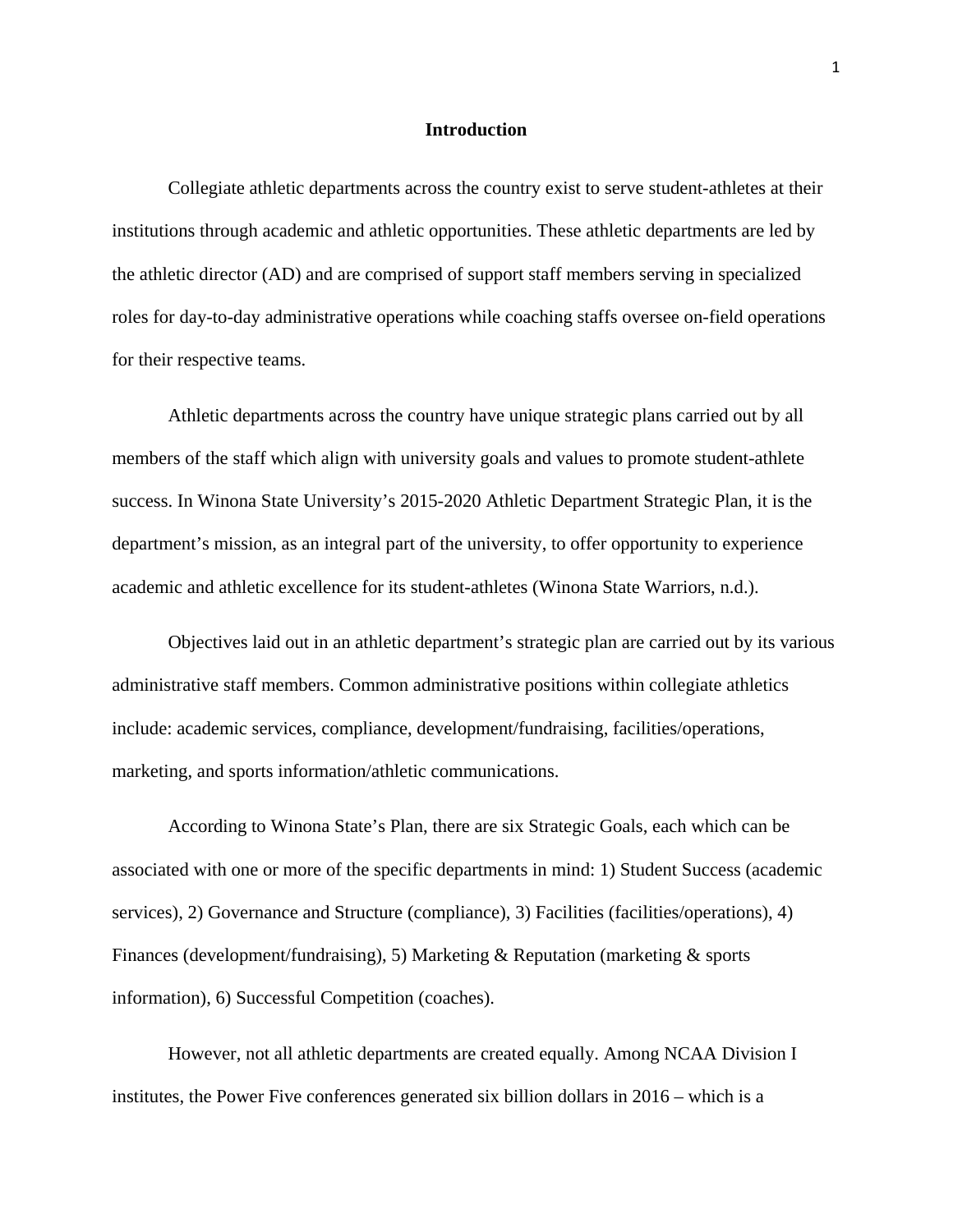staggering difference of nearly four billion dollars when compared to all other schools combined (Lavigne, 2016). There is clearly a vast divide between the have and have-nots in collegiate athletics. The NCAA is made up of three divisions (I, II and III), comprised of 1,113 member schools – 315 of which are Division II institutions. Resources, particularly of a monetary nature, can vary greatly between the divisions and even within those segments.

Despite their institutional differences across the board, a staple in every athletic department is the sports information department. Athletics is said to be the front porch of a university due to the notoriety and grandeur sports carry. If this is true, the sports information director (SID) is the doorman at that front porch.

Roles of the SID include, but are not limited to: award nominations, broadcasting, game day operations, marketing, media relations, promotions, statistical and record keeping, social media, sponsorship fulfillment, and website design and maintenance. SIDs are tasked with most facets of the athletic department's public and community relations efforts while serving as a liaison to national, and local media outlets to publicize their athletic teams.

In today's age of rapid technological advances, social media and 24-hour news coverage, the role of the SID continues to evolve and expand. The rise of the internet and digital media has touched every aspect of operations in athletic departments, specifically for sports information offices. The very essence of how SIDs work has undergone marked and rapid changes (Bollig, 2017). The transformation of the SID role has also seen new titles assigned to the position throughout the industry which include Director of Athletic Communications, Digital Media Manager and Media Relations Director. These alterations can be seen as a universal understanding that the role at its core has changed as the list of job responsibilities continue to grow.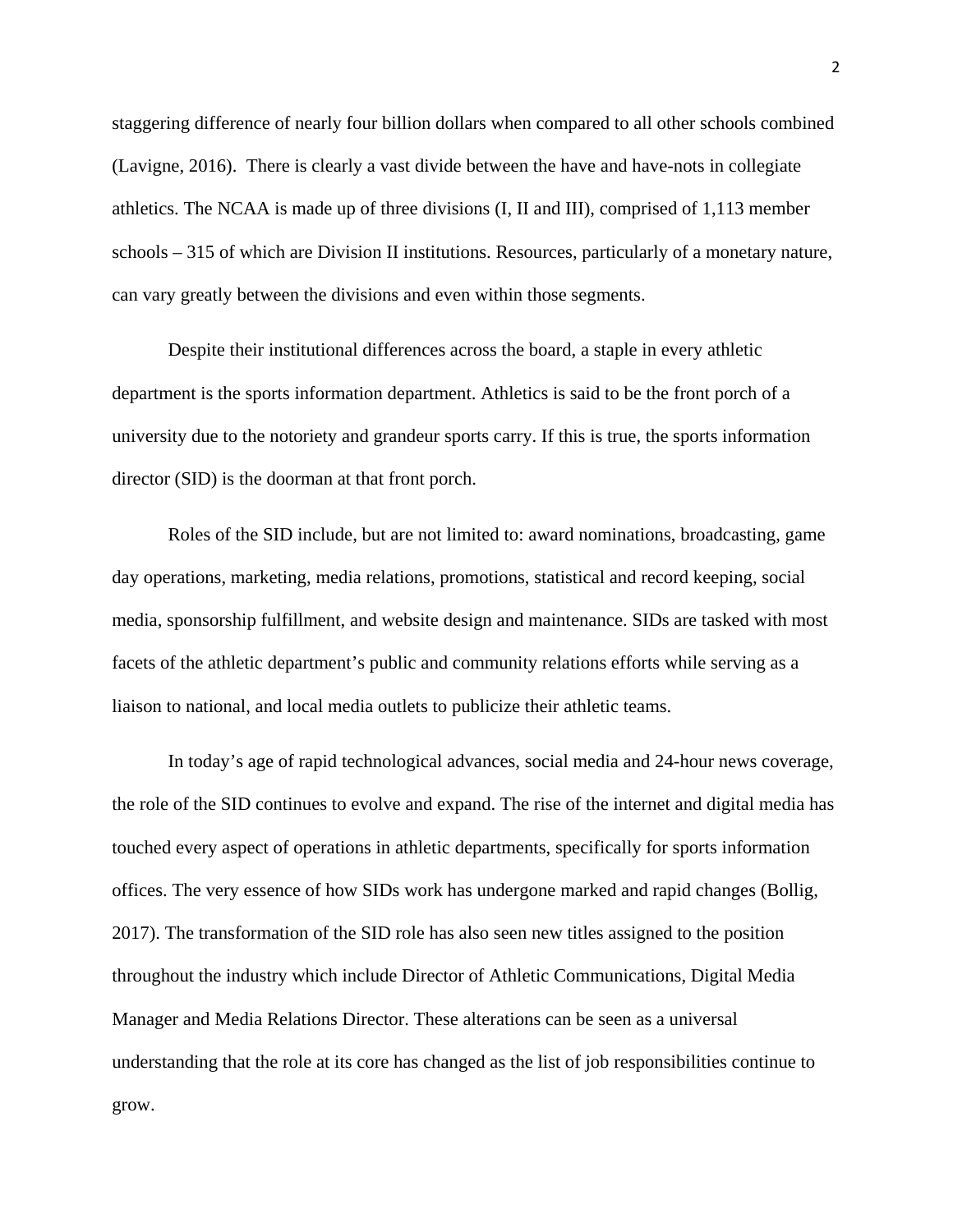College athletic communication professionals have taken the lead in leveraging new forms of social media, and digital media to elevate entire athletic departments in areas of marketing, fundraising, recruiting, and ticket sales. Most of these did not originally fall under the SID umbrella when the role first came about. No other member of the athletic department has the internal and external touch of the SID (Bollig, 2017).

It is clear that the role of the SID is vital to the day-to-day operations of the athletic department, and its progress toward achieving broader strategic goals. With that understood, the industry's growing systemic issue of high turnover rates and poor retention among SIDs is a problem that needs to be addressed.

Long hours can lead to burnout, and the financial compensation is rarely in line with the work load compared to other administrative roles in the athletic department. Sports information departments are typically understaffed, and sports information directors are more often than not viewed as employees with technical skills rather than regarded as upper-level administrators. Despite having daily interactions with coaches and student-athletes, SIDs are typically left out of senior-level discussions and executive decision making.

It has been well-documented that turnover is costly to an organization's bottom line. Sahai (2018) suggests that turnover also negatively alters an organization's overall culture, and notes that 87% of leaders found employee retention was crucial to a company's strategic plan due to the loss of experience and productivity that is associated with rehiring and retraining a new employee. While unique in many facets, athletic departments are just like any Fortune 500 company in that consistency breeds success.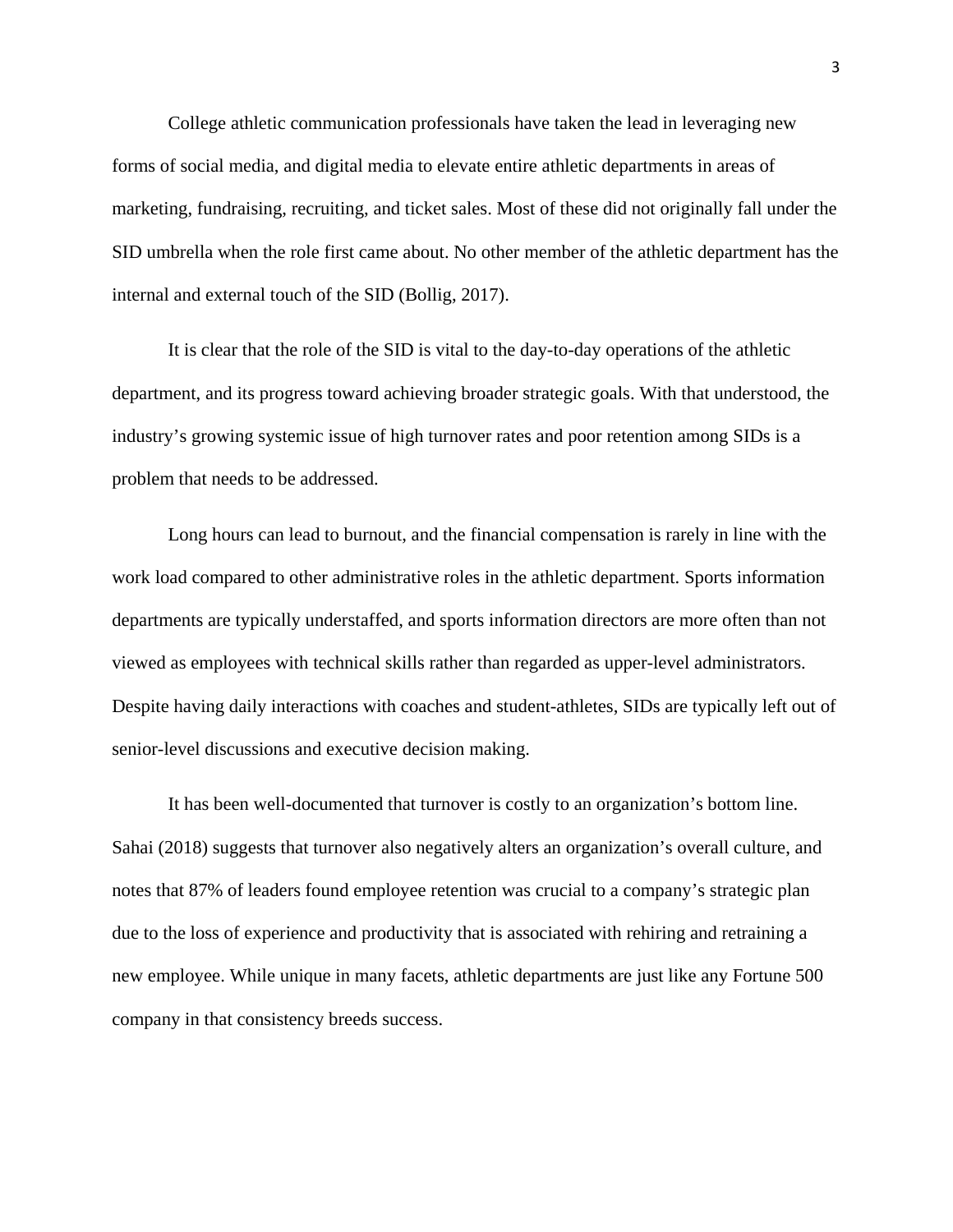Retention of student-athletes is a critical issue among college admission staffs, coaches, and athletic directors as enrollment ultimately impacts the institution's bottom line. Considering the significance of retention on organizational success, ADs would be well-served to provide the same attention to retention among their staff members, specifically, sports information directors.

The remainder of this chapter will include the problem statement, which focuses on turnover and retention among SIDs, the purpose of the study, a background of the problem, research questions and method, the study's limitations, a definition of terms, and a final summary.

#### <span id="page-9-0"></span>**Problem Statement**

As the job responsibilities of an SID have swelled over the past decade, there has been an increased rate of turnover among college athletic communication professionals. Few studies have been conducted on sports information directors, and there is even more limited research to illuminate the problems associated with poor retention and high turnover in the industry. A gap in the knowledge exists in understanding how issues such as career advancement, work-life balance, and overall job satisfaction correlate to a SID's decision to remain at one institution or seek employment elsewhere.

Organizational turnover, and retention have long been studied in the business world, but there is a limited amount of research on these matters in college athletics. The existing research focuses on job satisfaction, burnout, turnover and retention in collegiate sports for coaches, athletic trainers, academic advisors, and other segmented populations of athletic administrative positions.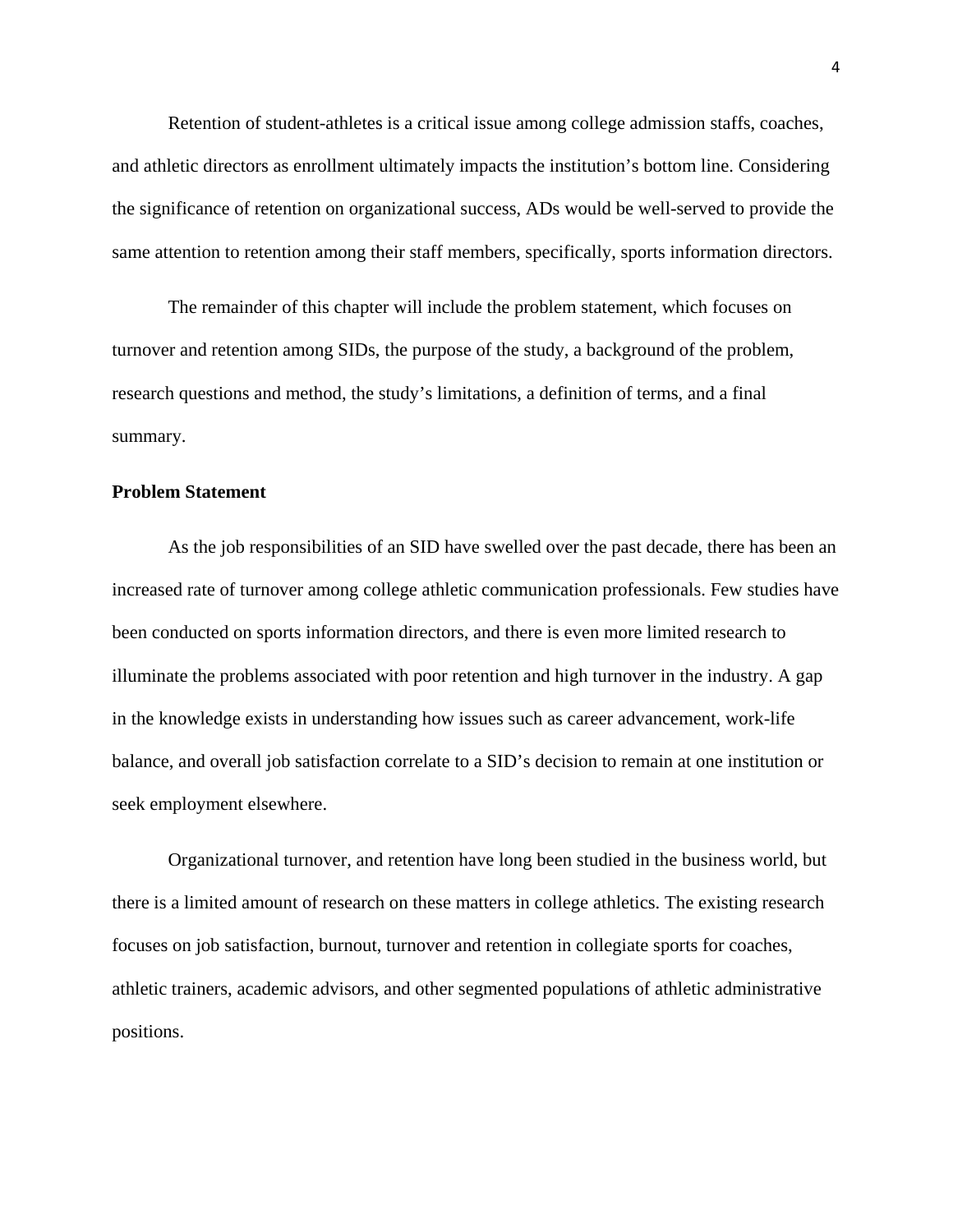A Gallup report suggests that millennials are more likely to move from one job to the next in a shorter window than any other generation in the workforce, citing that 21% of millennials changed jobs within the past year with estimated turnover costs of \$30.5 billion annually to the U.S. economy (Adkins, 2016). The Millennial Generation, born between 1980 and 1996, make up a significant population of professionals working in collegiate athletic communications.

No matter the industry or sector, employees want to feel valued by their direct supervisors, co-workers, and organization collectively. An employee value proposition (EVP) articulates what an individual can expect to gain by working for their employer. Defining and communicating this EVP enhances both recruitment and retention rate of employees. Turnover can be decreased by nearly 70% when an organization delivers on its EVP (Collins, 2019).

Attributes of EVP include compensation, work-life balance, and career development opportunities. This study aims to find how these factors affect retention and turnover among NCAA Division II sports information directors. Studies on work-life balance and employee wellbeing in athletics have increased in recent years, and have been the focus of professional development seminars in the athletic communications profession over the past decade, but the issues remain prevalent in the industry. Few scholarly studies have been carried out to focus on SIDs, and even fewer have attempted to discovery any patterns that pertain to retention/turnover.

In a study of collegiate athletic academic advisors, Rubin (2017) found that 91% of survey respondents have noticed a colleague experience burnout in the profession while, 60% answered "yes" in response to having considered leaving the profession themselves. Noteworthy themes emerged from this study include feeling a "lack of respect" and that they perform a "thankless" job.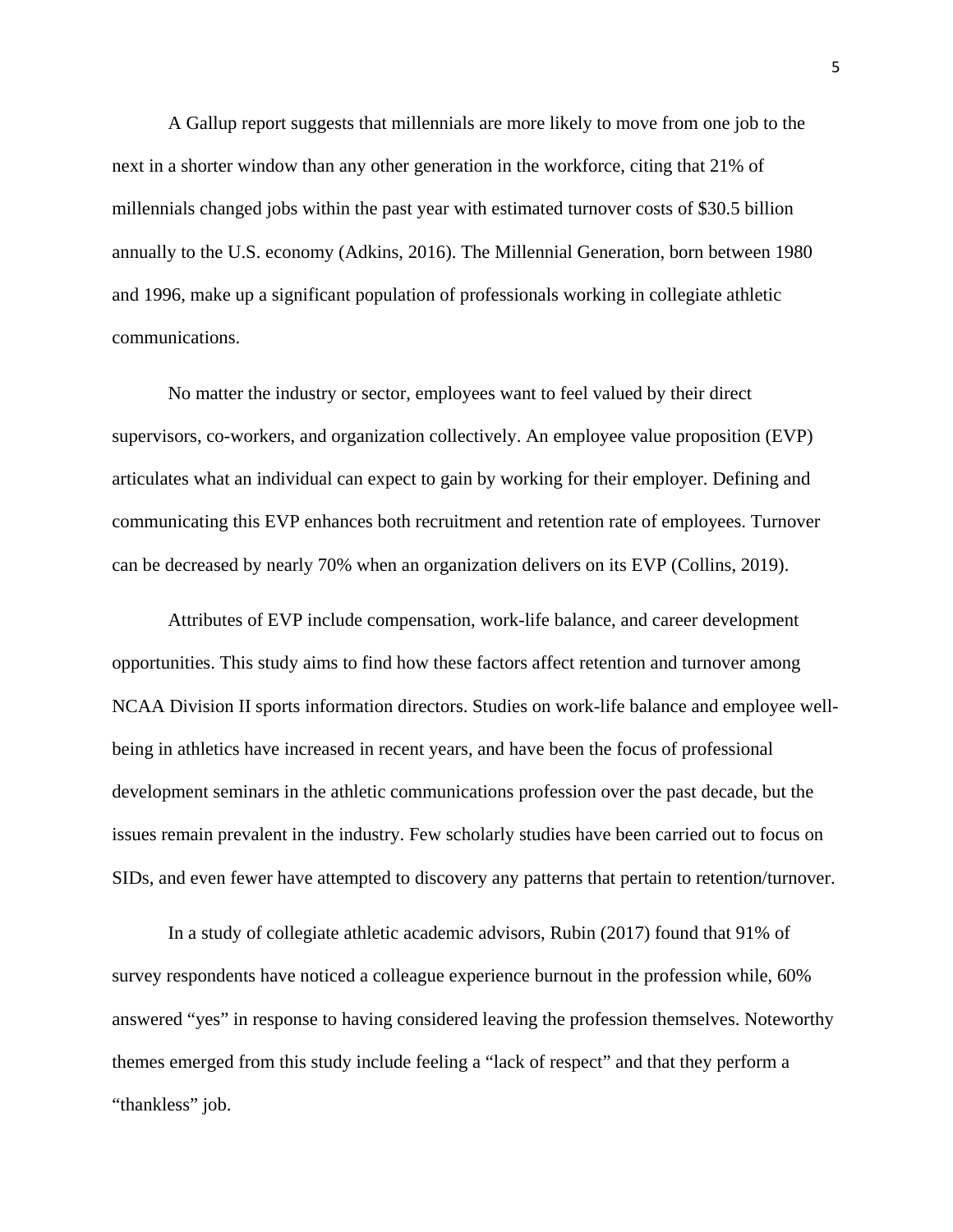Savage (2014) found that the number of hours worked and correlating compensation among college athletic trainers left those professionals conflicted between enjoyment of the work itself, and the desire to have a certain quality of life outside the workplace. Participants in this study noted that monetary reward in the industry was not equivalent to workload, and their work schedule significantly interfered with their personal/social life.

These studies are important to show preliminary findings of what causes burnout, and can lead to job turnover among two underrepresented segments in college athletic departments. It also highlights the gap in knowledge in the athletic communications field, and can draw parallels in what to expect from this study. In particular, SIDs and athletic trainers face a lot of the same challenges in their jobs when it comes to being under resourced in a profession that demands countless hours and below average compensation in comparison to other college athletic administrative positions.

#### <span id="page-11-0"></span>**Purpose of the Study**

The purpose of this study is to better understand what specific variables lead to high turnover or sustained retention among collegiate sports information directors working at the NCAA Division II level, particularly in regard to job satisfaction, leadership opportunities, and work-life balance. The goal is to establish what patterns emerge among SIDs who have changed jobs multiple times, or remained at one university for a prolonged period.

Upon completion, this study can be useful to sports information directors to understand the challenges, and issues their peers face in the industry, and perhaps how to better cope with those, and put themselves in more prominent leadership positions within their own athletic departments. This research could also prove beneficial to athletic directors who have seen high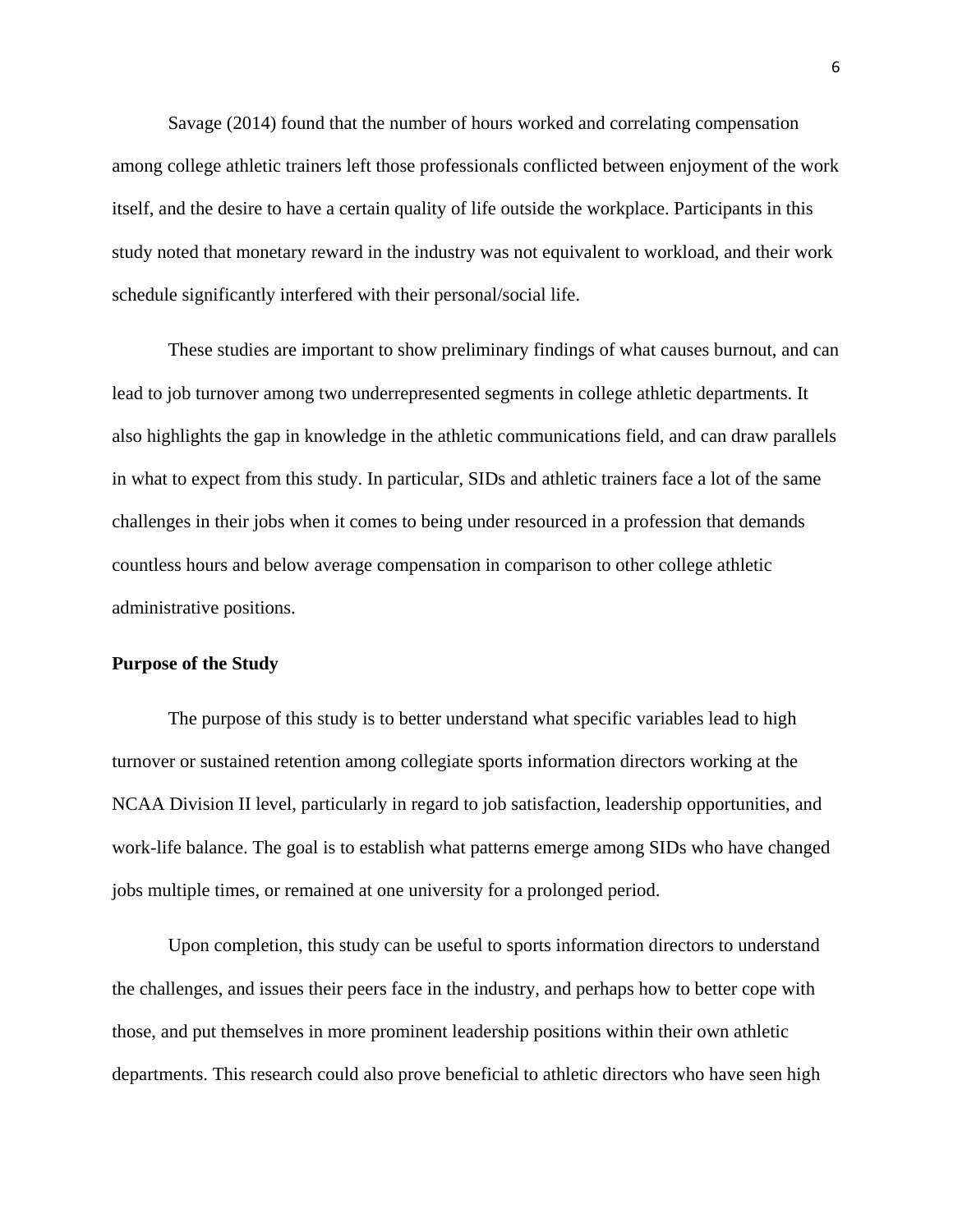turnover in their departments, and how to best serve their SIDs as most ADs do not come from a background in athletic communications.

This will be a mixed methods study that focuses on sports information directors working at the NCAA Division II level. Survey questions will be disseminated digitally for the quantitative portion of the study and phone interviews will be conducted for the qualitative portion.

#### <span id="page-12-0"></span>**Background of the Problem**

Sports information directors are the lifeblood of the collegiate athletic department's marketing, and publicity efforts. SIDs are responsible for creating content, and maintaining information throughout all athletic communication channels (website, social media, etc.), however, these professionals face a number of growing challenges which can result in poor retention and high turnover in the position.

Rolsen (2018) cites testimonials from SIDs who left the profession due to overwhelming hours on the job, increased job demands and lack of resources, poor work-life balance, and the lack of professional growth opportunity afforded to those in the profession. In a study, completely unrelated to the field of athletic communications, Maslach (2003) describes a multidimensional model of job burnout which nearly mirrors the aforementioned responses by SIDs: overwhelming exhaustion, feelings of cynicism toward the job, and the sense of a lack of accomplishment.

Widely discussed amongst peers, burnout is a sweeping problem within the industry. Shirom (2009) conceptualizes burnout as an adverse reaction to chronic stress in the workplace. Over time, burnout leads to the depletion of mental, emotional, and physical resources in an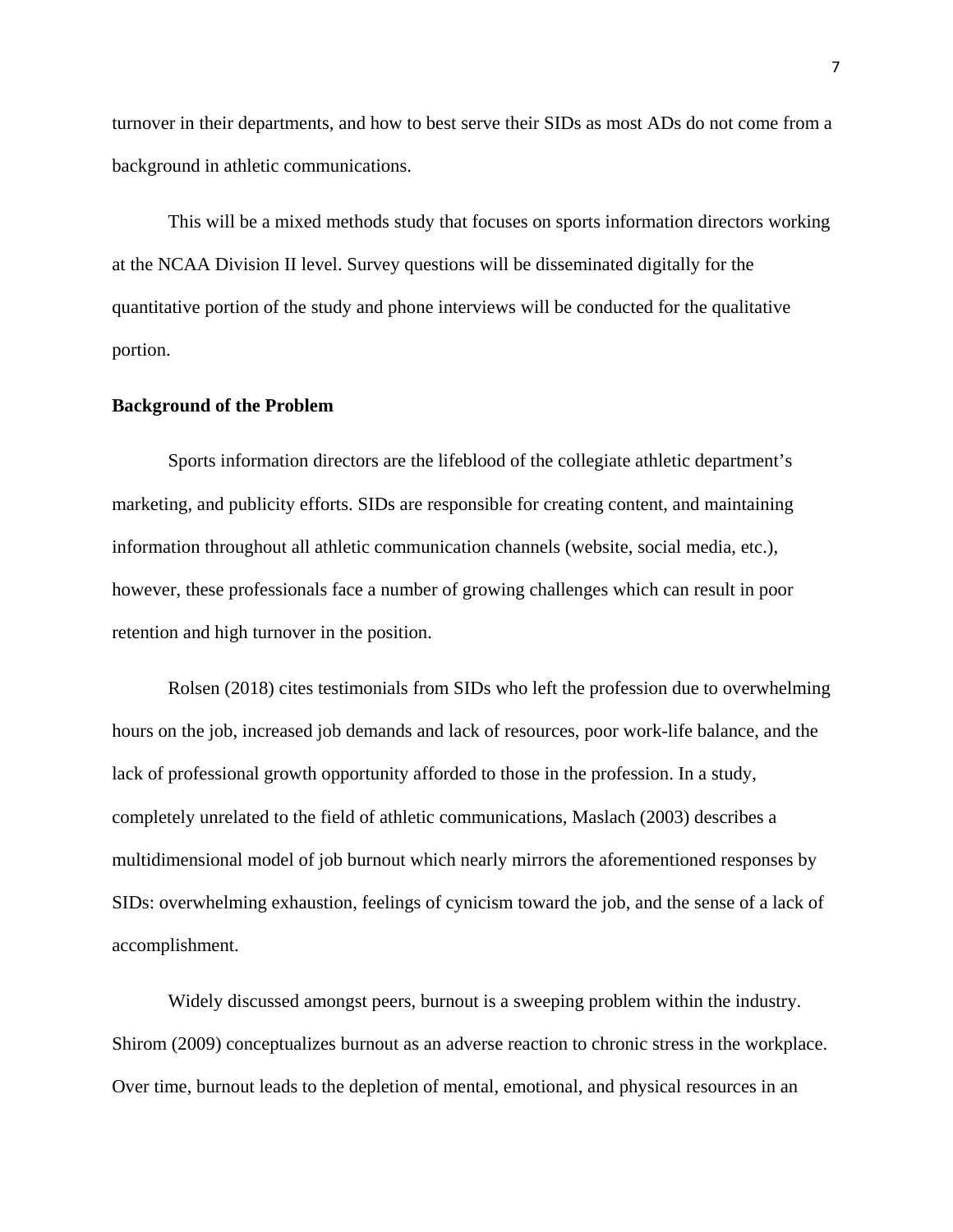individual. Mental and physical health concerns arise when studying professional burnout, and can contribute greatly to job satisfaction in turn leading to rapid job turnover and poor retention.

Herb Vincent, assistant commissioner of an NCAA Division I Power Five conference, comments that evolution of the digital-age has in turn made the SIDs job more complex and diverse. Traditional media does not cover college athletics in the depth, and breadth that it used to, especially at smaller schools, which creates more demands for the SID in their efforts to gain exposure for their institute (Bollig, 2017).

These increased job demands, coupled with the lack of resources, and limited staffs at smaller universities can increase burnout, and lead to poor work-life balance among SIDs. Poor work-life balance can be directly related to the theory of work-family conflict as Hafield and Johnson (2012) studied among NCAA Division II sports information professionals. This conflict emerges when the work demands of a SID negatively interfere with the demands of that individual's personal life. This is of particular note at the NCAA Division II level where the organization's mantra is "life in the balance".

The NCAA has taken several initiatives to help guide its employers and employees to find this balance including Lange's (n.d.) *Matter of Balance handbook*. Effective work-life balance can not only positively contribute to an employee's state of mind, but providing cost saving to institutions by measures of recruiting, retention and reduced absenteeism (Baker-Watson et. al., 2016).

One area of perceived concern about athletic communication professionals is the notion of a glass ceiling in the industry in regard to moving up the administrative ladder within collegiate administration. Very few athletic directors come from a SID background, and typically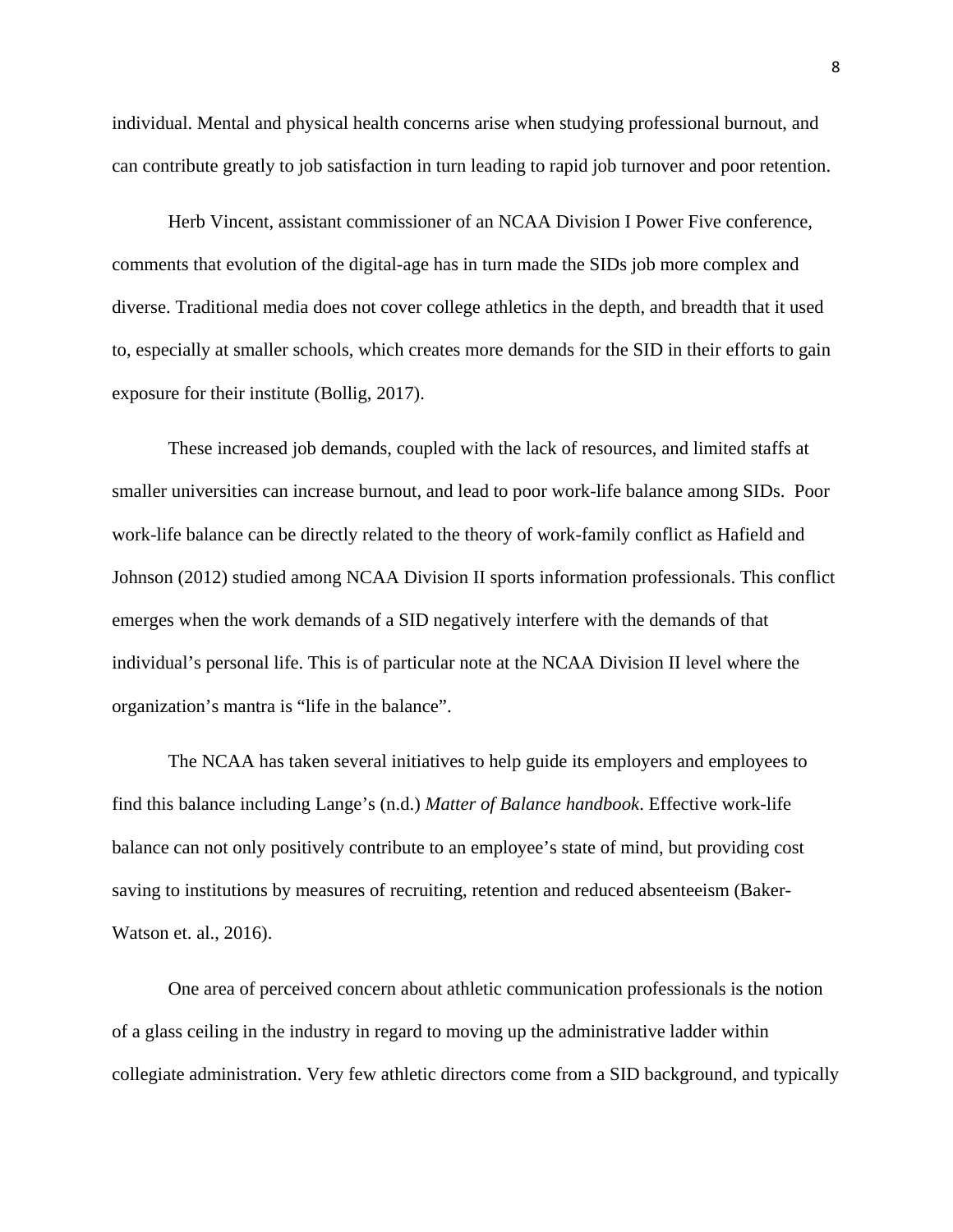get their start in college athletics in areas such as facilities/operations, development/sponsorship, or compliance. However, this area has not been defined by scholarly research to prove or discredit this general sentiment. Of note, Kowal (2019) comments there is general business research that shows a majority of employers would rather hire, incentivize, and promote individuals with good soft skills and fewer hard skills.

Sports information directors spend a majority of their time working on technical, and labor-intensive tasks behind the scenes before, during, and after athletic contests. There are fewer opportunities for these professionals to demonstrate soft skills such as leadership, salesmanship and executive decision-making. This deficiency in the job itself could lend itself to the belief amongst SIDs that they, in fact, have limited upward mobility within college athletic administration. Furthermore, not all SIDs are viewed as senior staff members, and have limited access to the overall decision-making process within athletic departments. An area of concern that again can limit growth and opportunity.

Simply stated, a satisfied employee is a retained employee who serves as an ambassador for the brand, both internally and externally (Bathena, 2018). Sports information directors control the brand message of both the athletic department and the institution which is why retention and high job satisfaction are critical to this position.

#### <span id="page-14-0"></span>**Research Method & Questions**

This study will follow an explanatory sequential mixed methods design. This design begins with quantitative data collection which is first analyzed before following up with selected participants for qualitative questioning. The aim of this approach is to use the qualitative phase to expound upon findings in the quantitative data (Creswell, 2014).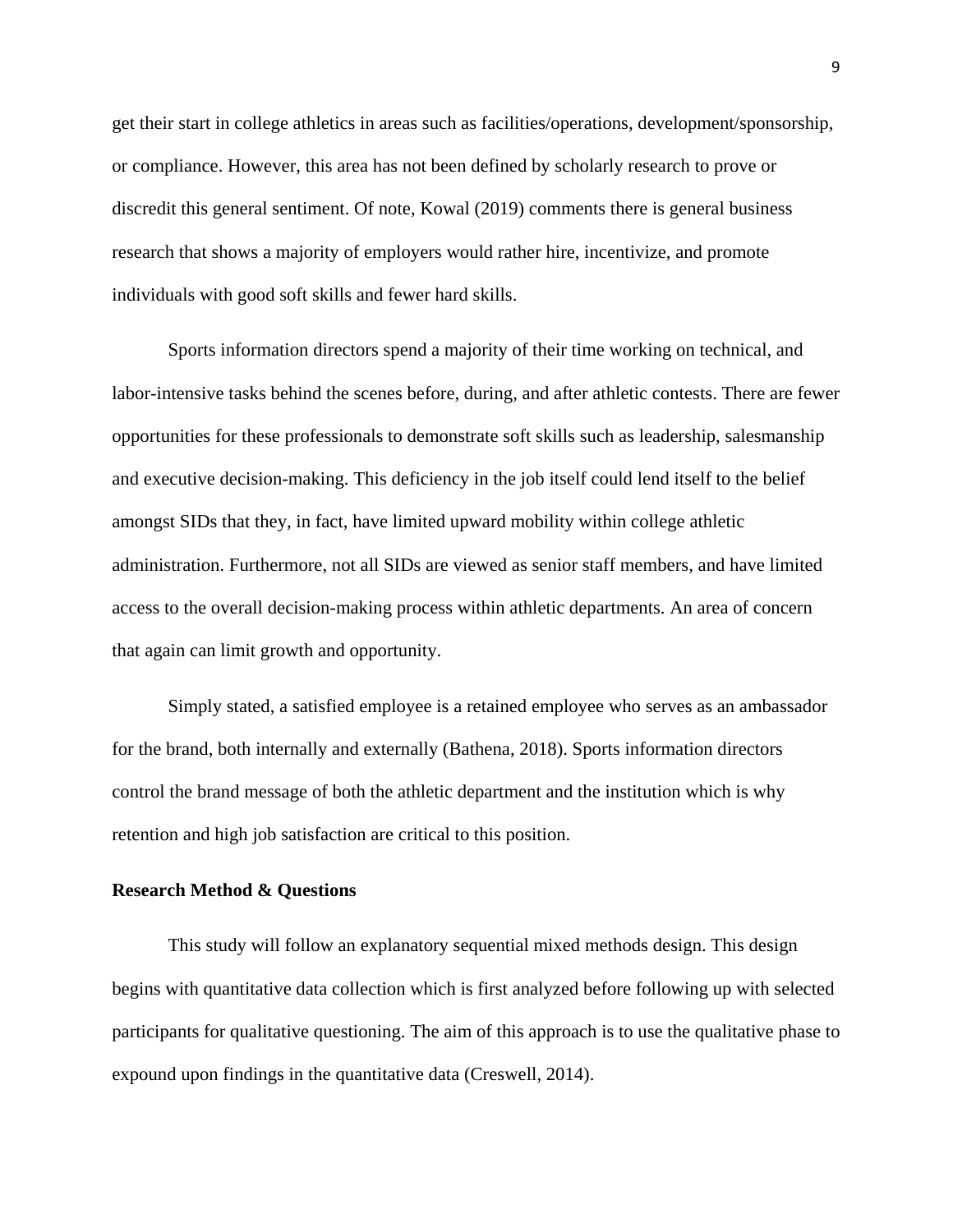The College Sports Information Directors of America (CoSIDA) database and university athletic websites will be used to access contact information for the top-ranking SID at each NCAA Division II institute. Quantitative surveys will be distributed via email. Demographic information (sex, age, marital status, etc.) of each participant will be collected along with responses to survey questions. Participants will also inform the researcher if they are willing to conduct a follow-up phone interview. Selected participants will be utilized to conduct the qualitative phase of this project.

The following questions guided the research in this study:

Q1: In what ways has your institution shown it values you and aided in retaining you on staff? Conversely, what has factored into your decision to leave a previous institution?

Q2: Is your position considered to be "senior" level within your Athletic Department, and do you feel your current role affords you the opportunity for future promotion in athletic administration (i.e. Assistant AD or Athletic Director)?

Q3: What are the biggest challenges you face in your role that cause burnout, and negatively affect work-life balance, and have these factors forced you to consider leaving your current institution or leaving the profession entirely?

#### <span id="page-15-0"></span>**Limitations**

This study was initiated during the COVID-19 global pandemic. This world health crisis has established a new normal for everyone, and disrupted sports (both professional and collegiate) in ways never before seen. College athletic departments across the country from Division I down have been forced to reduce staff through furloughs and layoffs due to significant budget cuts. This could affect survey results in that job security in the industry is uncertain. SIDs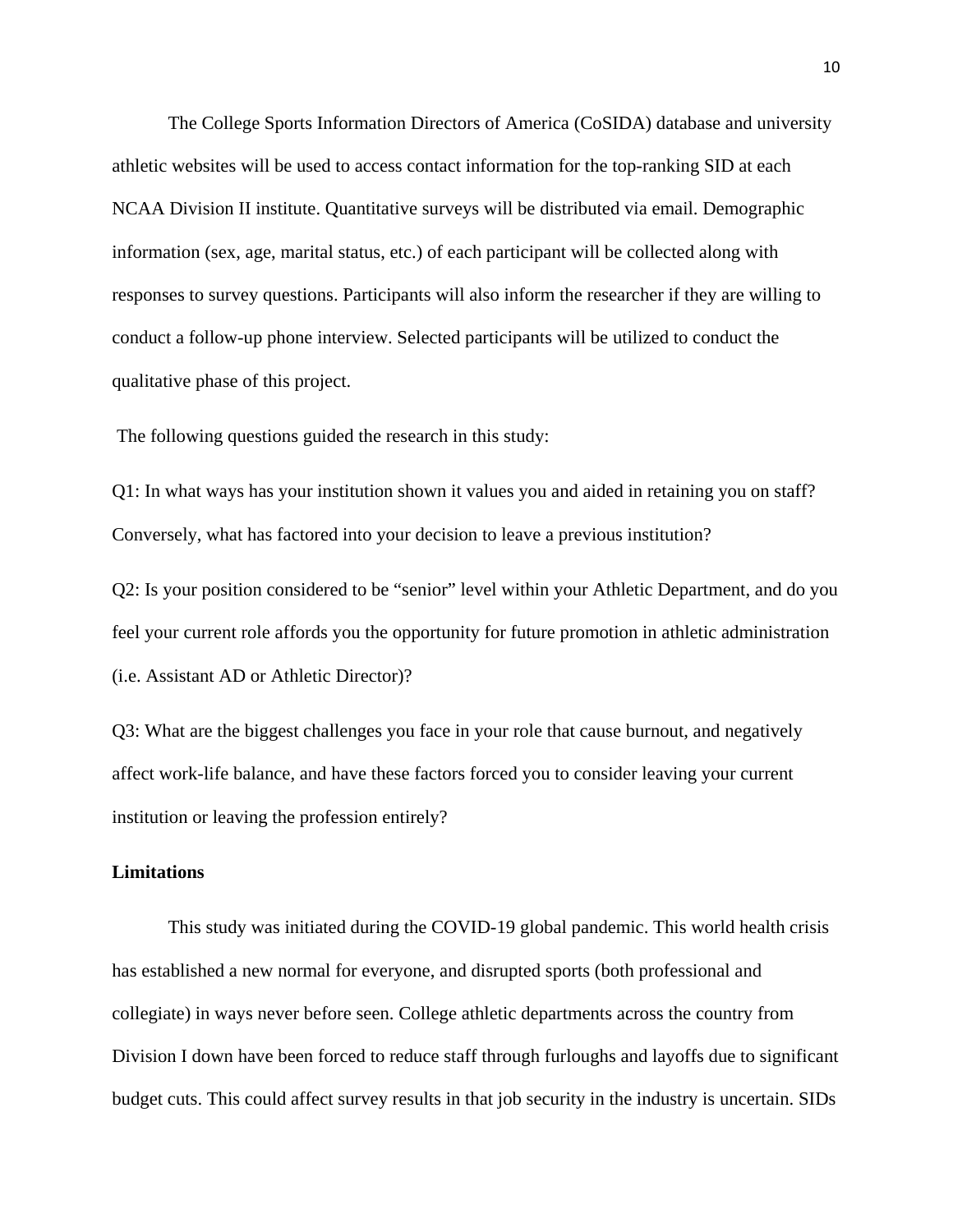who had previously explored leaving their current institution, or the industry in general, may be less inclined to do so now that department sizes have further diminished and other job opportunities are scarcer than ever before.

#### <span id="page-16-0"></span>**Definition of Terms**

For the purpose of this study, the most common operational terms used throughout this paper are listed below.

AD – Athletic Director (typically the direct supervisor of SIDs, who oversee the entire university athletics department).

CoSIDA – College Sports Information Directors of America (the professional development, education and advocacy organization for SIDs).

NCAA – National Collegiate Athletic Association (the governing body of college athletics).

SID – Sports Information Director also referred to as athletic communication professionals (job title for individuals at the heart of this study – other titles include Director of Athletic Communications, Media Relations Managers, etc.).

#### <span id="page-16-1"></span>**Summary**

This chapter highlights the critical role served by sports information directors in college athletic departments, and sheds light on current issues facing those professionals in the athletic communications industry. Chapter one lays the foundation for this research project that seeks to find correlations between retention and turnover rates among NCAA Division II SIDs. This introductory chapter includes the problem statement, purpose of the study, background of the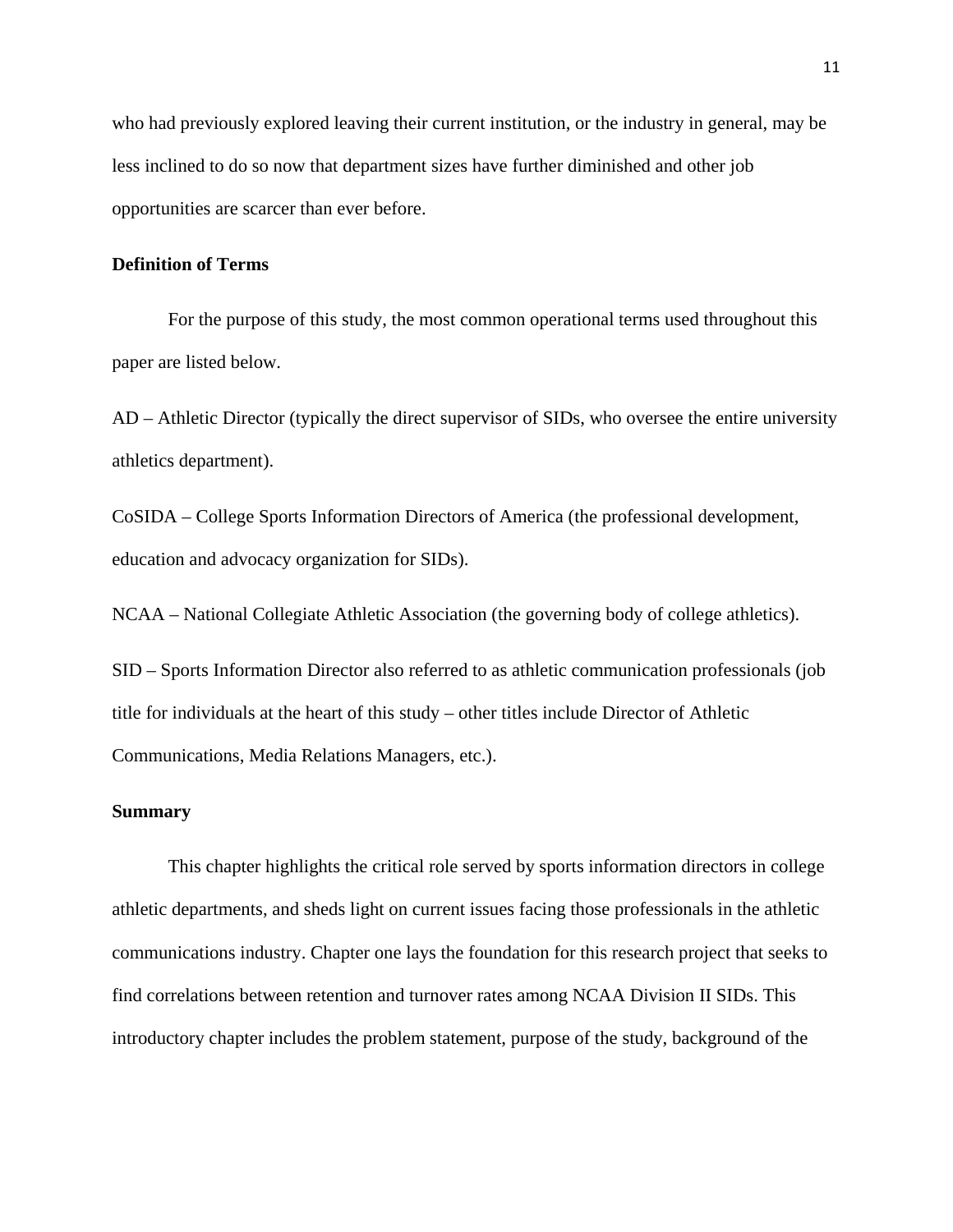problem, questions that will guide the research, limitations to the study, and definitions of commonly used terms.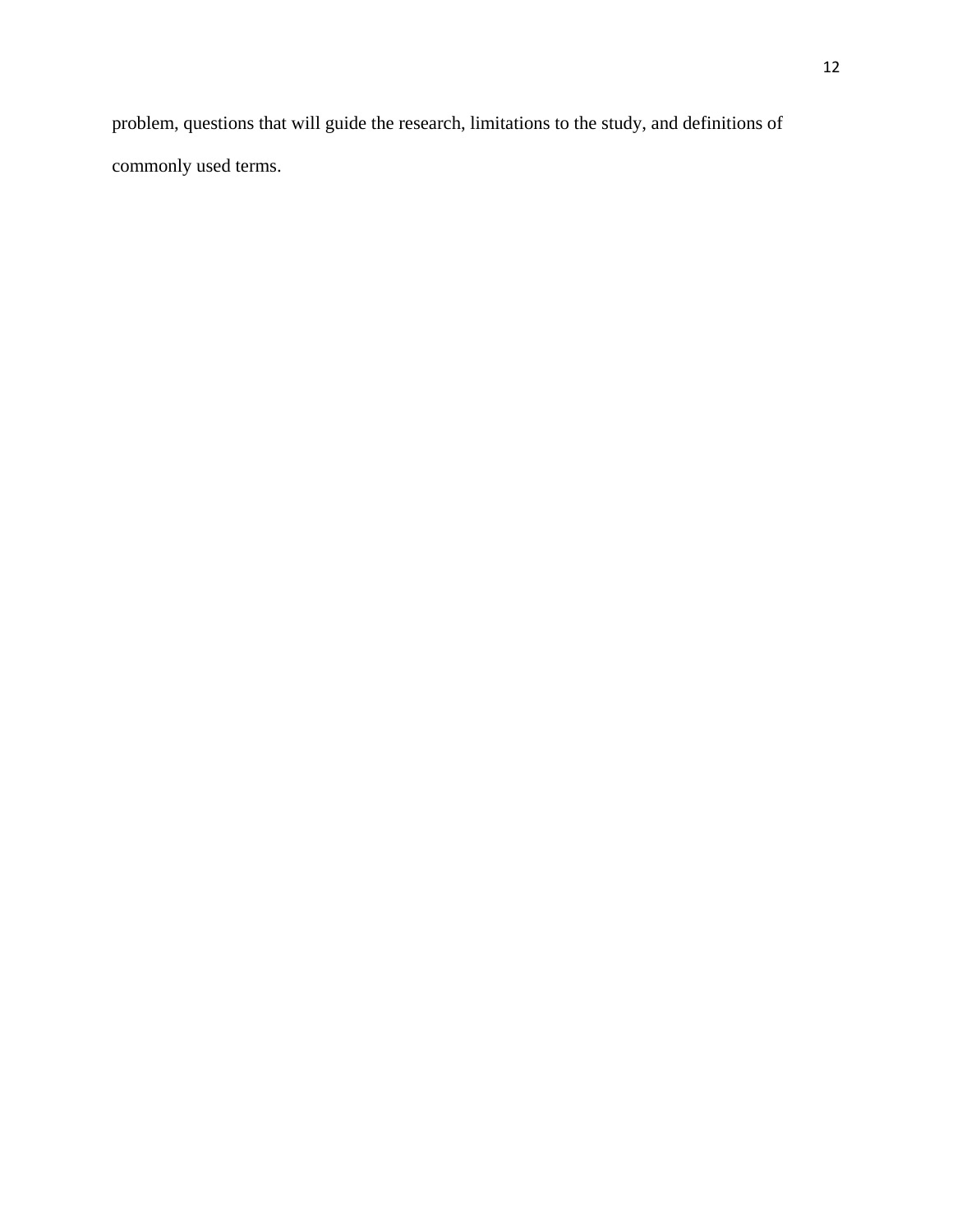#### **Review of the Literature**

<span id="page-18-0"></span>This chapter contains a literature review of prevailing issues combating sports information directors in the industry. Included are sections reviewing literature on retention, turnover, work-life balance, career advancement, compensation, and career satisfaction. The literature review summarizes current scholarly research and pertinent connections to athletics and SIDs that have increased in studies over the past twenty years. While some of these topics are based on findings of business studies, and other professions, there is also prevailing research and current literature within the college athletics field. This literature review will serve as a framework to guide the research questions in this study in an effort to better understand retention and turnover among NCAA Division II sports information directors.

#### <span id="page-18-1"></span>**Retention**

The retention of students on college campuses is paramount. Just as businesses subscribe to the proven model that retaining employees is easier and more cost effective than recruiting new ones, college officials are tasked with retaining members of the student body. College admission employees work diligently to recruiting new students each year, while it is the efforts of ancillary members of the college faculty and staff that are tasked with retention. The same holds true in collegiate athletic departments. While coaches are typically tasked with retention on their individual rosters, athletic administrators also play a vital role in retention by providing the best possible student-athlete experience. With the understanding that retention of student-athletes is a top priority, the same could be said about retaining members of the athletic administrative staff who provide their time and efforts behind the scenes to amplify the student-athlete experience.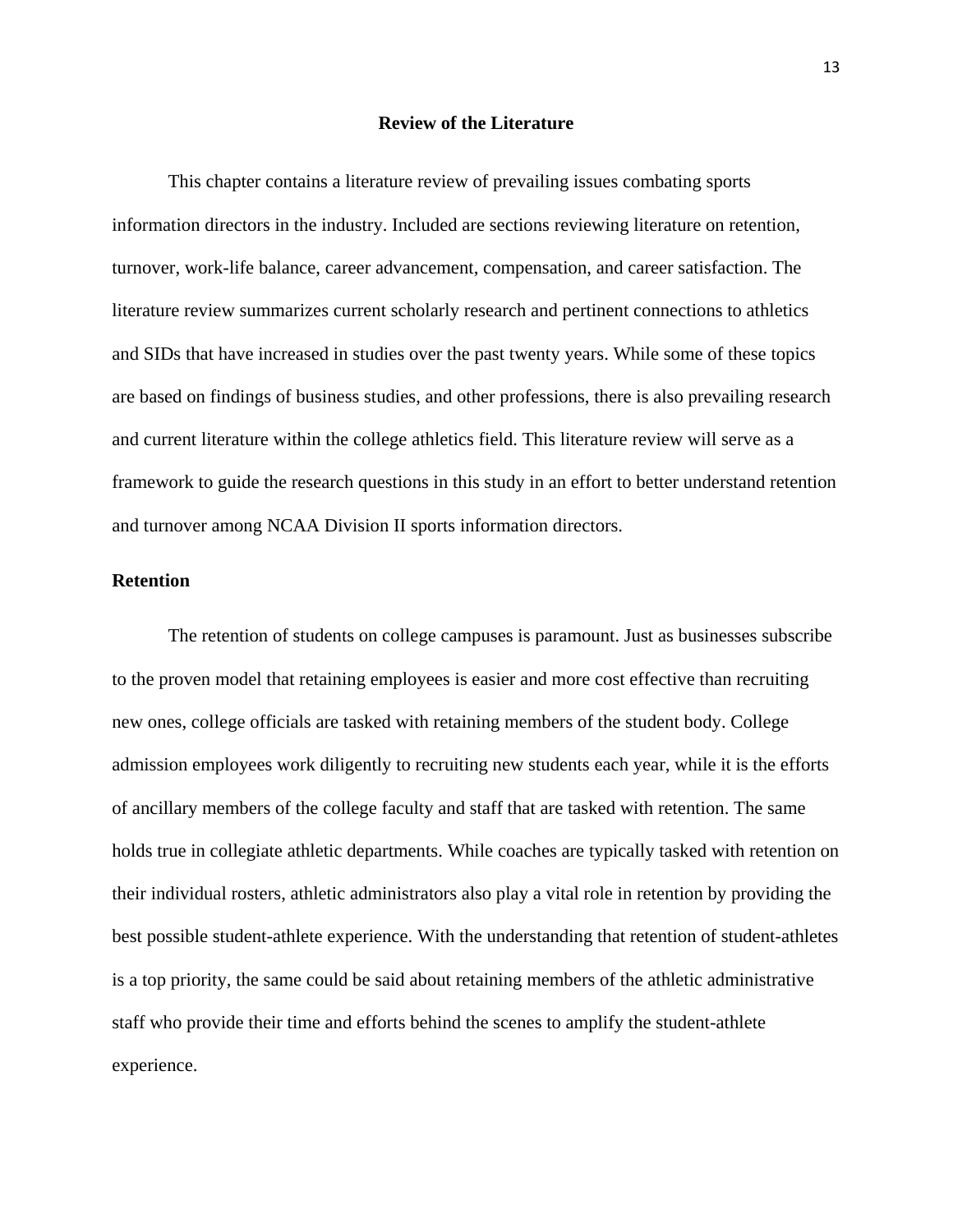There is limited research on the retention of employees working in college athletic administration, but there are plenty of common themes found in exploring best business practices that parallel the findings of studies focusing on other professional fields. The Wall Street Journal (n.d.) estimates the cost of employee turnover costs nearly twice the amount of an employee salary to select and train a replacement. Additionally, it is noted that turnover can damage morale of employees remaining with the organization. Olenski (2015) provides seven key elements employers should focus on to improve employee retention, which begins with a vigorous hiring and selection process. Other elements include: a competitive salary and benefits package, providing a comfortable work environment and culture, professional development, providing an open line of communication where managers truly listen to employees, performing quarterly reviews, and recognizing employee accomplishments.

The basic psychology and desires of an employee in any industry can generally be linked to effective communication, organizational culture, engagement, personal fulfillment, and professional opportunity. Eller and Eller (2018) comment that a critical component related to teacher retention is the support from their principal. The study also notes the importance of a principal's interest in the teacher's success, professional growth opportunities, and fostering a teacher's sense of purpose. A study on retention in the nursing workforce found that turnover can be linked to how satisfied staff are in their work environment, the level of connection to cultural values, or how those values affect the employee's ability to perform their job (Banaszak-Holl, et. al., 2015). Retention can perhaps be best summed up by McCammond-Watts (2013) who states, "Most employees don't quit their jobs – they quit their bosses." This study on librarian retention emphasizes empowerment and engagement, and notes the best work cultures thrive on employer compassion, honest employer-employee communication, and challenges that foster growth.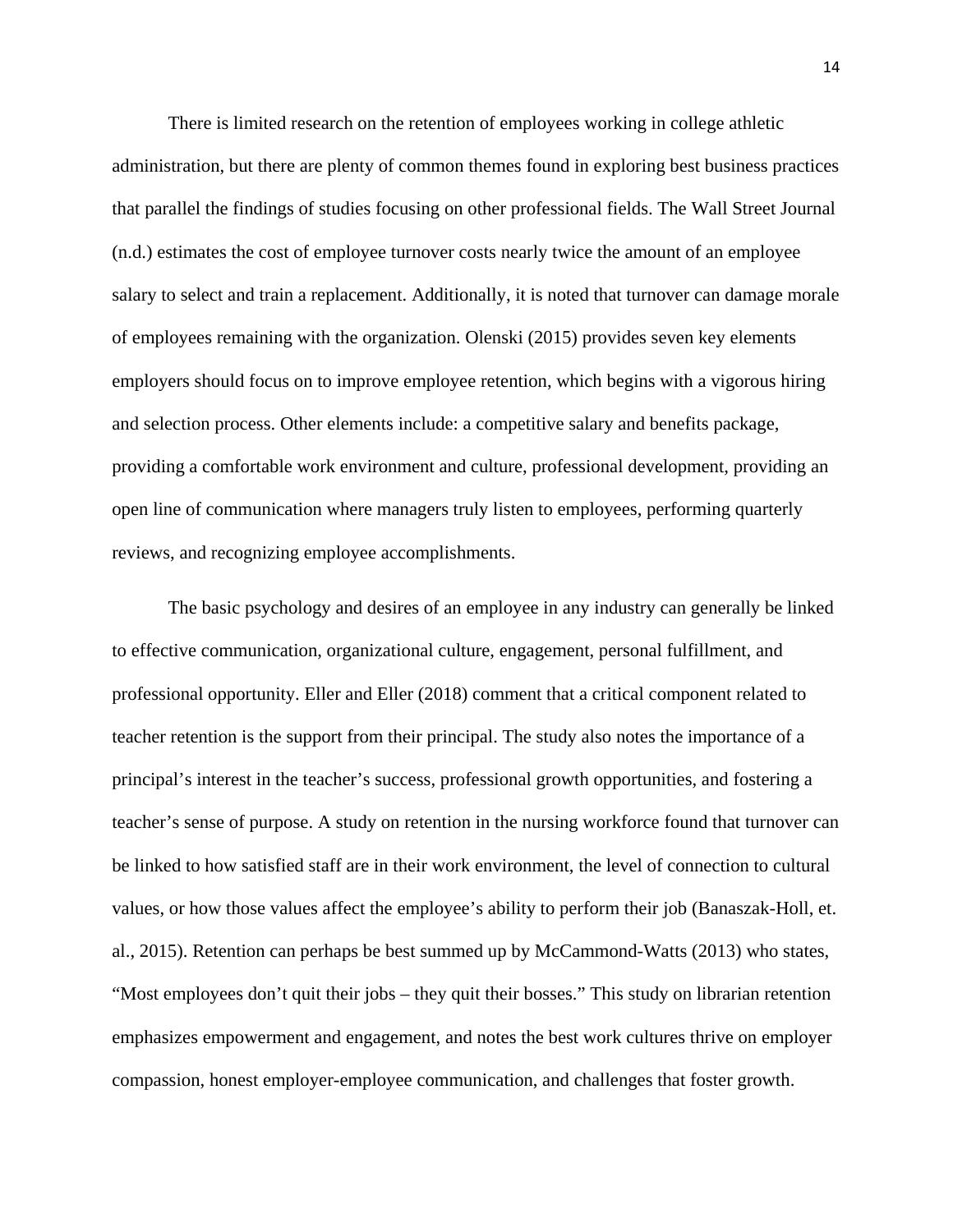The study found which is most closely associated to this project focused on recruitment, hiring, and retention of female collegiate coaches. The research by Lavoi (2018) again pointed to workplace culture in that coaches wanted to be valued, supported, and cared for by their direct supervisor (the athletic director). One of the aims of this present study is to better understand the athletic director's perceived value of the SID role, if SIDs are viewed as department leaders, and if SIDs are positioned to advance in their careers.

#### <span id="page-20-0"></span>**Turnover**

Organizational turnover has long been studied but has only began to garner research in college athletics in the past two decades. Most of those studies are focused on coaches, athletic directors, and demographically segmented populations of senior athletic administrators. While the research on turnover among sports information directors is limited, useful information from existing studies can serve as benchmarks to this study. Notably, Wilcox (2018) found that job satisfaction is a reliable forecaster to turnover intentions among collegiate athletic administrators.

The Job Satisfaction Survey (JSS) is a metric used to analyze nine sub-categories of job satisfaction. This metric has been widely used in scholarly research projects. Important areas to highlight of the JSS, in regard to sports information directors, including pay, promotion, supervision, co-workers, nature of work, and communication. These subsections are important as they are noted throughout this literature review as potential reasons that lead to turnover or poor retention in the field of college athletic communications professionals.

Dilts (2016) used the JSS to conduct a preliminary study on job satisfaction among NCAA Division I sports information directors. The studied yielded results that showed pay and promotion were the two lowest-scoring facets of job satisfaction. Those results are noteworthy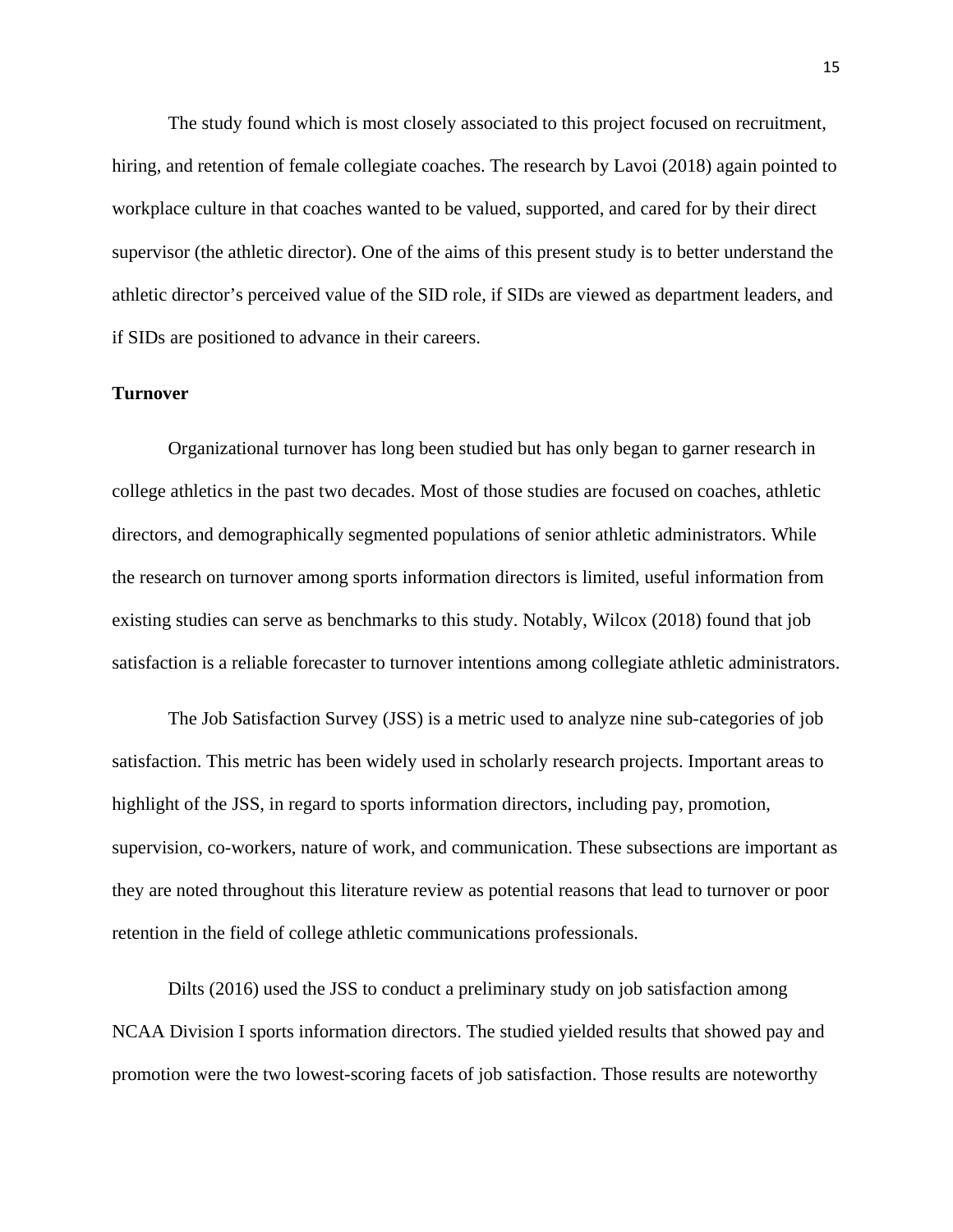for this study because Division I schools typically have more robust resources than Division II or other levels. If Division I SIDs were dissatisfied with pay and promotion, those results can also be expected to emerge in this study.

Factors negatively affecting job satisfaction are natural stimuli to seek out new employment. Feelings of detachment or lessened value within an organization will motivate an employee to seek out greener pastures. Employees with heightened levels of commitment to an organization are less likely to actively seek alternate employment (Peachey, Burton & Wells, 2018). Furthermore, Andrew et al. (2011) points to the importance of leadership qualities in athletic directors with their direct reports in building commitment to the organization within athletic departments. The relationship between SIDs and ADs could serve as an important variable in determining retention and turnover in this study.

#### <span id="page-21-0"></span>**Work-Life Balance**

A topic that has been widely documented in scholarly research, and has great implications on the turnover rate of sports information directors is the issue of work-life balance. This has been a hot topic in the CoSIDA community in publications and professional development conferences over the past decade. The term work-life balance takes into account the relationship between work and non-work facets of one's life, realizing a satisfactory work-life balance is dependent on restricting one aspect, typically work, to obtain more time for the other (Kelliher, Richardson, Boiarintseva, 2019).

Horne (2019), suggests that work-life balance consists of both controllable measures (actions and decision) and some that are beyond a person's control (obligations). This is an important distinction when thinking about the role of the SID. As has been discussed, athletic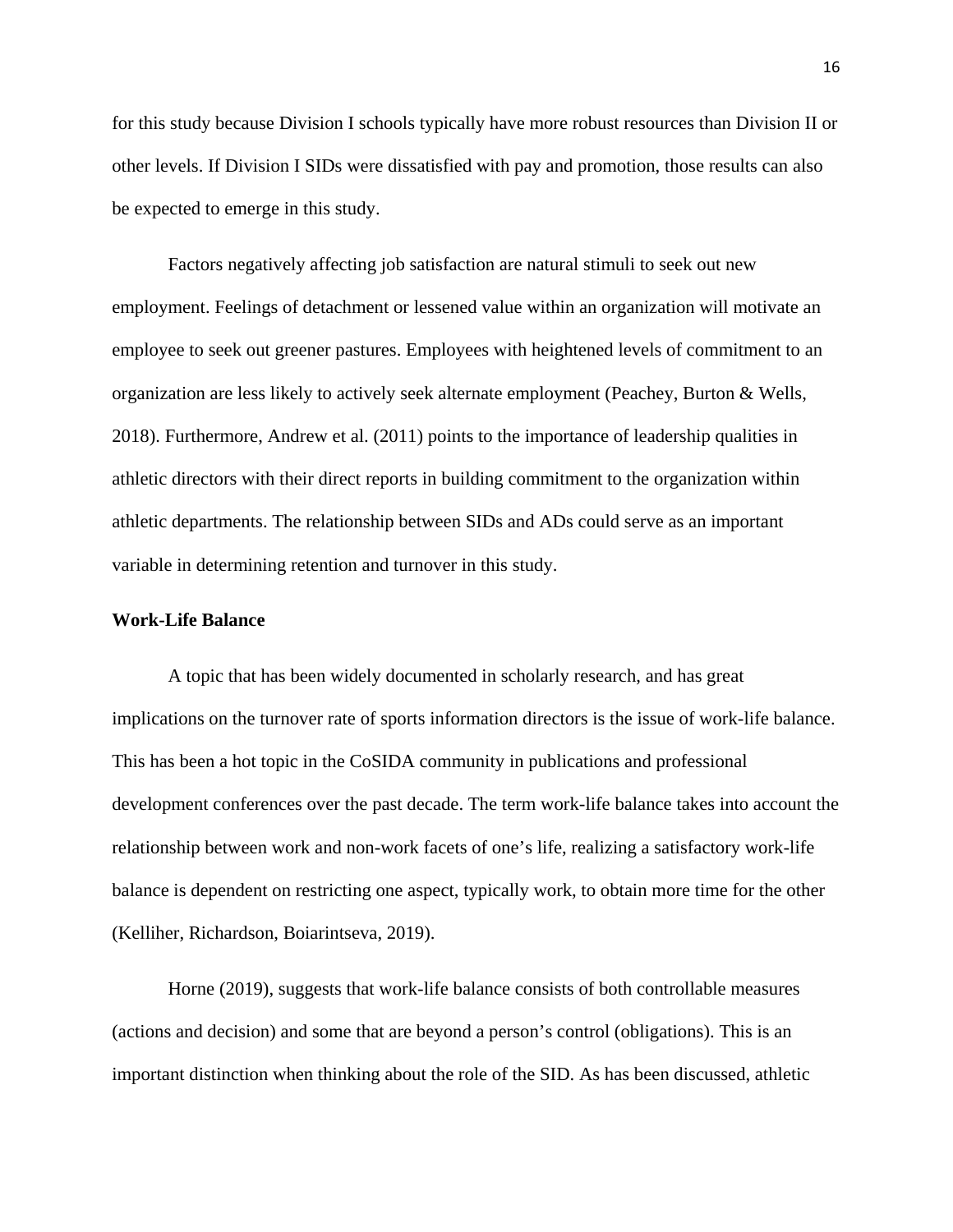communications professionals typically work longer hours than other members of college athletic departments – which is certainly not the result of a decision. The workload (or obligations) assigned to SIDs simply requires a substantial amount of time to complete. Finding a satisfactory work-life balance, and avoiding burnout, is important to all members of the college athletic communications profession.

Sports information directors face long hours due to the high volume and variety of job duties. Typical days are few and far between, and there is no offseason in the profession (Angst, 2018). A recent comprehensive study on compensation and career satisfaction among collegiate athletic communication professionals found that nearly 85% (247 of 292 respondents) of Division II SIDs estimated they worked an average of 46-70 hours during a typical week (CoSIDA, 2020). Among those respondents, the highest polling answer (22%) for a typical work week sat at 56-60 hours.

Benefits of proper work-life balance include reduced absenteeism and turnover, stronger retention and improved productivity (Chimote & Srivastava, 2013). These organizational benefits, coupled with personal benefits such as mental and physical well-being, make the importance of work-life balance vital to both employer and employee. However, the question remains whether or not the nature of work, and demands, placed on an SID allow for work-life balance in the profession. Professionals in every industry struggle to find this balance. And, while the demanding hours required to fulfill the duties of an SID may make a blissful work-life balance a challenge, the goal remains to find some level of personal happiness and satisfaction (Vance, 2018).

The number of sports assigned to cover, availability of support staff, event preparations, event coverage, postgame assignments and deadlines, social media engagement, and travel are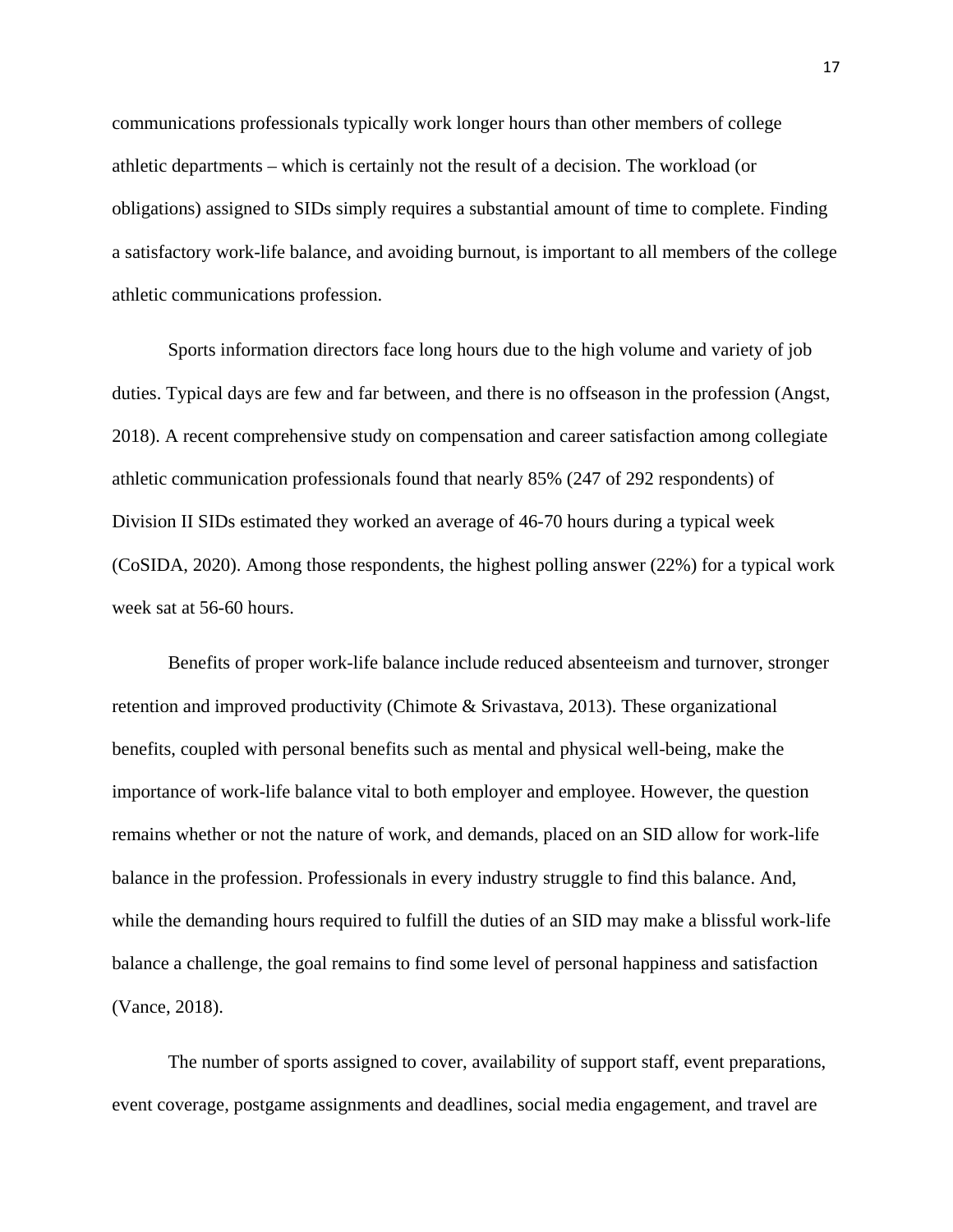just a few examples of the time demands SIDs attempt to navigate on any given day. Hancock, et al (2019) found that the quantity and quality of relationships among athletic administrators may suffer due to nontraditional work hours and travel schedules. The study also noted that administrators prone to work addiction prioritize their careers over health issues or relationships.

#### <span id="page-23-0"></span>*Work-Family Conflict*

With the idea that improper work-life balance can subsequently effect personal relationships in a negative manner, it's important to note studies that have explored work-family conflict broadly and within the scope of college athletics.

Dixon (2007) states that work-conflict is inevitable solely based upon the long nontraditional hours required by jobs in the sports industry. This theory was supported by Hafield & Johnson (2012) who found a staggering 84% of Division II SIDs said they had high levels of work-family conflict whereas only 8% indicated that work did not conflict with their family life.

With the evolution of digital media and social media, the already taxing hours of a sports information director (regular office hours, working events, and postgame coverage) has expanded even further. There are not set hours, and essentially no "off switch" to the day because of 24/7 news coverage and online connectivity. Fans, student-athletes, parents, community members, donors, and other stakeholder want constant coverage with the most up-todate information possible. If they do not receive it from official university outlets (website, social media, etc.), they will turn elsewhere and that is a lost opportunity for engagement which could inevitably affect the athletic department and university bottom line.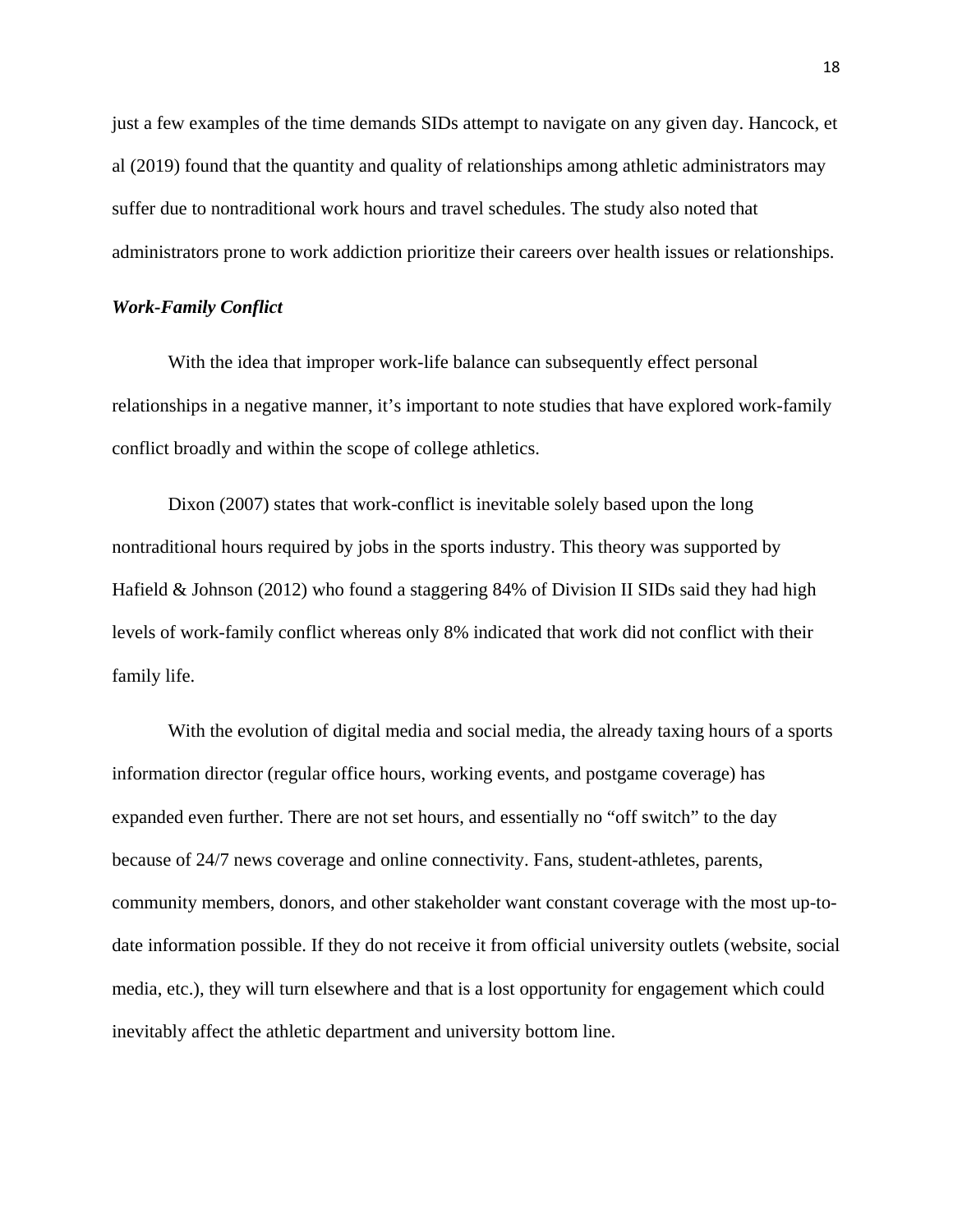Work hours bleeding into home or family time become an unavoidable byproduct of the profession. The SIDs responsibility as a liaison to external media is another example of this. With traditional newspaper deadlines going by the wayside, media members have noted around the clock availability of an SID to be essential (Walsh, 2017). This mindset from media members is parallel to the desire of all internal and external constituents who have a vested interest in receiving timely information – no matter the time of day or night that may be. This is another area of importance when it comes to the relationship of an SID and the AD – setting boundaries and realistic expectations – as to not create work-family conflict.

Generally speaking, research has supported the presence of a glass ceiling for employees who are perceived to have conflict between the family and work domains. (Hoobler, Hu, Wilson, 2010). This can lead to barriers in obtaining promotions, and ultimately result in job turnover by the employee. For sports information directors, who are prone to work-life imbalance, which can directly lead to work-family conflict, and already have a perceived glass ceiling in place in regard to upward career mobility, this is an issue of key concern.

#### <span id="page-24-0"></span>**Career Advancement**

The evolution of the sports information field has been thoroughly documented throughout these chapters. Sports information directors have taken on more responsibilities as athletic departments have grown, and their general responsibilities continue to expand, typically without any added support staff. While there is limited scholarly research from the past decade that speaks to the leadership abilities of SIDs, earlier research points to collegiate athletic communication professionals as the blue-collar workers of the industry. Sports information directors are widely regarded as technicians rather than managers or leaders (Stoldt, 1998). Studies have found this view to be self-reflective, held among peers and co-workers, other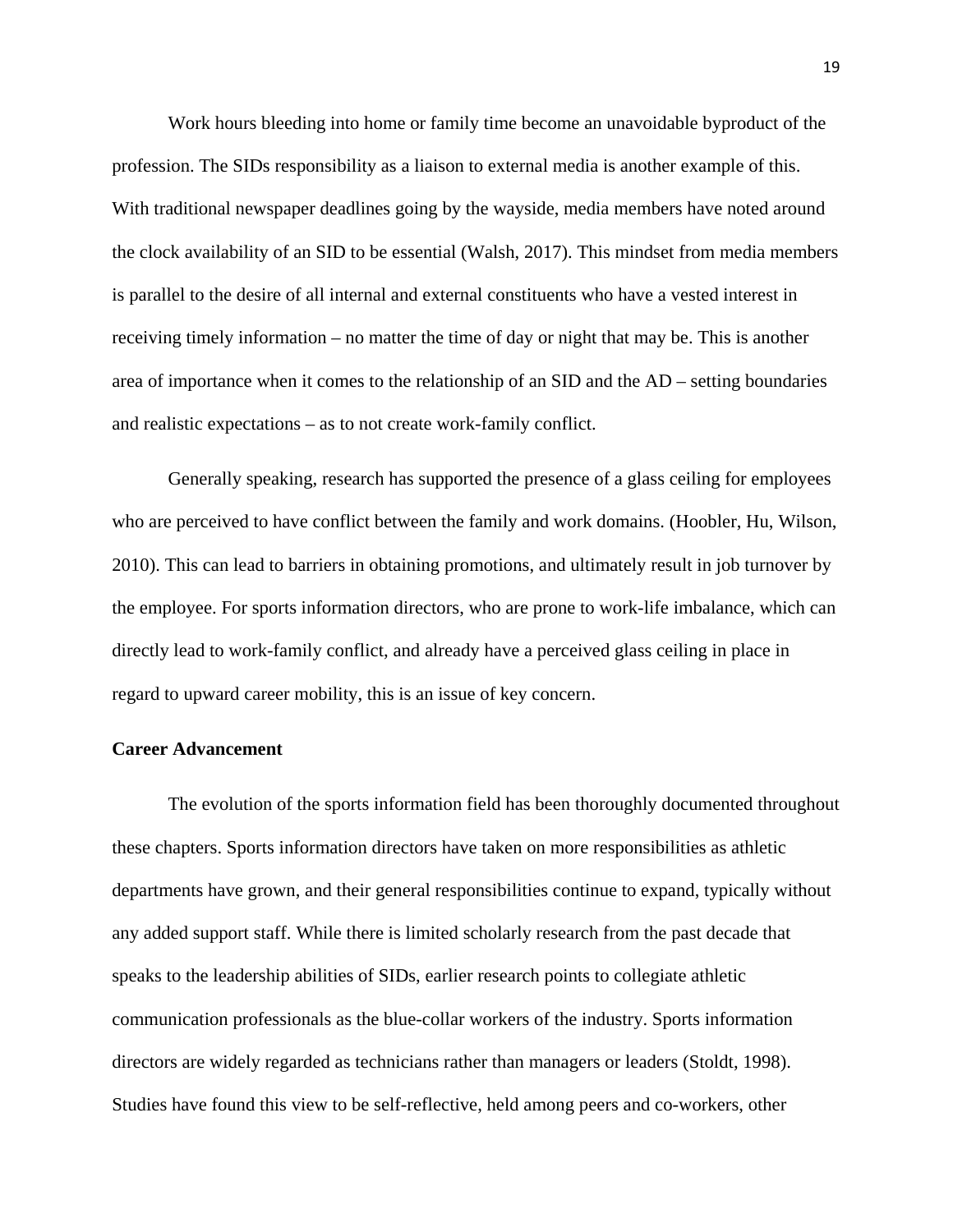athletic department administrators and even in academia by public relations educators (Neupauer, 1999). As research continues to develop in the field of athletic communications professionals, this notion may be dispelled by the evolution of the modern day SID, but until then, SIDs continue to face adversity when it comes to upward career mobility.

Within the industry, CoSIDA memberships are recognized as a powerful professional development tool. CoSIDA (2020) found that 98% of survey respondents had their membership dues paid for by their employer, and 73% of Division II SIDs received funds to attend the annual CoSIDA Convention. However, only 35% indicated they received funds to attend any other local/regional/national conferences or meetings, and just 5% felt they received any sort of additional internal or external executive coaching opportunities. The lack of executive training opportunities again speaks to the idea that SIDs are not viewed as valid candidates for leadership positions.

Swalls (2004) found that ADs predominately come from backgrounds of coaching, compliance, and fundraising, and few have been SIDs in their career ascent to the athletic director's chair. Nonetheless, parallels exist between the positions as Swalls contends that ADs and SIDs are the only members of an athletic department that must be universally fluent in all areas of athletic administration to properly execute their given jobs.

Sports information directors are the mouthpiece, both internally and externally for athletic departments, hold close relations with coaches and student-athletes, contribute to marketing and fundraising efforts, oversee game management, and must understand compliance rules. Given the complexity of the job, and breadth of knowledge required to perform in the role of SID, it can be argued that athletic communication professionals are well-versed to sit in the AD chair one day. Stoldt, Miller and Comfort (2001) support this by asserting that SIDs are more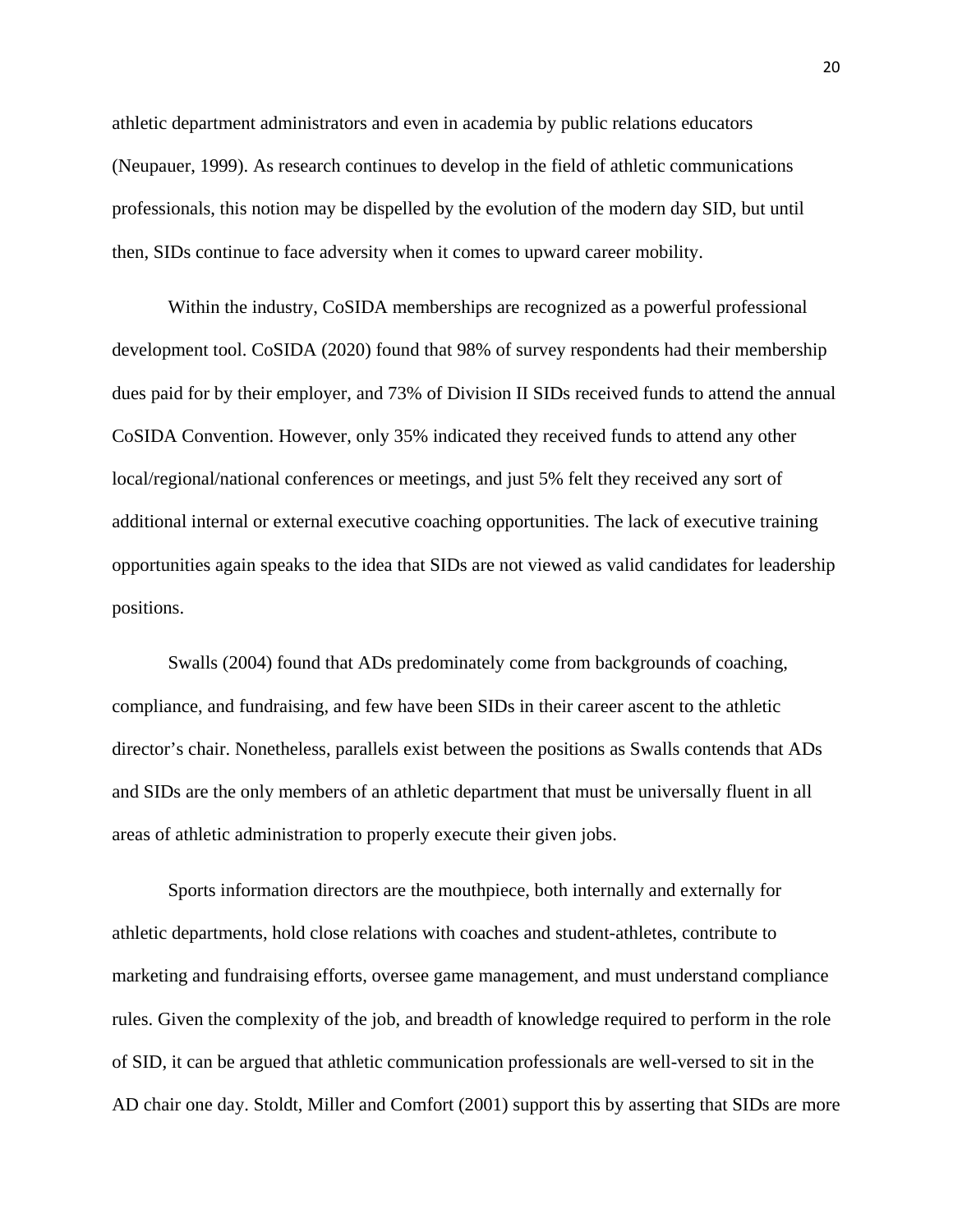than just technicians, and possess leadership and management skills that ADs may not know about.

Scholarly research on the profession has begun to increase in the past two decades. CoSIDA formally addressed the lack of professional advancement in the industry in 2008 when its Board of Directors revamped its Strategic Plan to further shine the light on contributions made by SIDs. Included in the plan's core guiding principles were efforts to improve the selfimage of the profession and its professionals, and aid in its professionals ability to quantify value within the collegiate community. The latter based upon the rising stature among those in marketing and fundraising positions in college athletics which has coincided with the fall in perceived value brought by athletic communication professionals (CoSIDA, 2008).

These strategic initiatives inside the industry may have influenced the findings by Moore (2011), who noted a positive trend in the perceived influence of sports information directors in athletic departments. However, the study also produced respondents who felt their influence had decreased in recent years, citing administration did not understand the importance of the role, or seek their console in decision making. Interestingly, one survey response noted that newer athletic directors better understood the value of the sports information director, and the positions overall influence to the department and institution. This would point to previous assertions that the overwhelming majority of tenured ADs do not come from a communications background and fail to comprehend the value of their SIDs, or even effectively utilize their influence when making high-level decisions.

Adversely, Dilts (2016) reported that limited opportunity for career advancement and pay were the two lowest-scoring variables among SIDs in a study on job satisfaction in the

21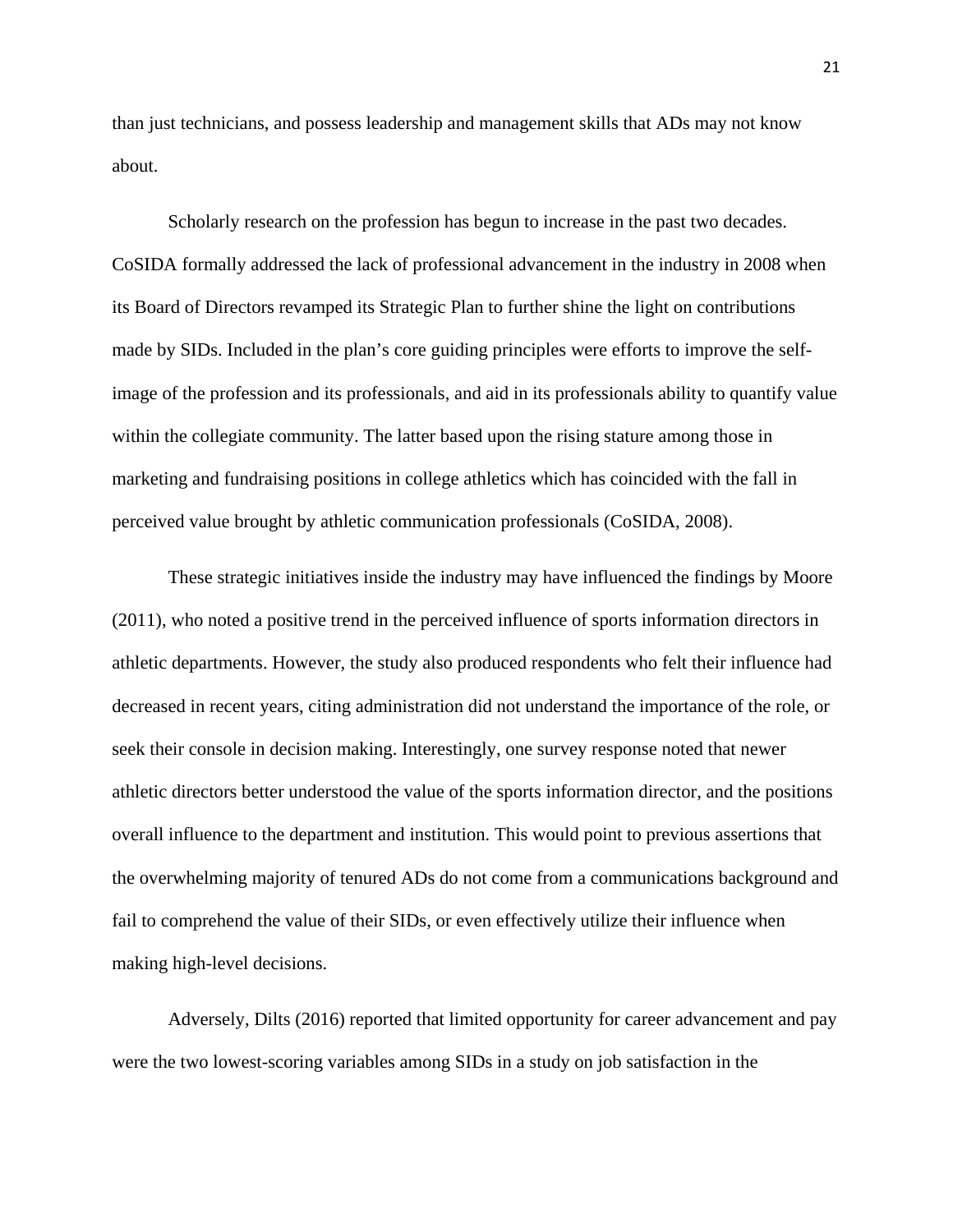profession. Both of these factors can be seen as contributing factors to turnover or lack or retention in the job among athletic communication professionals.

#### <span id="page-27-0"></span>**Compensation & Career Satisfaction**

In the studies carried out by Dilts and Swalls, each found that sports information directors generally enjoy the work they do, but find the work to be both underappreciated and undercompensated. SIDs play a crucial role in the day-to-day operations and strategic plans within collegiate athletics, and often do so by putting in more hours than any other position in the athletic department. However, a disconnect exists in the perceived value of athletic communications professionals, which can point to dissatisfaction in wages.

CoSIDA's (2020) most recent membership initiative also polled SIDs on salaries and overall career satisfaction. Among Division II SIDs, nearly 83% of respondents said they were either paid slightly well, moderately well, or very well. The largest number of respondents polled they were compensated moderately well (44%). The outliers included 14% who said they were paid not well at all, and 3% who said they were paid extremely well. Additionally, 35% or respondents strongly agreed they were satisfied with their total benefits package, 47% somewhat agreed, and the remaining respondents were either neutral or in disagreement.

The same survey looked at compensation in comparison to workload, an area in which some of the troubling industry trends emerged. Among Division II SIDs, over 88% or respondents indicated their personal responsibilities had increased in the past three years, and 75% of those answered that their increased workload did not result in increased compensation. Bonuses are common in college athletics for coaches and senior-level administrators based upon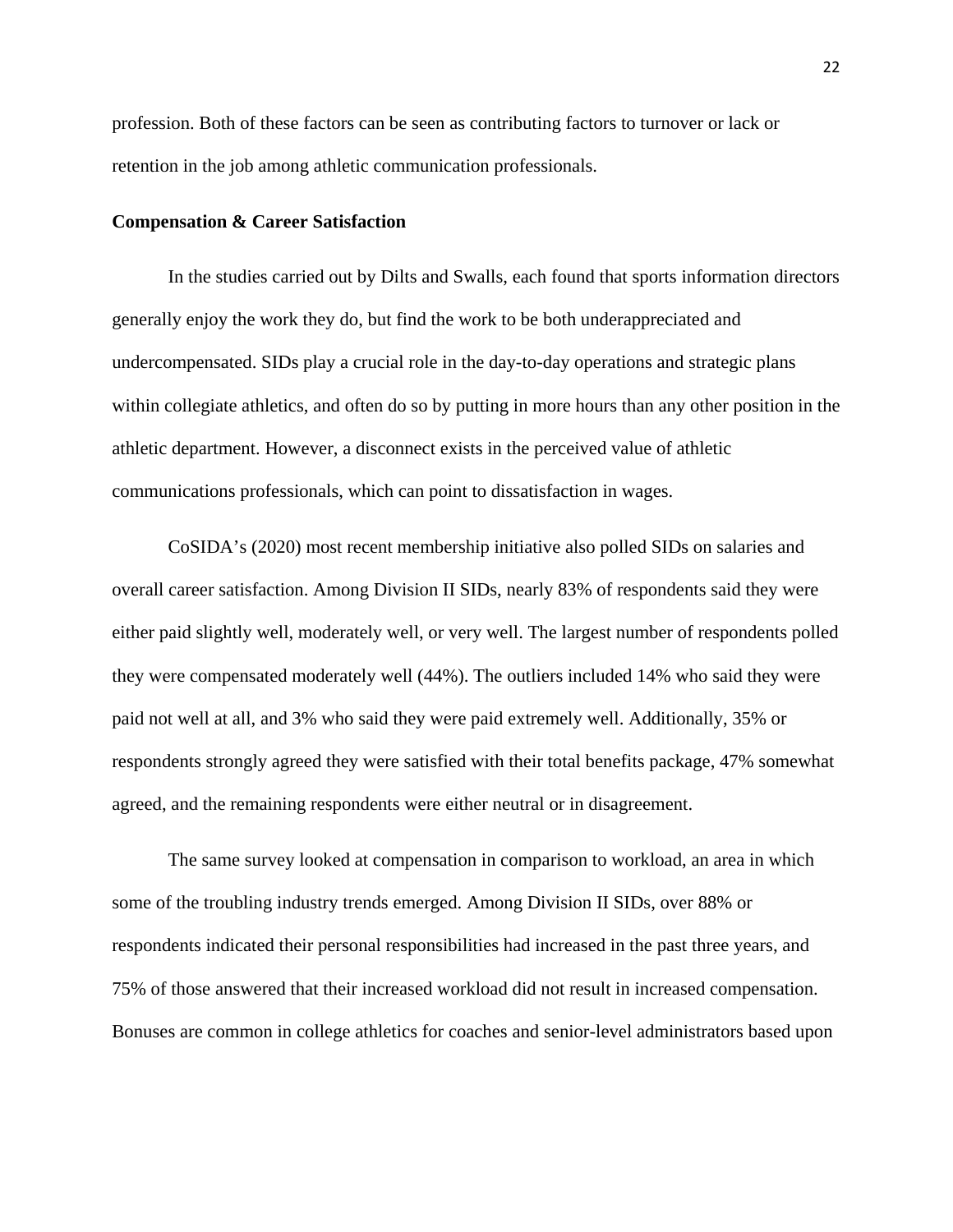team or department success, respectively, however, 86% of Division II SIDs polled said they were not eligible for any sort of bonus.

Finally, the CoSIDA survey sought to find a baseline on overall career satisfaction by using a Net Promoter Scale (NPS). The NPS determines those who are promoters, passive, or detractors. NPS scores below zero are a considered a concern (more detractors that promoters), scores of 0-49 deemed good (more promoters than detractors), 50-70 viewed as excellent, and above 70 to be truly exceptional. The CoSIDA survey results for Division II SIDs were alarming with an overall score of -41.44 of respondents who said they would recommend a career in athletic communications, and -14.48 of those who would recommend a career in college athletics. Over 57% polled as detractors in recommending a career as an SID with just 12% polling as promoters of the job.

#### **Summary**

The preliminary research on retention and turnover will help guide what this study aims to find among NCAA Division II sports information directors. This literature review also shed light on a number of prevailing issues in the profession that can lead to turnover or poor retention rates.

Understanding the relationship between ADs and SIDs appears to be an important construct as it pertains to retention and turnover in the role of the athletic communications professional. Does the AD understand the job of the SID, and does the SID have influence in the department – or are they simply viewed as technicians rather than leaders and members of the administrative team?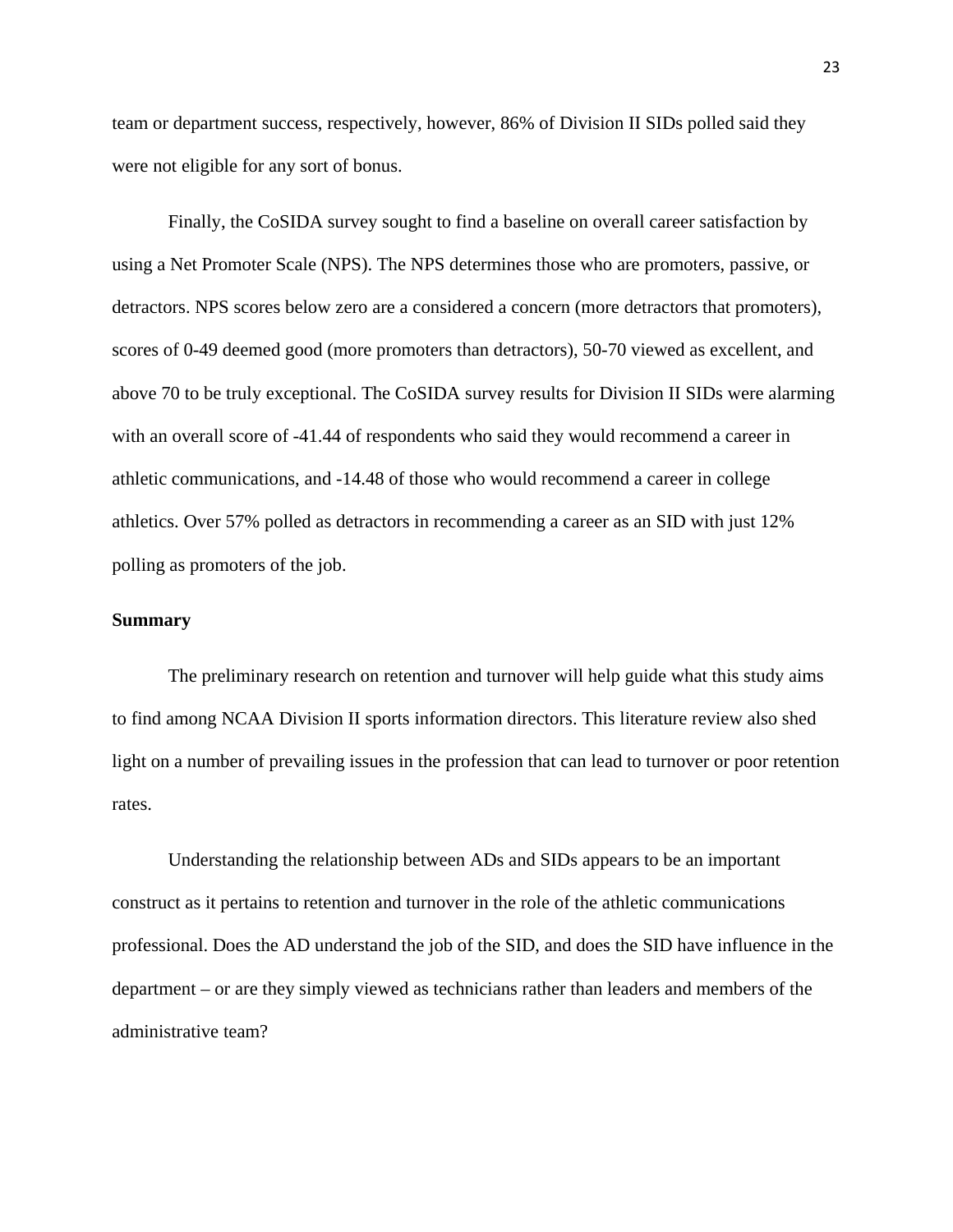Along those same lines, this study will aim to find if SIDs have perceived upward trajectory in their careers or if they feel they are facing a glass ceiling. This study will also look at how work-life balance affects retention and turnover in the position.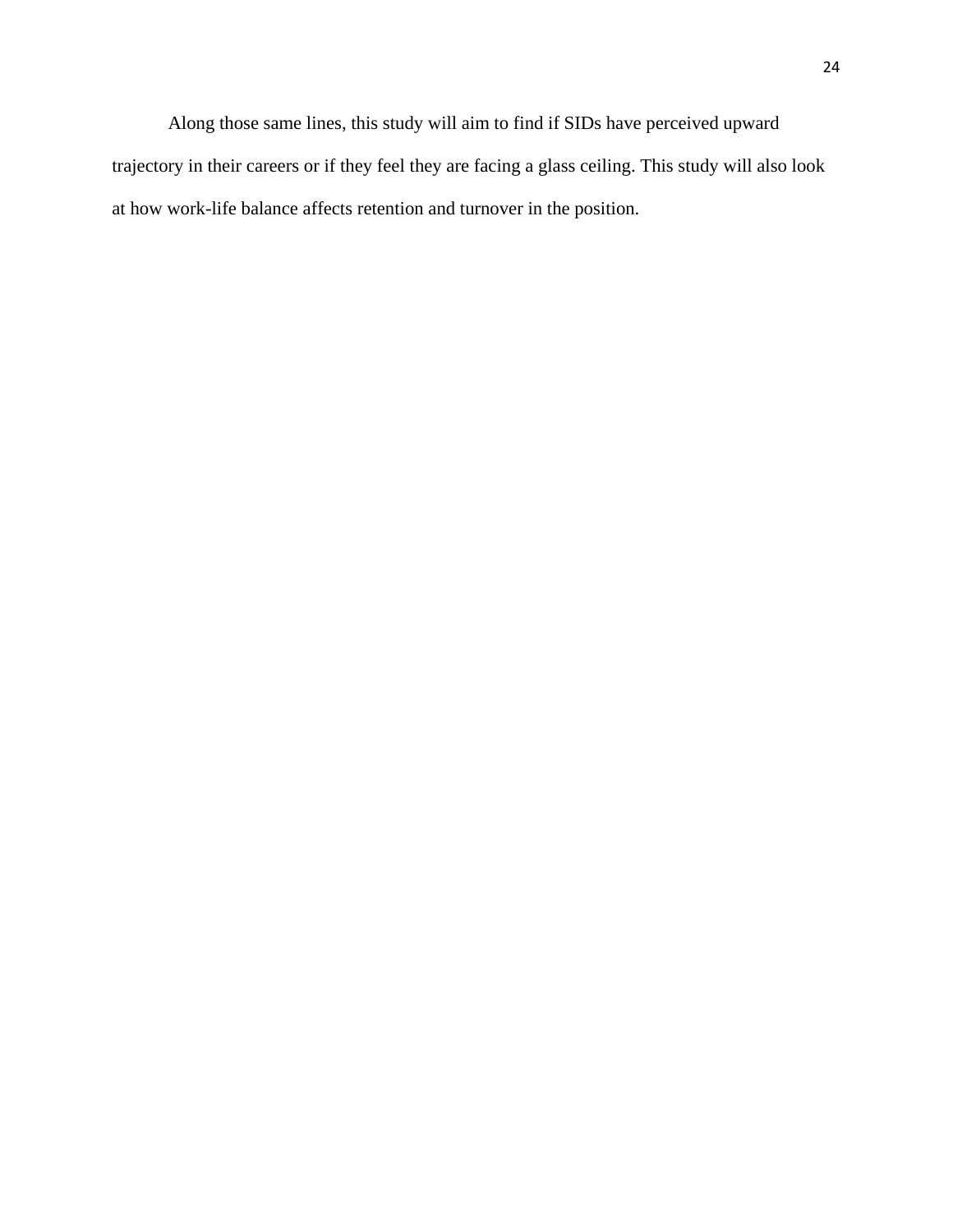#### **Research Methodology**

<span id="page-30-0"></span>The purpose of this study is to provide a framework of common themes in relation to turnover and retention among NCAA Division II sports information directors. The research questions aim to better understand the value of SIDs, their job satisfaction, retention, the perception of SIDs within athletic administration in regard to leadership and promotion, and SIDs challenges which could lead to burnout or turnover. This chapter will discuss the study's research design, sample, setting, instrumentation, data collection, and analysis procedures.

#### <span id="page-30-1"></span>**Research Design**

The chosen research model for this study is an explanatory sequential mixed methods design. The research begins with quantitative data gathered utilizing an online questionnaire delivered by email. The online survey will contain open-ended questions, questions utilizing a Likert scale and multi-choice questions. After analysis of the quantitative data, selected willing participants will be contacted for a follow-up phone interview to gather qualitative data. The aim of this approach is to use the qualitative phase to expand upon findings in the quantitative data.

#### <span id="page-30-2"></span>**Sample & Setting**

The sample selected in this study includes sports information directors working at the NCAA Division II schools. The NCAA Division II membership consists of 315 schools. Only the highest-ranking SID from each institution will be asked to participate. The setting for the study will be remote, utilizing an online survey for participants and one-on-one follow-up phone interviews for selected participants.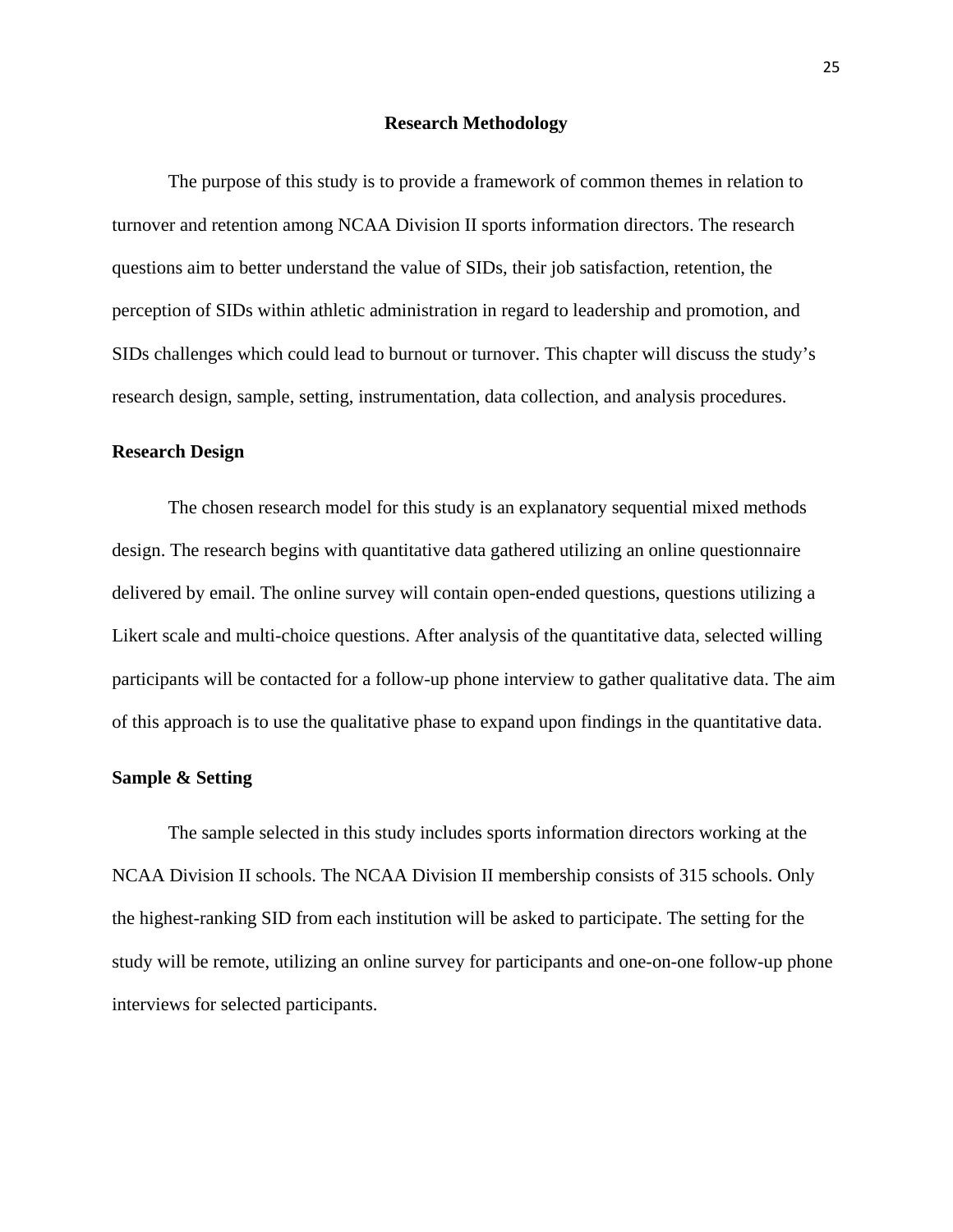#### <span id="page-31-0"></span>**Instruments**

An online survey will be distributed via email to all participants. The initial contact email to participants will also include a letter from the researcher expressing the nature and rationale of the study, explaining risks, confidentiality, and seeking permission from the subjects to participate. The survey will include demographic questions to help better organize and analyze the data. Participants will be asked if they are willing to be contacted for a follow-up phone interview, and 10 that express interest will be called by the researcher to expand upon the survey data collected. Those selected to participate in phone interviews will represent an equal crosssection of those who have indicated prolonged retention at their current institution and those who have shown a pattern of high turnover in the profession. Selection of the 10 participants will also cover the broadest range of demographics possible.

#### <span id="page-31-1"></span>**Data Collection Procedure**

Following approval from the Winona State University Institutional Review Board (IRB), the researcher will begin initial contact of the subject group via email. The researcher will initiate follow-up emails to members of the sample group after a period of time who have not responded to the initial request. A total of 10 selected participants who indicated willingness for a follow-up phone interviews will be contacted to arrange interviews. All data collected from the online surveys and phone interviews will be kept confidential. Names, institutions or any identifying information will be withheld from the results that follow.

#### <span id="page-31-2"></span>**Data Analysis**

The survey questions being asked to the participants each correlate to a specific research question posed in this study. The quantitative and qualitative data gathered from the online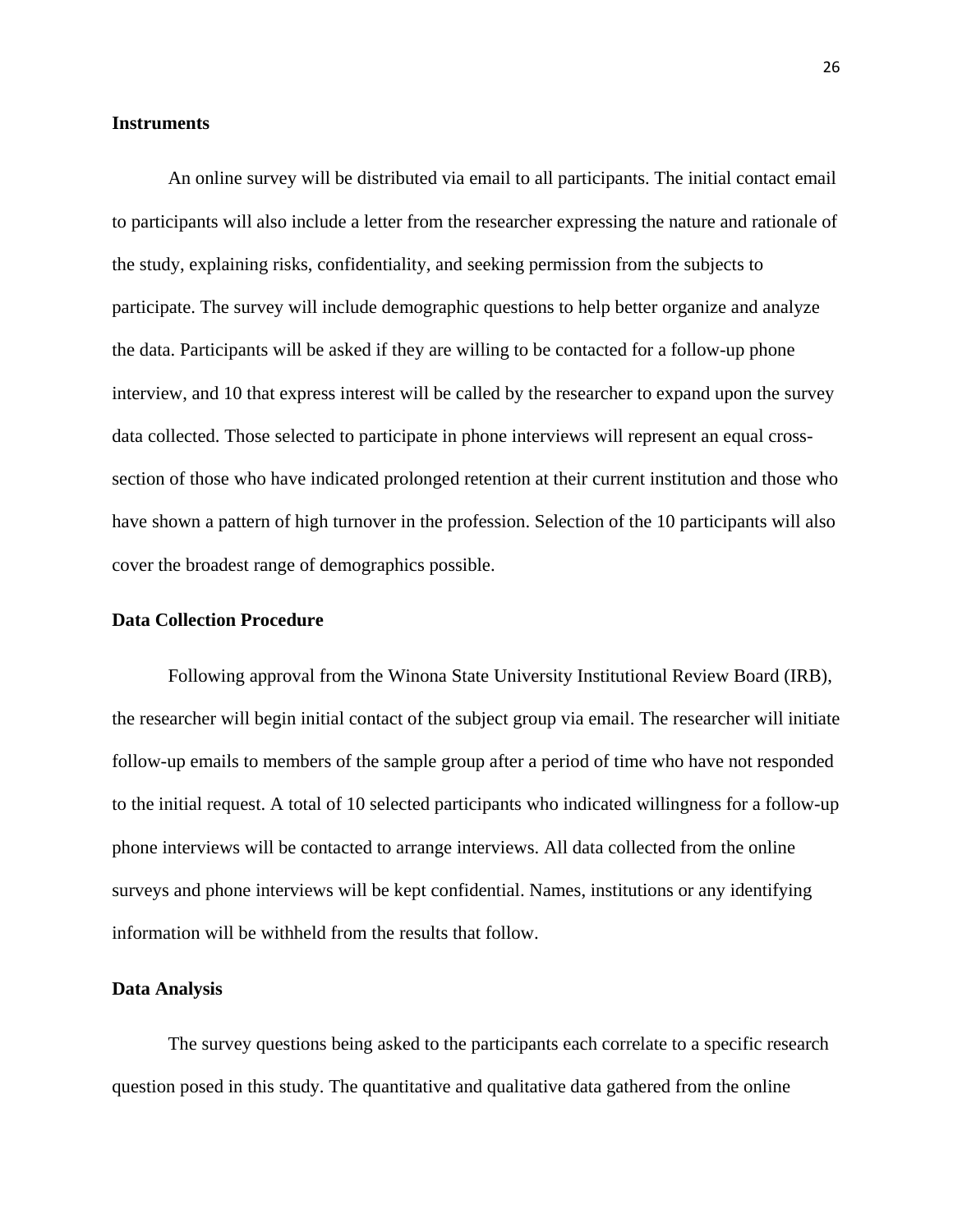surveys and corresponding select phone interviews will be organized and analyzed to determine if specific emergent patterns and themes can be linked to retention or turnover. The collective data obtained will produce results, discussions, and conclusions stemming from this study's research questions.

#### <span id="page-32-0"></span>**Summary**

Using an explanatory sequential mixed methods design, the aim of this study is to find and explain themes that emerge among NCAA Division II SIDs in relation to retention and turnover in the profession. Top-ranking NCAA Division II SIDs are the subject sample of this survey. Quantitative data will be gathered through email distribution of an online questionnaire and select follow-up phone interviews will be conducted with willing participants to supplemental qualitative information. The compiled data will be organized and analyzed for notable conclusions and discussion of future research.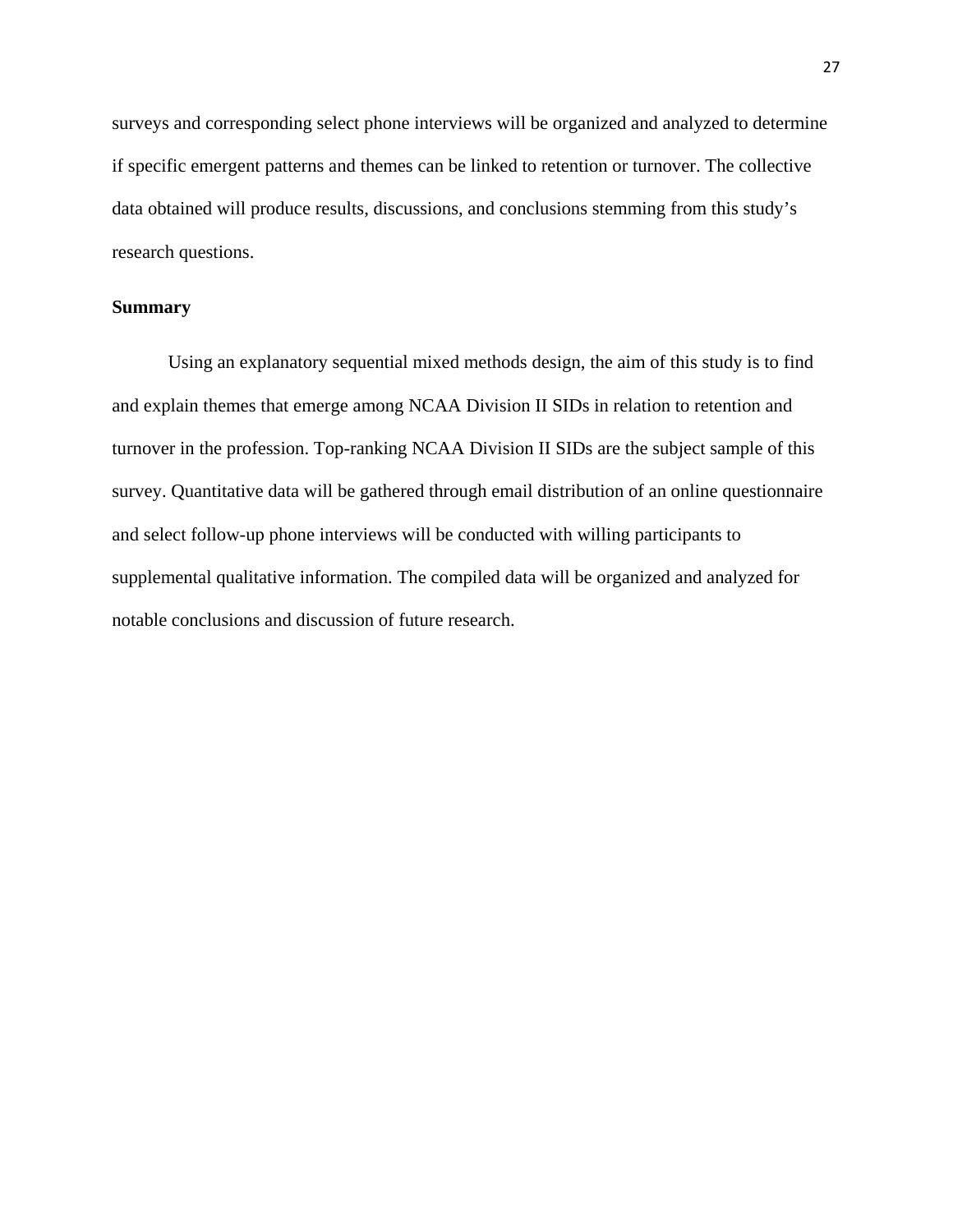#### **Results**

<span id="page-33-0"></span>The purpose of this study is to uncover prevailing issues facing sports information directors which lend themselves to a perceived high turnover rate in the profession. Adversely, this study also sought to decipher reasons related to prolonged retention at institutions among some SIDs. In this chapter, the study's sample and results will be provided. Data was derived from a combination of an online survey and one-on-one follow-up phone interviews with select participants. The one-on-one interviews were conducted in an effort to further expound upon the results collected in the online survey. The online surveys produced raw data from multiple choice questions as well as common themes gathered from open-ended questions.

#### <span id="page-33-1"></span>**Description of Sample**

This study focused on the top-ranking sports information director at each of the 314 eligible NCAA Division II institutions. Of those 314 institutes, the online survey was sent out to 299 SIDs. The 15 institutions that were not accounted for in this study were due to either a current vacancy in the position or no direct head SID listing on the school website. A link to the online survey was sent out on three occasions over a three-week period. The 299 email addresses yielded a response rate of 42.8% (128 fully completed surveys). Finally, 10 follow-up phone interviews were conducted by select participants.

Out of 126 respondents, nearly 90% were male (112) with 11% identifying as female (14). The majority of the responses (46%) were recorded by those aged 41 or older. Accordingly, the largest number of respondents (43.75%) have spent 15 years or more working in the collegiate athletic communications field. Among 127 responses to tenure, 40 answered they had been at their current institution for 12 years or more, followed by 31 responses of two years or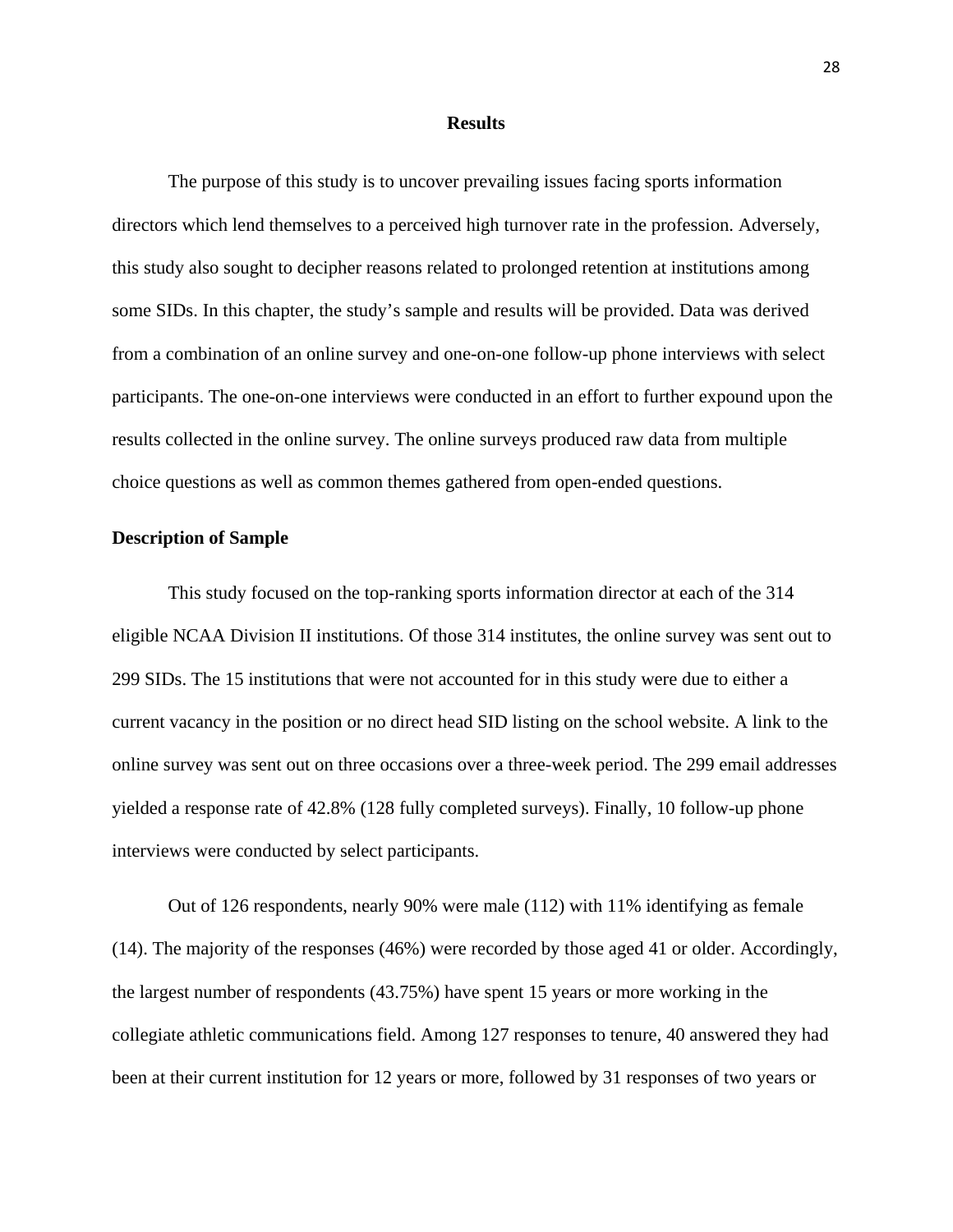fewer, and 30 responses of three to five years at their current institute. Additionally, over 55% of participants (71) indicated their current post was the only top-ranking SID job of their careers. A total of 55 participants had held at least one other top-ranking SID position in their career.

When asked their intention to remain at their current institution in the next five years, 46 of 128 participants answered "somewhat agree". Thirty-one respondents answered "strongly agree", followed by 26 answering "somewhat disagree", and 25 answering "strongly disagree". Lastly, 50 of 128 participants answered "somewhat agree" to having considered leaving the SID profession entirely and changing career paths. An additional 41 respondents answered "strongly agree", with 18 answering "strongly disagree", and 13 polling "somewhat disagree".

#### <span id="page-34-0"></span>**Data Analysis**

This study's three guiding research questions are listed below with corresponding raw data from the online surveys, emergent themes, and comments from open-ended survey questions, and supporting information from the follow-up phone interviews. Two of the research questions are further broken down into sections which directly correlate to retention and turnover.

<span id="page-34-1"></span>*Research Question 1:* In what ways has your institution shown it values you and aided in retaining you on staff? Conversely, what has factored into your decision to leave a previous institution?

**Retention.** The survey asked, "In which of the following ways has your institution shown it values your work?" Fifty-three participants answered "increased compensation", 36 answered "promotion", 23 selected "institutional recognition/awards", and ten stated "bonuses". An additional 34 answered the open-ended option of "other". The most common answerers in that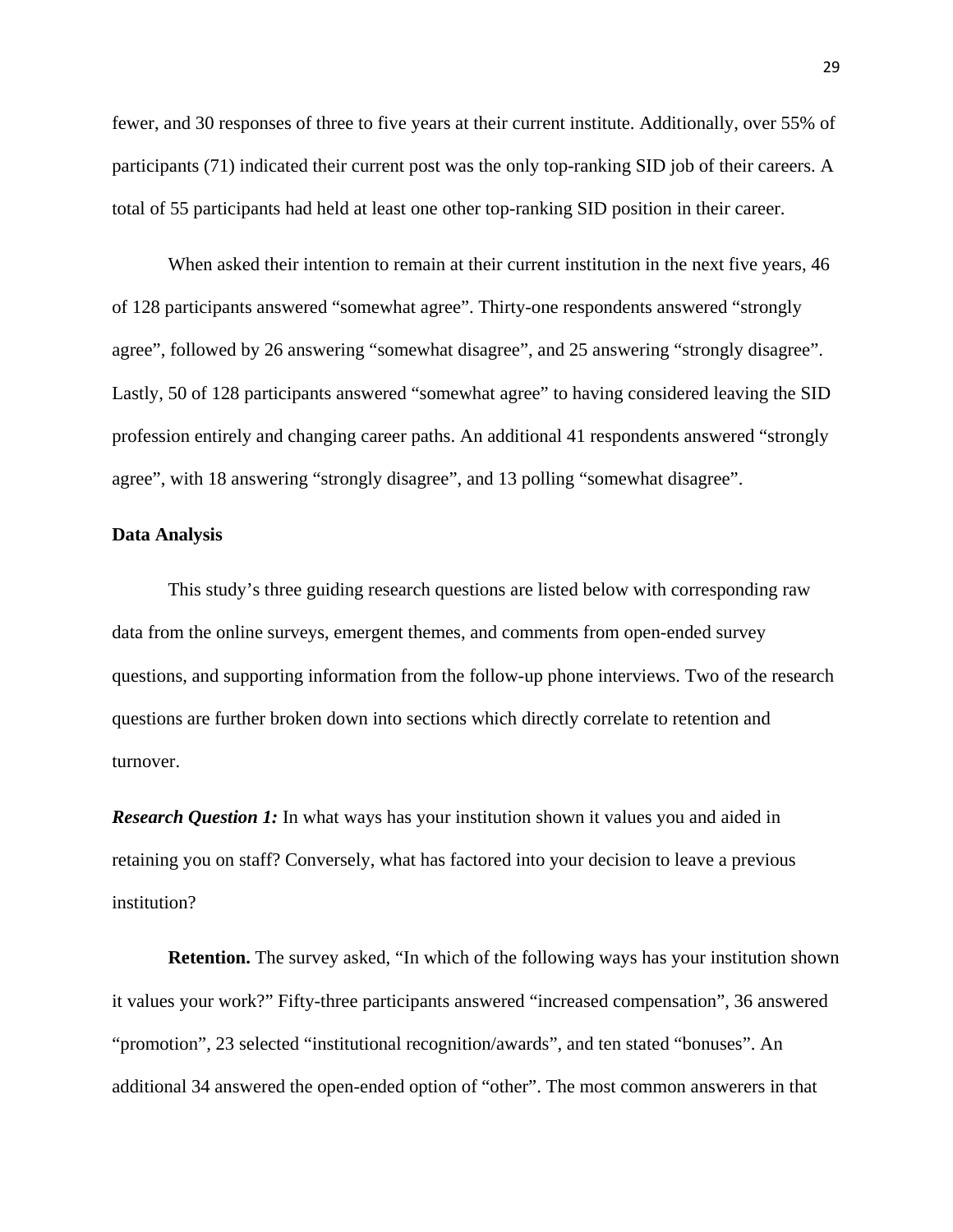group included: none of the above (9), verbal praise/general appreciation (5), growth of staff/additional help (5), and flexibility in hours/schedule (4).

The survey asked "if you've been at your current institution for five or more years, explain some of the reasons you've chosen to remain there".

*Emergent Theme #1: Culture & Support.* Forty-three of 70 respondents indicated they felt personally supported in some way by their co-workers, athletic directors, coaches and student-athletes, and/or the institution had a culture or vision that was a good fit.

"I love our leadership. Obviously, not everyone is fortune to have the full support of their AD. I also value our administration's vision. I support it and work hard to reach it. In short, I feel valued and heard," one participant said. "Great student-athletes who are a joy to work with. Great coaching staff who understands the job and what I can do," another noted.

*Emergent Theme #2: Family.* Twenty-six participants answered the open-ended question by stating they were either in close proximity to their family/home town, or they had rooted their family near the institution upon starting the job.

*Emergent Theme #3: Professional Growth Opportunity.* Fifteen participants indicted they have been given opportunities to grow professionally at their current school, received prior promotions at their institution, or are on track to continue advancing their careers.

"I've chosen to remain at my current institution because they support development where I look to grow as an administrator," one participated commented. "So far, every time I've gotten to the point where I'm ready to look at moving on, I've been promoted and/or been able to take on new responsibilities and challenges," another said.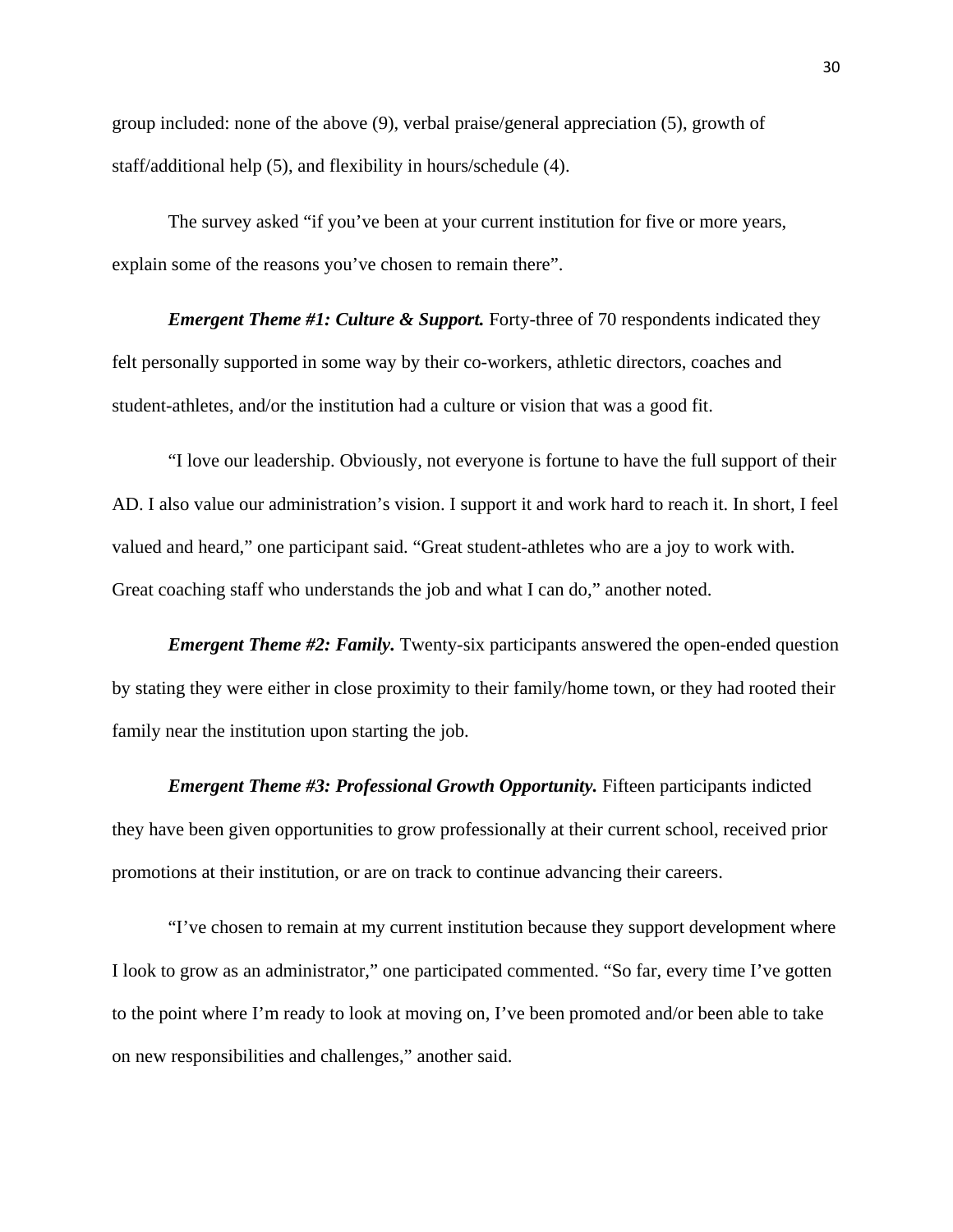*Emergent Theme #4: Lack of Desirable Alternatives.* Five of the respondents answered they have simply remained at their current institution due to a lack of other opportunities.

"Lack of ability to move. I spent several years actively pursuing positions at other institutions, but was unable to secure them," said one respondent. "Finding difficulty getting hired outside the business," another participated noted.

**Turnover.** The survey asked, "If you've changed institutions in the past five years, please explain your rationale."

*Emergent Theme #1: Career Advancement.* Twenty-three of the 52 participants noted they had left previous institutions to take jobs that were higher profile or a "step up" in the profession or based on better opportunities for future career advancement. Additionally, six respondents specifically mentioned monetary reasons for leaving a past institute.

"I was the Associate Sports Information Director and aspired to be the head of my own department," one participant said. "Was stuck with no chance for advancement at my previous job," another commented.

*Emergent Theme #2: Better Support Staff.* Eleven respondents commented that they had left their previous institution for a new opportunity that provided better support staff for the athletic communications office.

"Moved once to take an opportunity with more staff; moved again for a school that offered even more staff assistance," one participant said. "I was looking for an athletic department with more staff support," mentioned another.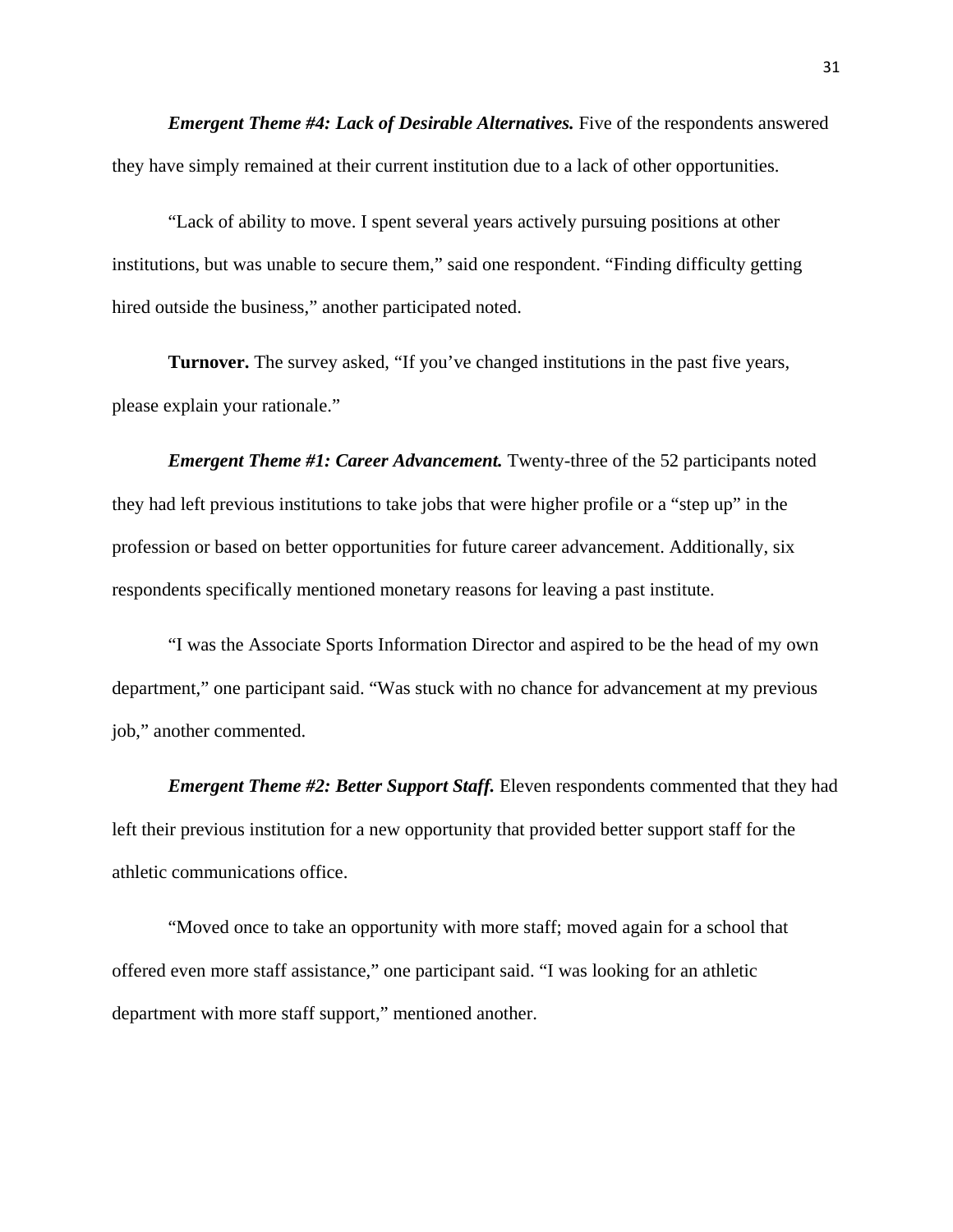*Emergent Theme #3: Poor Relationship with Administration.* Five participants mentioned a dysfunctional relationship with their overall athletic administration staff, some directly mentioning the athletic director.

"Bad leadership and being undervalued, and was presented another opportunity," said one. "Didn't see eye-to-eye with the way our new administration was going at my previous institution," another commented.

<span id="page-37-0"></span>*Research Question 2:* Is your position considered to be "senior" level within your Athletic Department, and do you feel your current role affords you the opportunity for future promotion in athletic administration (i.e. Assistant AD or Athletic Director)?

Of the 128 respondents to the question, "Is your position as SID considered to be a member of the 'senior level' athletic administration staff?" 92 participants answered "yes". Twenty-five answered "no", and the remaining 11 respondents answering "unsure". The survey also produced 125 answers to the statement, "My AD views me as more of a technician that a senior-level leader". The majority of participants (49) polled "somewhat disagree". Thirty-two answered "strongly disagree", followed closely by 29 answering "somewhat agree". The final 15 responded "strongly agree".

Additionally, 127 participants responded to the statement, "The AD (and other seniorlevel athletic administrators) seek my console in high-level decision making." The largest polling group (58) answered "somewhat agree". Forty-four participants answered "strongly agree", 16 answered "somewhat disagree", and the final nine respondents answered "strongly disagree".

In regard to career advancement, and future growth within collegiate athletic administration, SIDs were asked, "Do you have any desire to one day become a senior-level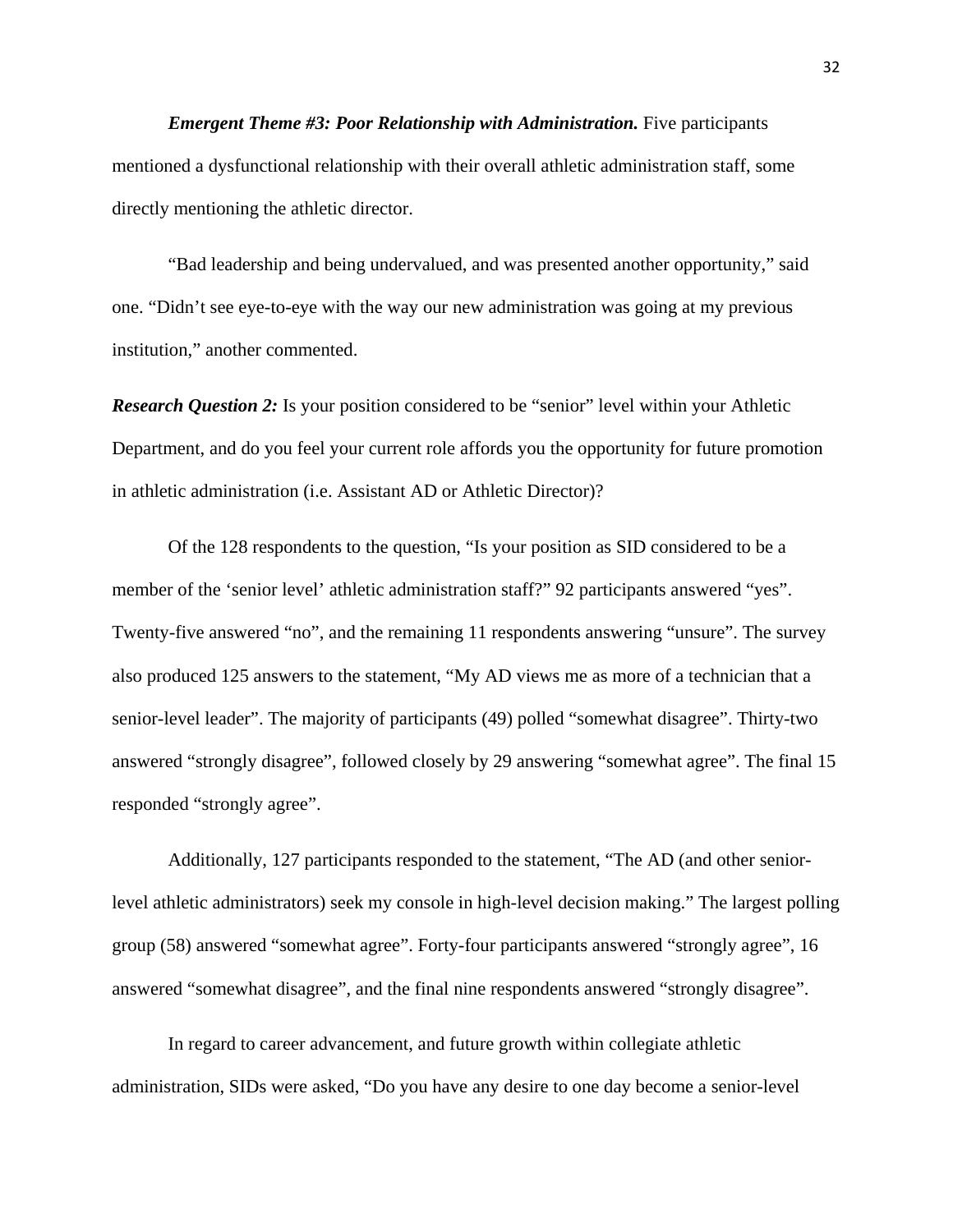athletic administrator or AD?" Fifty-four of 127 participants answered "maybe", followed by 48 responses of "yes", and 25 answering "no". Responding to the statement of, "I feel my current role affords me the opportunity for growth to one day become a senior-level athletic administrator or AD", 48 of 128 SIDs answered "somewhat agree". Forty-five responded "strongly agree", followed by 25 answering "somewhat disagree", and 10 responding "strongly disagree".

Finally, the survey asked "Has your AD ever discussed with you the possibility of being promoted at your current institute to Assistant AD/Associate AD for Communications, etc.?" The majority of participants (73 of 128) answered "no". Thirty-one responded "I have previously been promotes at my current institution", and the final 24 answered "yes".

<span id="page-38-0"></span>*Research Question 3:* What are the biggest challenges you face in your role that cause burnout, and negatively affect work-life balance, and have these factors forced you to consider leaving your current institution or leaving the profession entirely?

The survey asked participants to respond to the following statement, "I have given consideration to leaving the SID field entirely and changing career paths." Over 75% of respondents indicated they have given thought to changing professions with 56 of 128 participants answering "somewhat agree", and another 41 answering "strongly agree". Eighteen participants responded "strongly disagree", and the remaining 13 polled "somewhat disagree".

Lastly, participants were asked two open-ended questions on the online survey pertaining to work-life balance. The first sought to find out about the daily challenges SIDs face which deterred their ability to strike a satisfying work-life balance. The second asked SIDs about the aspects of their job that aid in obtaining a satisfactory work-life balance. One-hundred and 23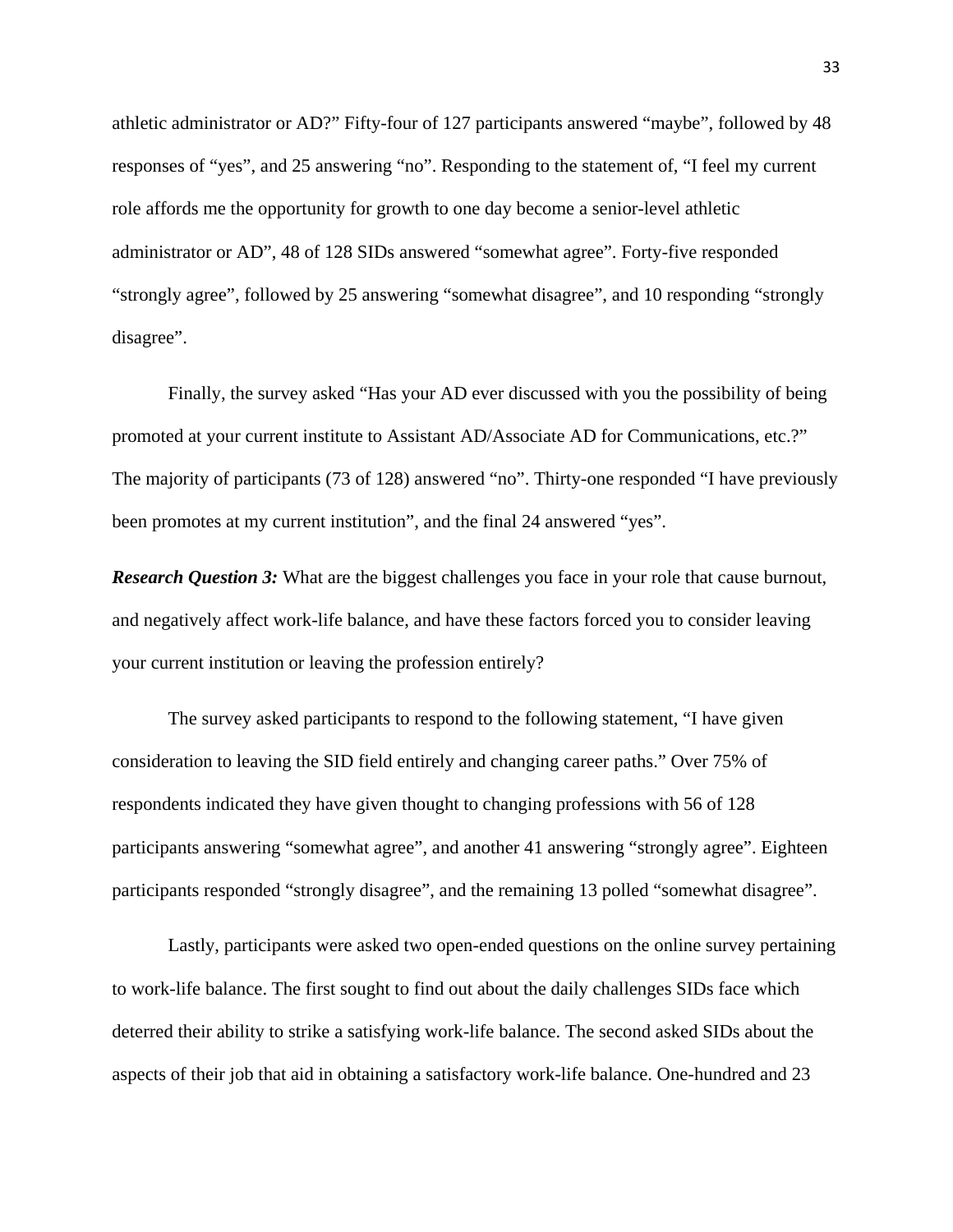participants responded to the question about job hindrances to work-life balance, and 116 answered the question pertaining to job aspects that supported in obtaining work-life balance.

*Work-Life Balance Cons – Emergent Theme #1: Hours Required.* Nearly 65% of the respondents (79 of 123) mentioned the excessive hours required to work as a sports information director. The requirements include office hours, event coverage after office hours, extended office hours following events, and work that is often required from home at all hours of the night. These hours typically persist six to seven days a week when sports are competing from August through May.

"The amount of work that needs to be done on the weekends and 'after hours' at home during the traditional playing seasons," one participant said. "Always 'on call'. Hard to just walk away from the job at 5 p.m. or even at the end of the night," said another.

*Work-Life Balance Cons – Emergent Theme #2: Lack of Support Staff.* Forty-one participants commented on the lack of support staff for their office with regard to volume of work required to cover all of their institution's sport programs. Some respondents mentioned they were a "one-man shop", with other solely relying on part-time help or student workers.

"We have 24 total sports and I'm the only full-time staff member, so there is constant turnover with graduate assistants and student-workers which requires lots of time to re-train," commented one participant. "I'm a one-person shop with five sports being added in the last five years and no additional help," another noted.

*Work-Life Balance Cons – Emergent Theme #3: Growing Job Demands*. Twenty-two respondents mentioned the ever-increasing demands placed on sports information directors. These comments included the growth in number of sports, increased demands for extra coverage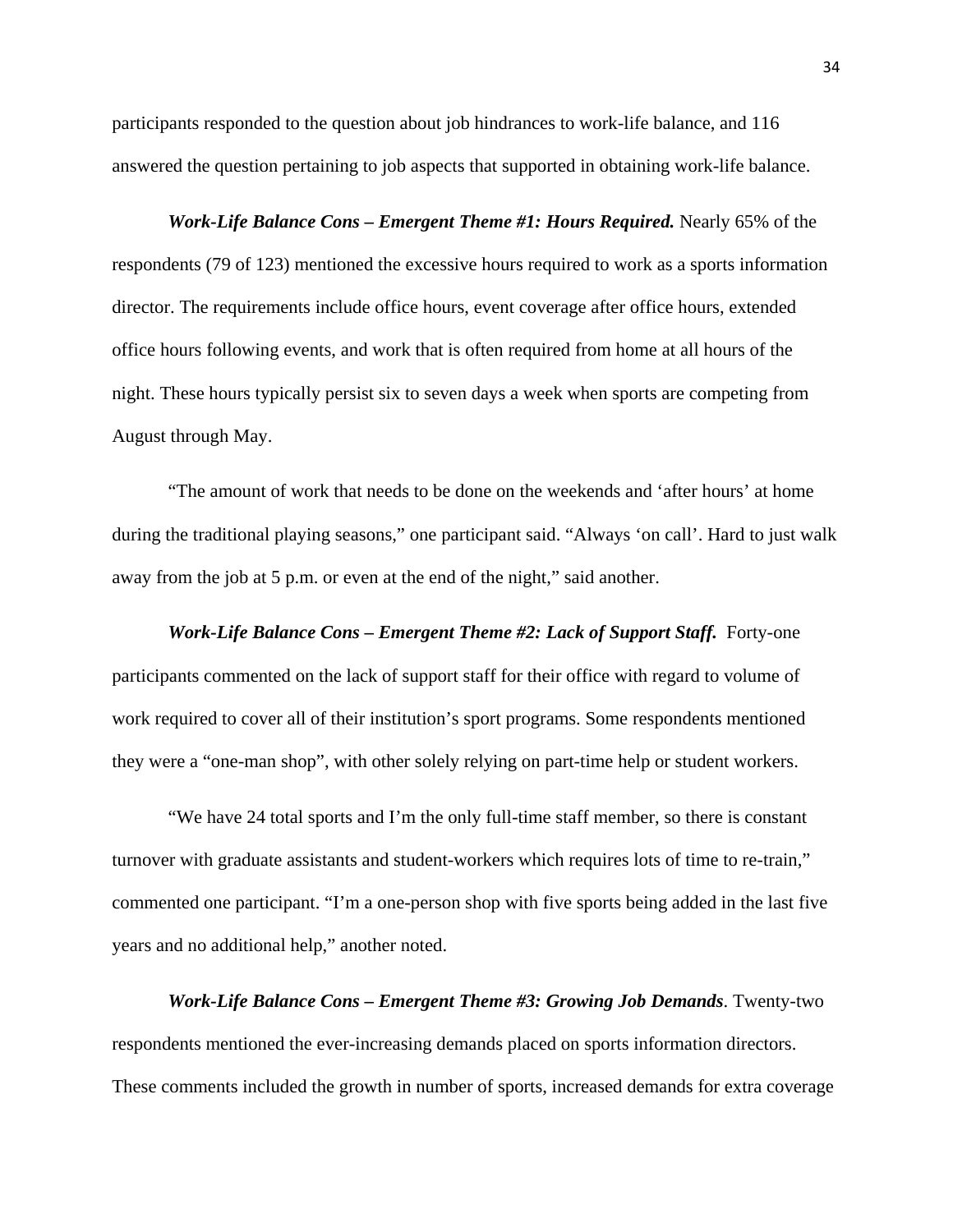with social media and game streaming, and unrealistic expectations by coaches and administrators.

"Growing number of sports, ever-changing technology, greater demands from superiors, coaches, and parents," noted one participant. "Events seven days a week. Constant meetings during the week. Additional duties that have nothing to do with traditional SID work constantly being assigned that I'm solely responsible for," said another.

# *Work-Life Balance Pros – Emergent Theme #1: Flexibility in Hours/Schedule*. While 79 out of 123 respondents mentioned their long hours which bleed into nights and weekends hindering their ability to achieve work-life balance, 61 of 116 commented on their ability to have flexibility in their schedule and time off when games were not being played as an aid in achieving quality/better work-life balance. Nineteen of those participants directly commented on having a lighter work load in the summer months.

"The ability to come in late and sometimes leave early. Also, my AD understands that there are days when I need to take a mental health day just to get away and refresh," responded one participant. "The freedom of the work place, being able to come and go as I please and not required to constantly be in the office due to the sometimes hectic work schedule we have," another said.

*Work-Life Balance Pros – Emergent Theme #2: Supportive AD/Staff.* Twenty-one participants said that having supportive and understanding supervisors allowed them to have a better work-life balance. Comments ranges from having a robust staff to feeling supported by their coaches and/or administration, with 13 directly mentioned the support of their AD.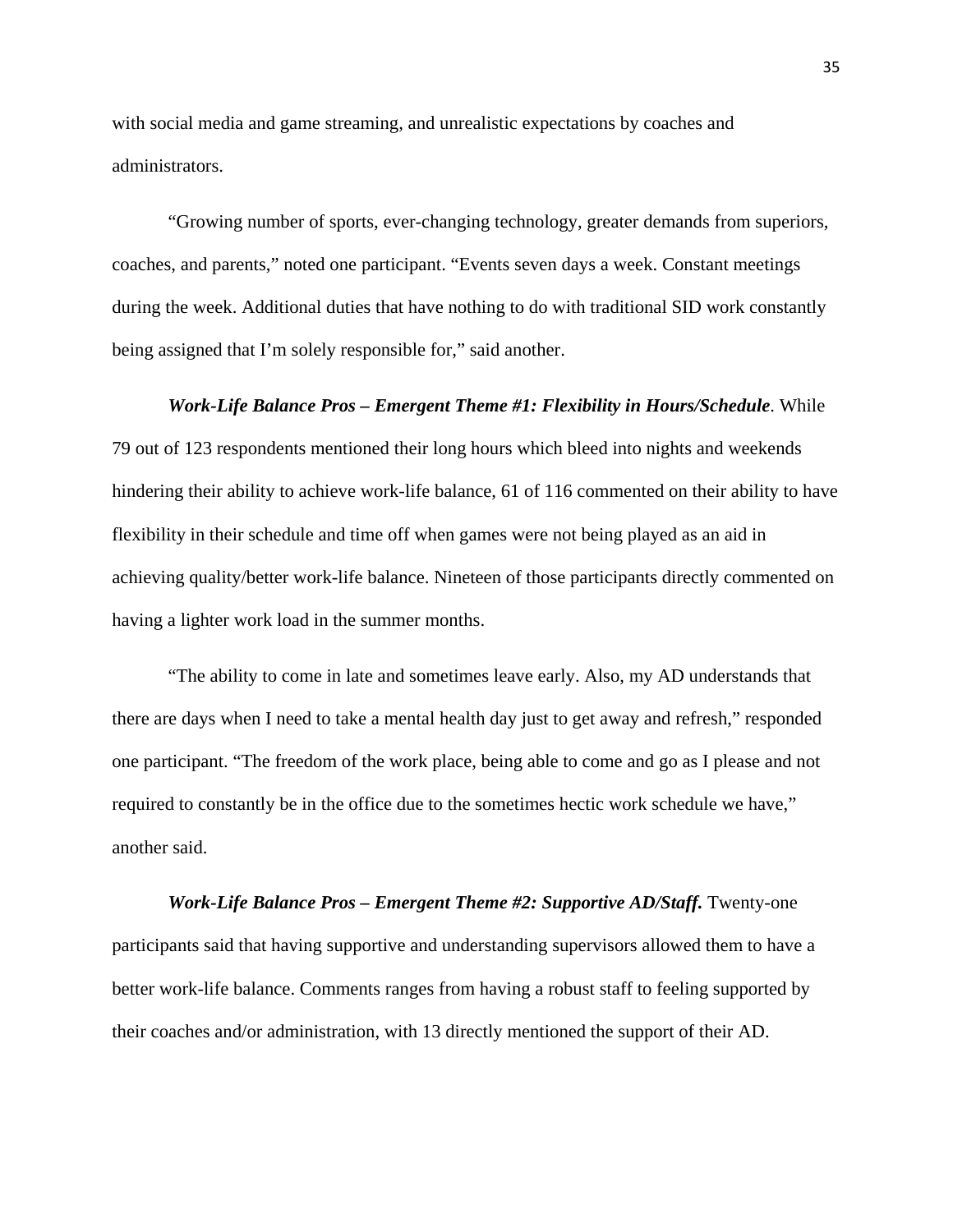"My administration. I feel like their support is the biggest aid for a satisfactory work-life balance," said one. "We have strong leadership. My AD gives me freedom. Coaches are helpful and take stress away from me," commented another.

*Work-Life Balance Pros – Emergent Theme #3: Nothing.* Nineteen respondents commented that nothing about their job lends itself to achieving a satisfactory work-life balance. Four participants specifically mentioned the COVID-19 pandemic as a silver lining to finally finding some sort of work-life balance as an SID.

"I don't have (work-life balance) in my position. My AD doesn't understand the logistics behind being an SID," one participant commented. "None really. The sad thing is the pandemic is the best thing to ever happen to my work-life balance," said another.

#### <span id="page-41-0"></span>**Summary**

This survey had a strong response rate and produced a lot of clear themes. Each of this study's research questions were answered with ample support. While a majority of the participants were veterans of the profession, and were holding the only top-ranking SID position of their career, common themes produced by this group echoed those found in other age categories, and those who have held multiple SID roles. Those themes related to retention and turnover included: work-life balance, leadership opportunities and career advancement potential, AD-SID relationships, and general job challenges. These emergent themes, and their impact on SID retention and turnover will further be explored in the next chapter.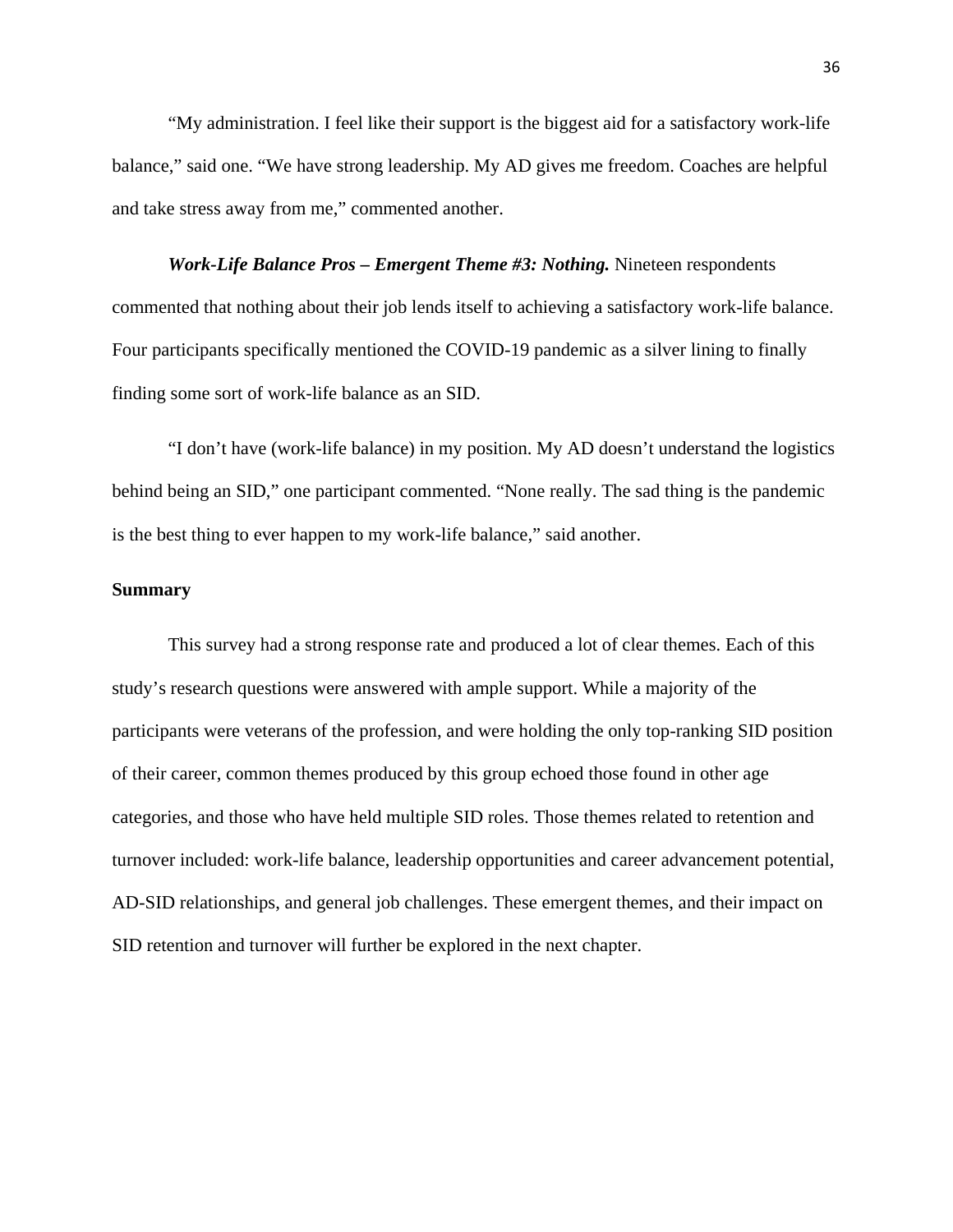#### **Discussion and Conclusions**

<span id="page-42-0"></span>This study was aimed to shine light on the importance of sports information directors as members of collegiate athletic administration staffs. The goal was to present industry issues facing SIDs, and correlate those problems to a perceived growing trend of turnover in the business. Conversely, this study also discovered best practices in college athletic departments which have helped enhance retention in the SID position. Finally, this study revealed positive trends within college athletics in relation to the standing of sports information directors on an administrative level that will prove beneficial to the profession as a whole. This chapter will include discussion and conclusions based upon quantitative and qualitative surveys, leadership implications of this study, recommendations for future research projects, and a final summary.

#### <span id="page-42-1"></span>**Discussion and Conclusions**

<span id="page-42-2"></span>*Retention/Turnover.* The first research question sought to find in what ways an institution showed value towards the sports information director, and aided in retaining the SID on staff. And, on the other hand, what influencing factors led SIDs to leave a previous institution. The surveys produced multiple themes related to both retention, and past turnover or intended turnover.

The most common emerging theme among participants in regard to positive retention was feeling supported or appreciated in the workplace by bosses, peers, and/or co-workers. This affirms the research of Banaszak-Holl, et. al. (2015), Eller and Eller (2018), Lavoi (2018), McCammond-Watts (2013), and Olenski (2015). While none of those noted studies pertained to the SID profession, and only one to college athletics, the general principle of support and a strong culture in the workplace are evident as prevailing factors to aid in retaining sports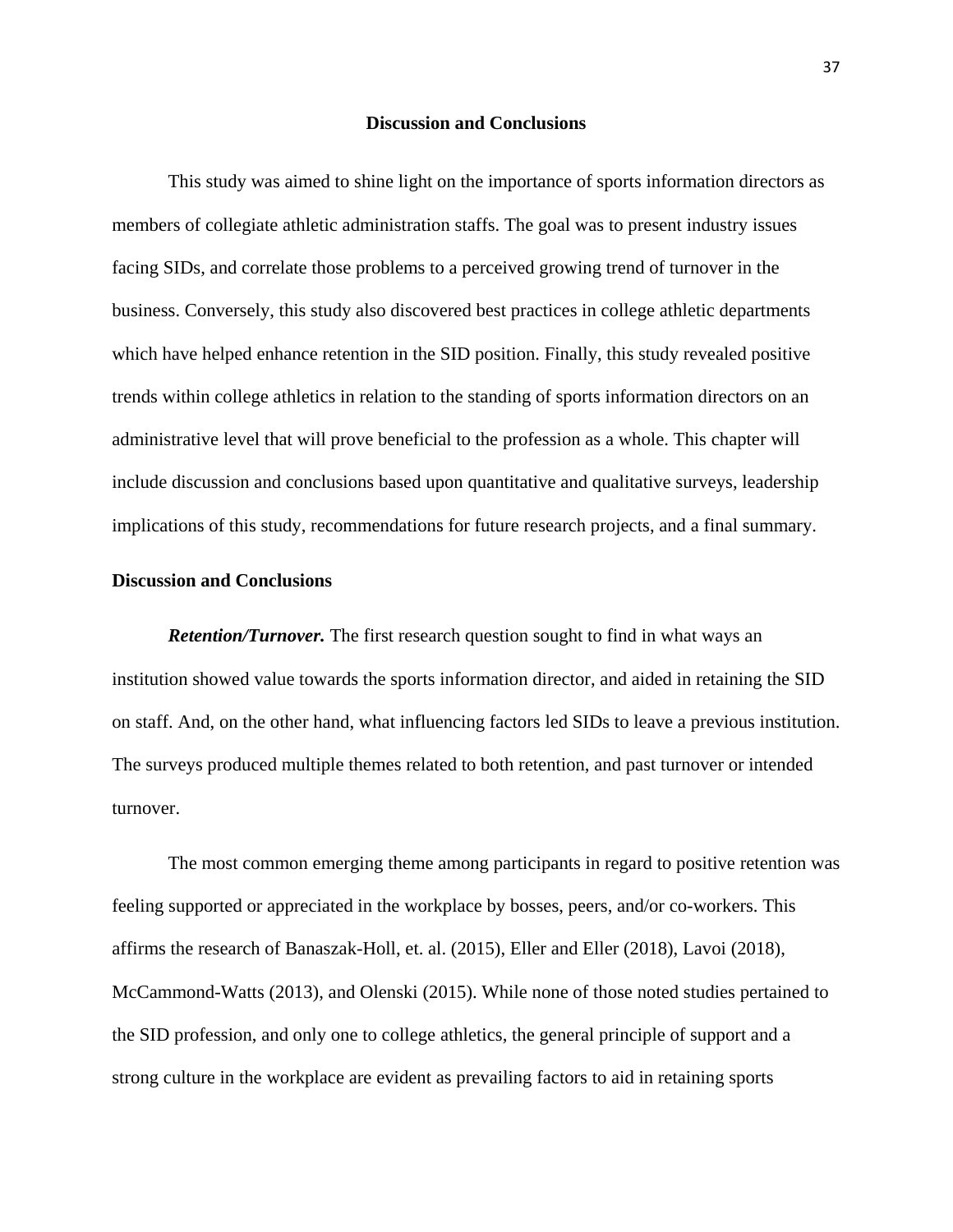information directors on staff. Additionally, a handful of participants mentioned poor culture or leadership as a direct reason for past turnover.

Notably, all 10 of the follow-up phone interviews conducted directly pointed to the athletic director as a powerful influence on their job satisfaction in regard to retention or turnover. An athletic director's lack of respect or understanding of the SID role mentioned in past research by Moore (2011), Stoldt, Miller and Comfort (2011), and Swalls (2014) was confirmed by this study.

"Job satisfaction as an SID all hinges on having an AD who understands what it is we do. With that understanding, comes respect and value," one responded said. "I have an AD who does not understand or support the shift that is happening in our profession," another commented. "My AD has no idea what I do," stated another.

There were also participants who had positive things to say about their relationship with their athletic director. "I have a great relationship with my AD, they respect what I do and respect my experience," one said. "My AD trusts me a lot and understands the value of the SID role," noted another.

Furthermore, this research question found that professional advancement opportunities significantly affected both retention and turnover among SIDs. Upward career trajectory emerged as a link to both prolonged retention at one institution, or conversely as a driving force to SIDs leaving previous institutions. Sports information directors who found themselves pigeonholed in the role, or were perhaps assistant SIDs at past schools, sought out similar roles at new schools where there was better room for career growth or to become the head SID. Likewise,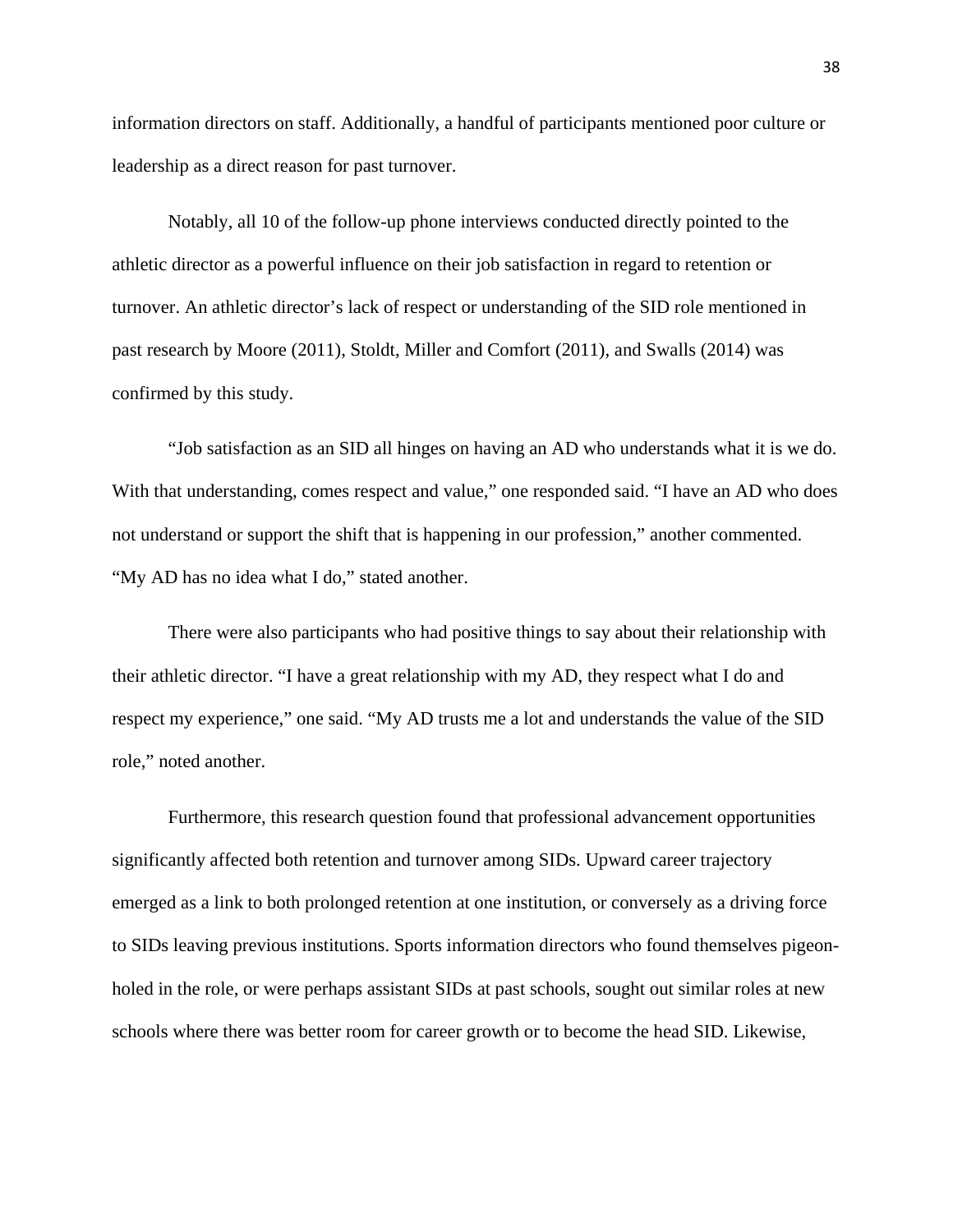SIDs who were well positioned for growth, or already members of senior-level athletic administration teams, were more likely to remain at one institution.

<span id="page-44-0"></span>**SID Status as Senior-Level Administrators.** The second research question was designed to find out the status of NCAA Division II SIDs regarding department hierarchy at their respective institutions in respective to being viewed as senior-level athletic administrators. Furthermore, this question was used as a baseline to ask participants if they felt their role as sports information director afforded them the opportunity to one day be considered a senior-level administrator, and receive promotions such as assistant athletic director, or one day athletic director.

The majority of respondents (92 out of 128) indicated their SID position was considered to be a member of the senior-level athletic administration staff. However, 73 out of 128 participants noted their AD had never discussed with them a promotional title such as assistant athletic director. Thirty-one of those 128 did answer that they had already received a promotion in title.

When asked for their official job title, the majority of participants (71 out of 128) noted they had assistant, associate, or deputy athletic director assigned to their role, and directly oversaw the athletic communications office. An additional 34 participants labeled their job title as SID with the final 23 commenting an equivalent title such as director of athletic communications or athletic media relations director. Based on this, it can be assumed that the majority of respondents with assistant, associate, or deputy athletic director in their title were either included in those who polled they had been previously promoted at their current institution, or they were simply hired into that job title, due to the fact that 73 out of 128 participants noted their AD had never discussed a promotional title change.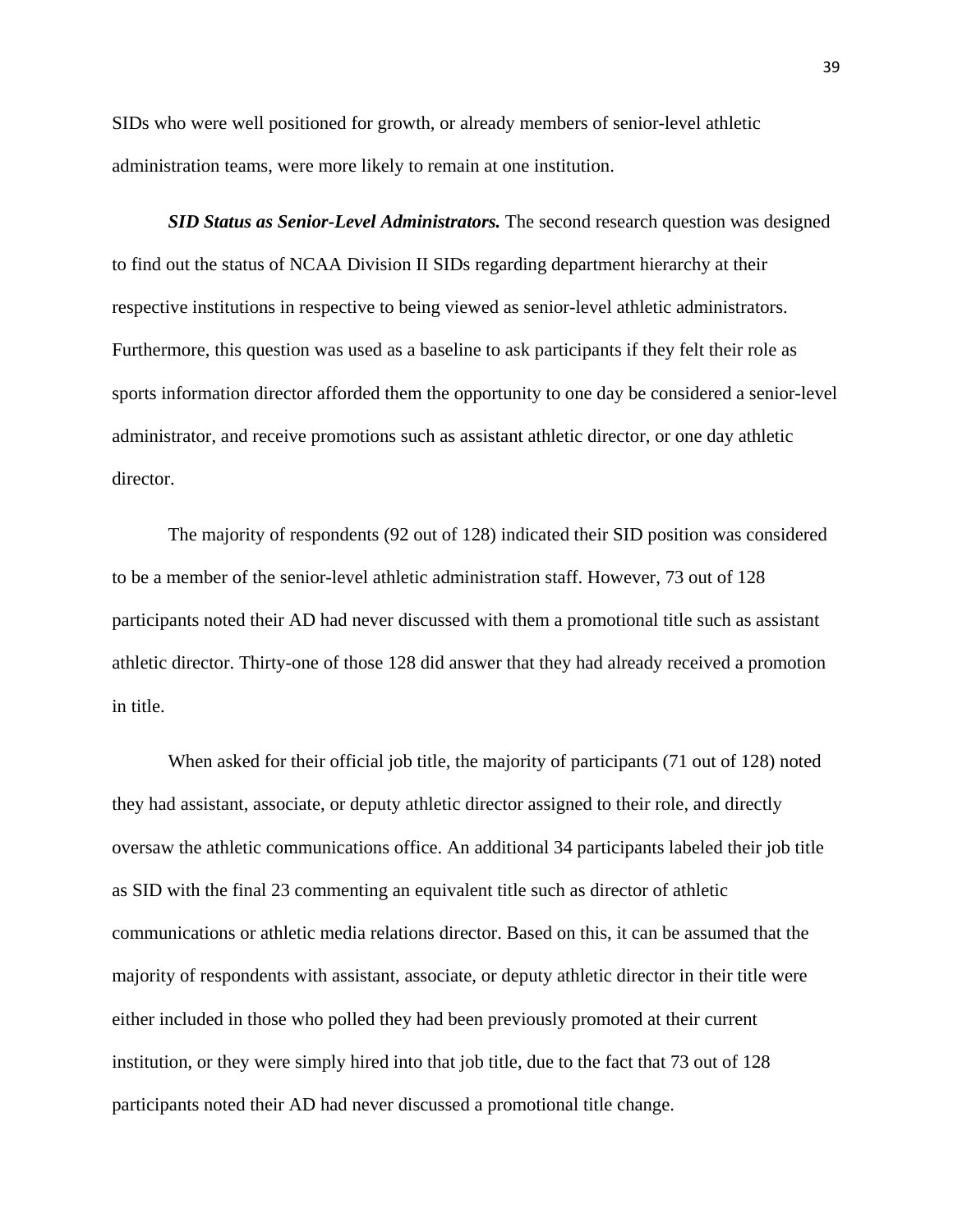Participant surveys further revealed two pieces of interesting information in regard to NCAA DII SIDs possession advanced titles such as assistant athletic director. By looking at the makeup of Division II athletic departments, many universities have assistant athletic directors on staff in charge of specific areas as opposed to directors or managers in those positions. This may speak to the fact that a lot of DII schools attempt to operate, at least on paper, like Division I institutions, despite not having the adequate resources to fulfill such lofty goals. This can further add to the stress and work-load of DII SIDs.

"We try to churn out the same level of work/content as Division I schools, even as just a DII school. We try to accomplish goals that simply require a larger department," one participant noted in support of this notion. "There is an expectation to produce work at a level equal to that of a major DI office. That volume of work is constant and on-going, and we are not provided the resources needed to work at that level."

Secondly, multiple participants mentioned having received promotions in "title only". One said, "I had to explain to my AD that the assistant athletic director title for SIDs was common not only in our conference, but at the DII level. So, I got the title change, but not a boost in compensation or benefits." Another commented, "Yes, I have an assistant AD title, but I don't feel like it carries any weight. I still don't have a seat at the table in big-picture discussions."

Be that as it may, now more than ever, SIDs seem to gaining seats at the table with the athletic director and other senior-level athletic administrators. This would dispel past research by Stoldt (1998) and Neupauer (1999) who previously found that ADs viewed SIDs as simply technicians. This study showed that a majority of SIDs surveyed indicated their AD does not view them as just technician with hard skills as opposed to soft skills that pertain to leadership.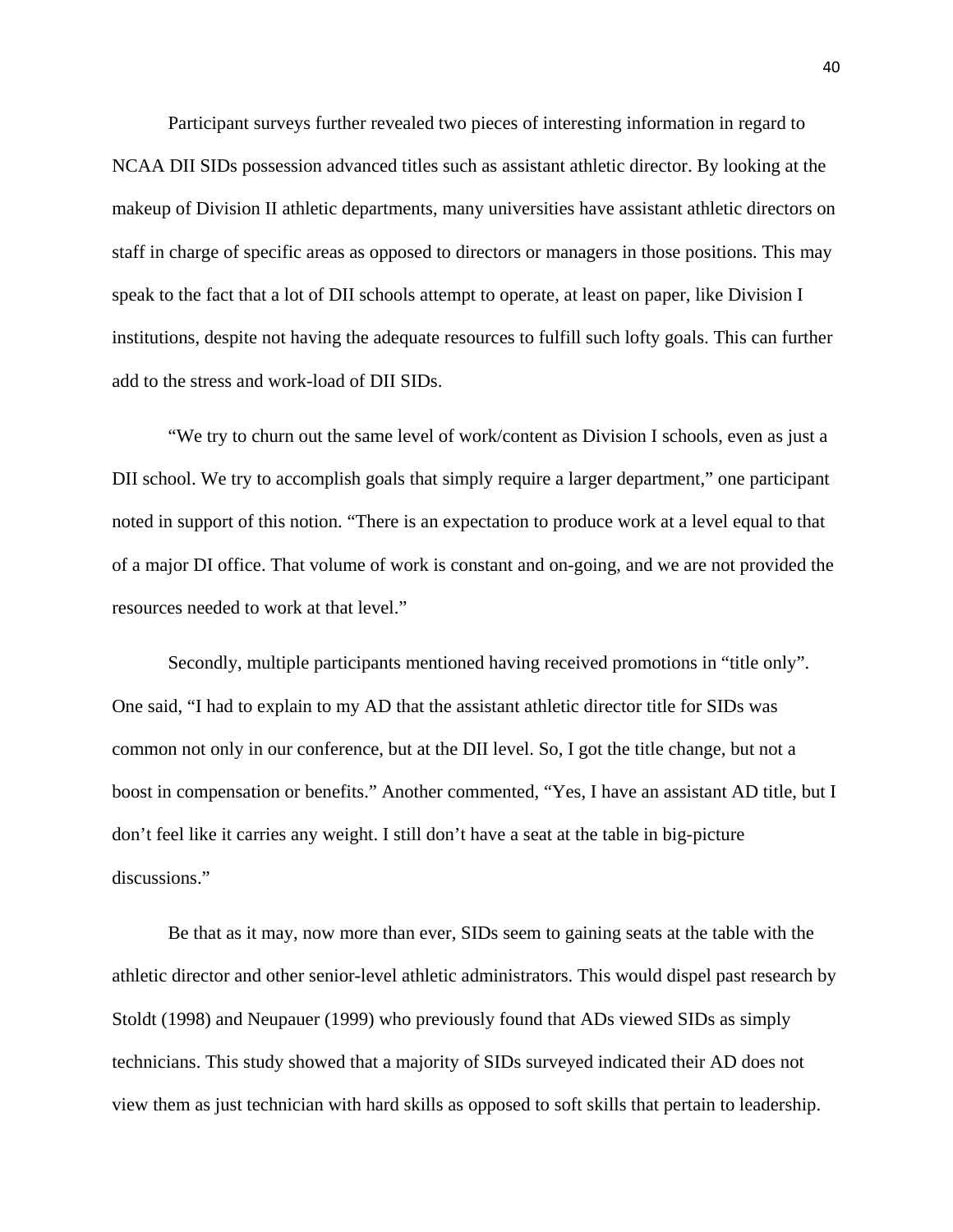Nearly 65% of participants in this study disagreed with the statement, "My AD views me as more of a technician that a senior-level leader." Forty-nine of 125 respondents answered "somewhat disagree", followed by 32 answering "strongly disagree". Twenty-nine answered "somewhat agree" and the final 15 answered "strongly agree".

It cannot be understated how important the relationship is between athletic director and sports information director. Athletic directors that support, appreciate, and understand the role of the SID are paramount to not only affording their sports information directors professional growth, but aiding in achieving work-life balance. That support could be the key to SIDs breaking away from the traditional job mold and fast-tracking their careers as senior-level administrators. While a majority did emerge from this data, there were certainly outliers, including one who stated, "I feel that this position is the 'step-child' of the athletic department. Duties get dumped in their lap and there seems to be no support as to how crucial this position is."

Perhaps the most interesting data from this study was produced when looking at a crosssection of participant's age and their AD's view of them as a technician. The overwhelming majority of participants in this entire study (46%) were aged 41 or older. And, while 35 of 56 respondents aged 41+ disagreed with the statement, "My AD views me as more of a technician that a senior-level leader", the 21 total responses in agreement with the statement are by far the most of any age group. No other age group had more than 10 participants agree with the statement. Additionally, the age group with the highest percentage of "disagree" vs. "agree" was 26-30 years old.

This information is important because it shows the generational shift happening in the SID profession. Bollig (2017) makes note of the evolution of SIDs, whose ever-expanding job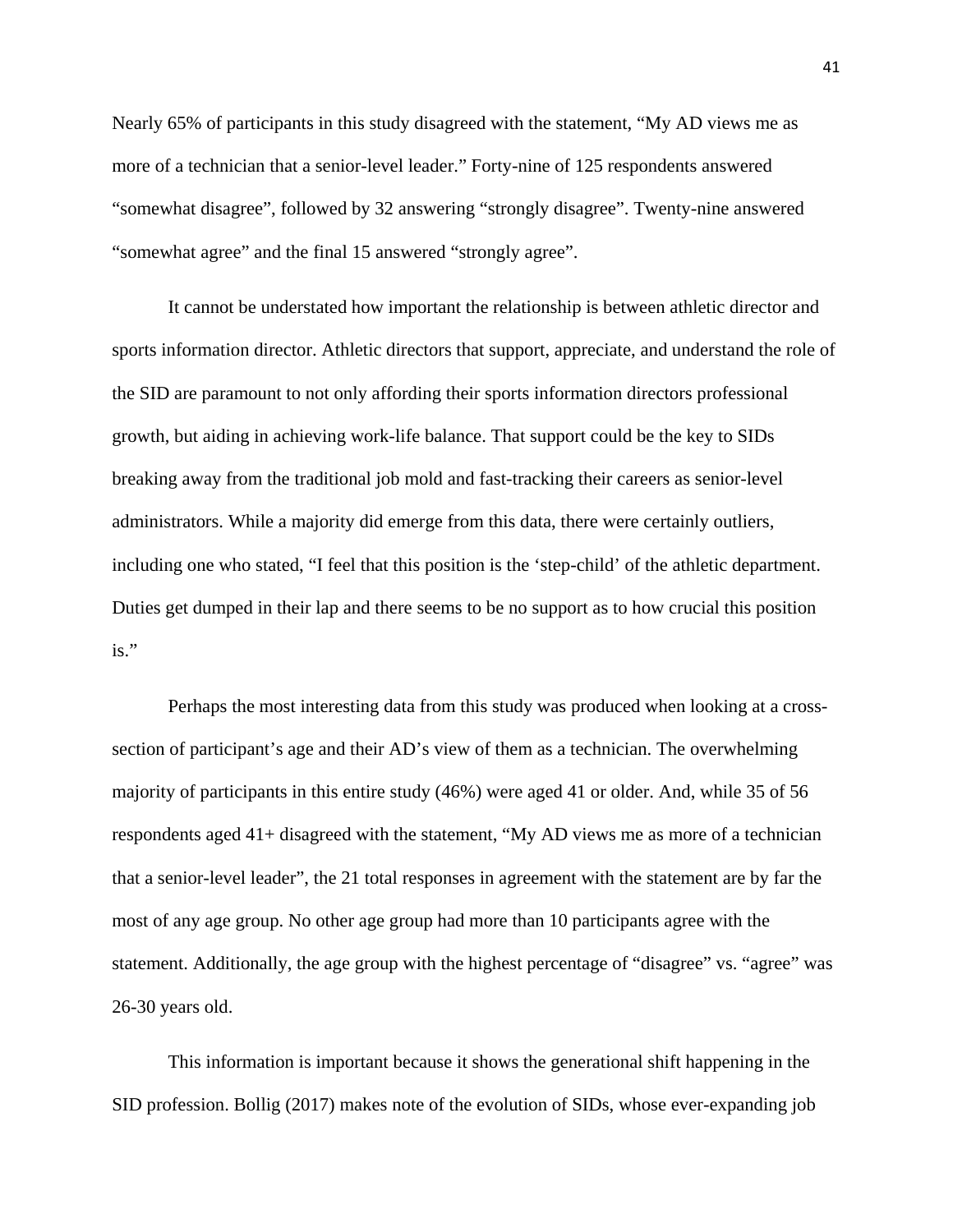roles have helped changed the perception of the position. Research by Stoldt, Miller and Comfort (2001) was also supported in their claim that that SIDs are more than just technicians and possess leadership and management skills that ADs in the past may not have known about. It's clear that CoSIDA's overall advocacy, coupled with young and ambitious SIDs, has begun to move the needle in properly recognizing and promoting athletic communications professionals up the hierarchy of collegiate athletic administration.

<span id="page-47-0"></span>*Work-Life Balance, Turnover Intention & Career Sustainability.* Unfortunately, while there has been progress made in the profession, there is still a long way to go for SIDs to find proper work-life balance and sustained career satisfaction. The final research question served to find out the biggest challenges participants faced in their SID role that cause job burnout, negatively affected their work-life balance, and if those factors have led to considerations about leaving their current institution or the profession entirely.

Participants were asked an open-ended question about the biggest challenges they face in their role as the top-ranking SID. The common themes here mirrored those found when asking participants "What aspects of your job significantly hinder achieving work-life balance?" It's important to note the correlation because the first question did not directly mentioned "work-life balance", though the responses echoed the fact that sports information directors feel the biggest downside to the profession is a lack of work-life balance. Those deterrents to work-life balance included hours required, limited support staff, and unrealistic expectations of administration in regard to the ever-growing job demands coupled with limited resources.

This finding would support Angst's (2018) claim that SIDs face longer hours than other college athletic administrators, and there is nearly no "offseason" to the job. Those long hours are also evident in the CoSIDA (2020) survey that found SIDs work typical work weeks of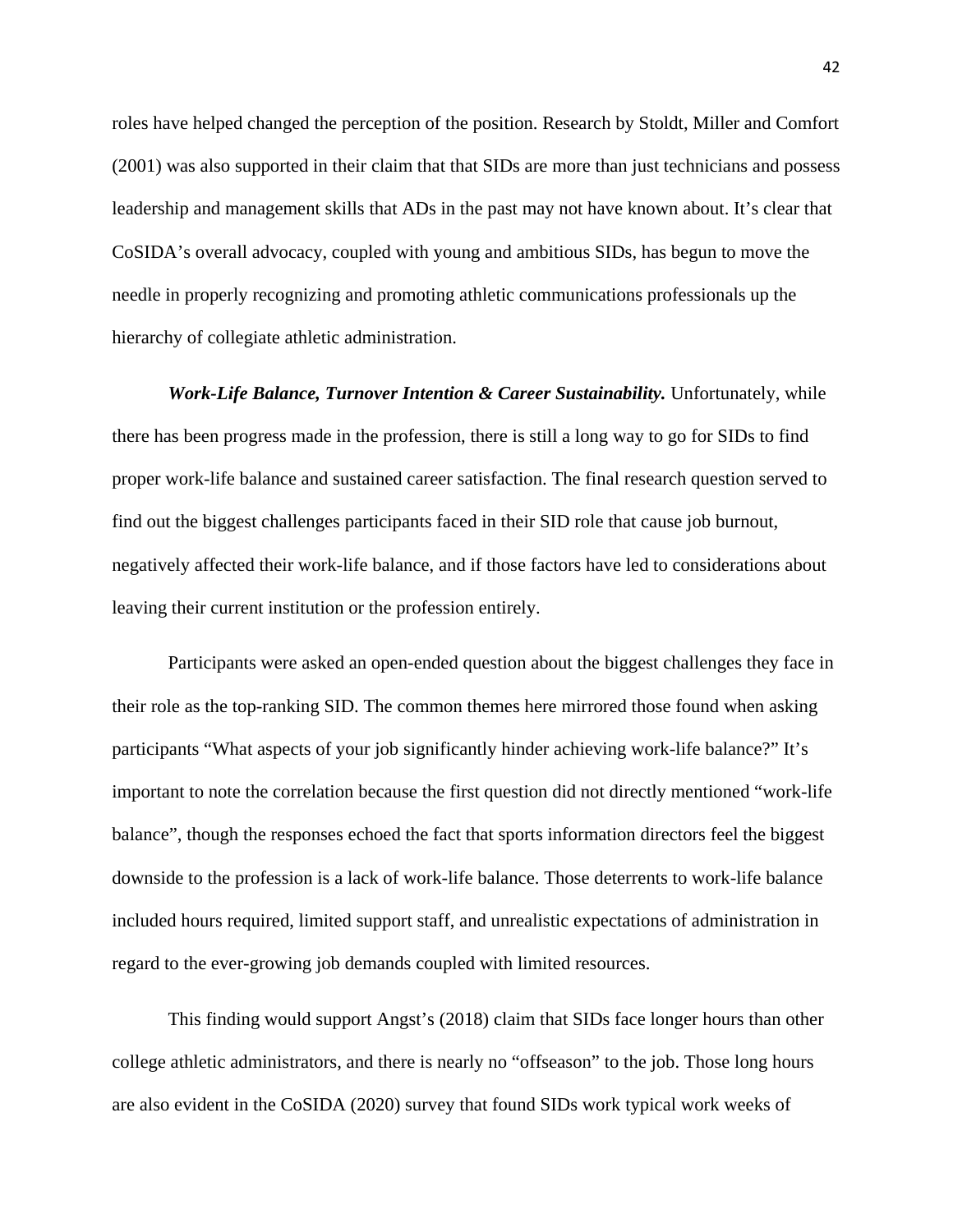upward to 70 hours. According to Chimote & Srivastava (2013), benefits of proper work-life balance include reduced turnover and strengthen retention, which validates the notion that long hours causing negative work-life balance among SIDs directly result in higher turnover and poor retention.

The most common response (79 out of 123) to the biggest obstacle facing SIDs in obtaining work-life balance was a mention of the excessive hours required by the job. Although, another 61 of 116 commented on their ability to have flexible work hours on non-game days and the summer months as something that aided in achieving work-life balance. Obviously, there is a lot of give and take in the job, and while the hours required from August-May are certainly disproportionate to the flexibility offered in June-July, this is an area that again can be attributed to the relationship and understanding between the sports information director and athletic director. One participant commented, "My first AD was an hour counter. (The AD) wanted me in the office 40 hours on top of the added nights and weekend work."

This study found that over 75% of the participants have considered departing the SID profession with 97 out of 128 respondents polling "strongly agree" or "somewhat agree" to the statement, "I have given consideration to leaving the SID field and changing career paths." Once again the 41 or older age group represented nearly half of those participants (43), with 20 answering "strongly agree" and 23 polling "somewhat agree". Only 16 participants in that age group answered either "somewhat disagree" or "strongly disagree". This continues to suggest that this older demographic is stuck in the "old school" way of the SID profession, and perhaps have ADs who do not see their value, and thus they feel there is a lack of professional growth opportunity within athletic administration. Additionally, the response by this age group shows the overall burnout that can be compounded after years as an SID.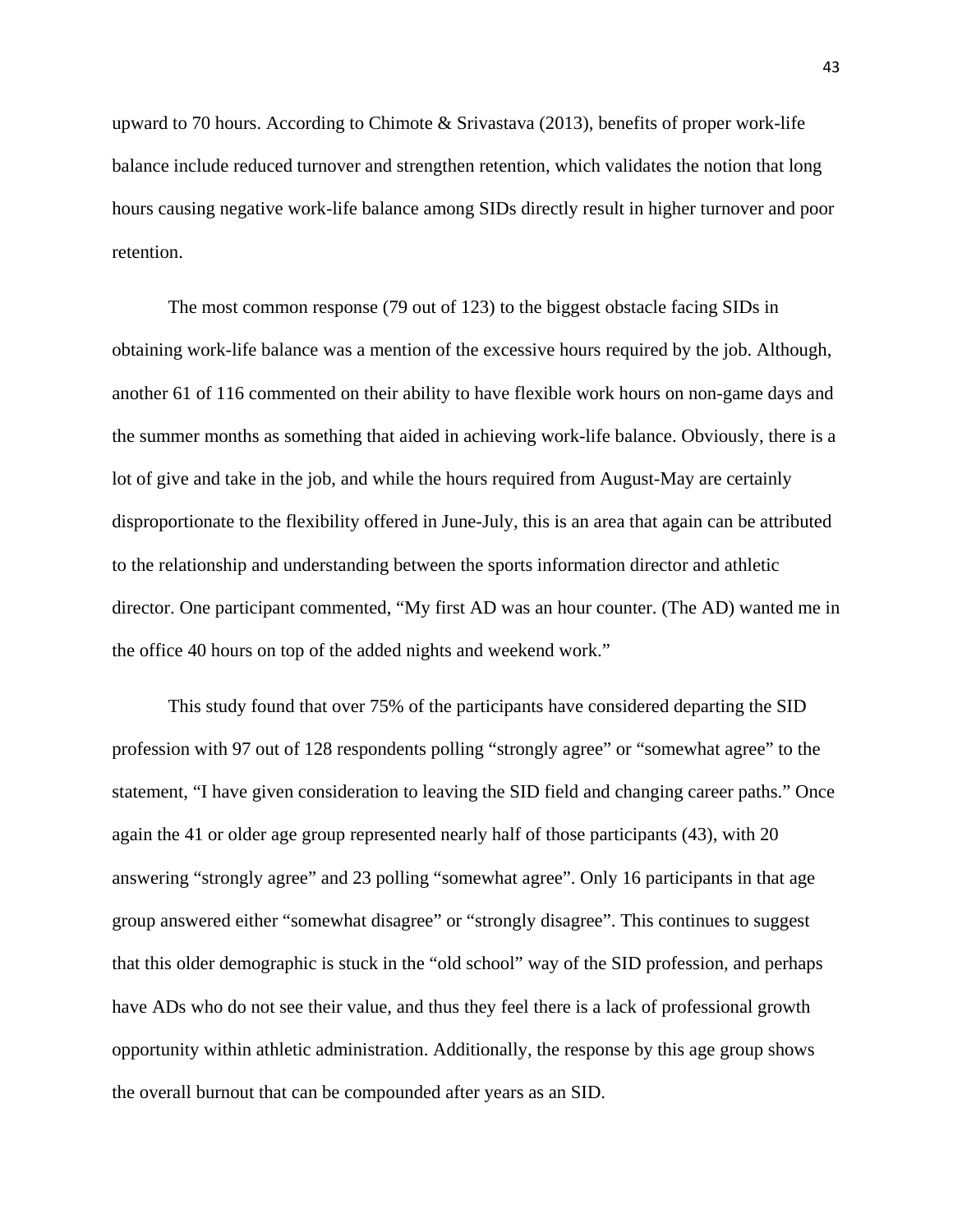The 75% of participants who have considered changing career paths away from the SID field would support the CoSIDA (2020) survey findings which showed an overwhelming majority of NCAA Division II SIDs would not recommend a career in college athletic communications. In this study, one participant commented, "At one time, I was somewhat encouraging to young people interested in this profession. Sadly, I can no longer recommend this profession as a good fit for anyone."

While many of this study's participants suggested they had given consideration to no long working in collegiate athletic communications, there was encouraging data produced to suggest changing career paths would not be overly daunting. Over 92% of participants agreed with the statement, "If I were to change careers, I feel my work as an SID and skillset is applicable to a broad range of job opportunities." Sixty-five of 128 respondents answered "strongly agree", and an additional 53 responded "somewhat agree". Only 10 participants answered "somewhat disagree", and zero answered "strongly disagree".

Still, there were those who mentioned feeling "pigeon-holed" as an SID and were unsure their skills could translate outside the business. "It's hard to get out of the field. People just don't understand exactly what a SID does, even though the field is so broad in today's modern age," one participated said.

#### <span id="page-49-0"></span>**Leadership Implications**

A pair of themes emerged in this study in relation to sports information directors and leadership. First, it's evident that SIDs want to be viewed as leaders. Not only as leaders of their particular field, but in the broader context of athletic administration. Furthermore, there's a growing trend that SIDs one day want to sit in the AD chair. Second, there appears to be a new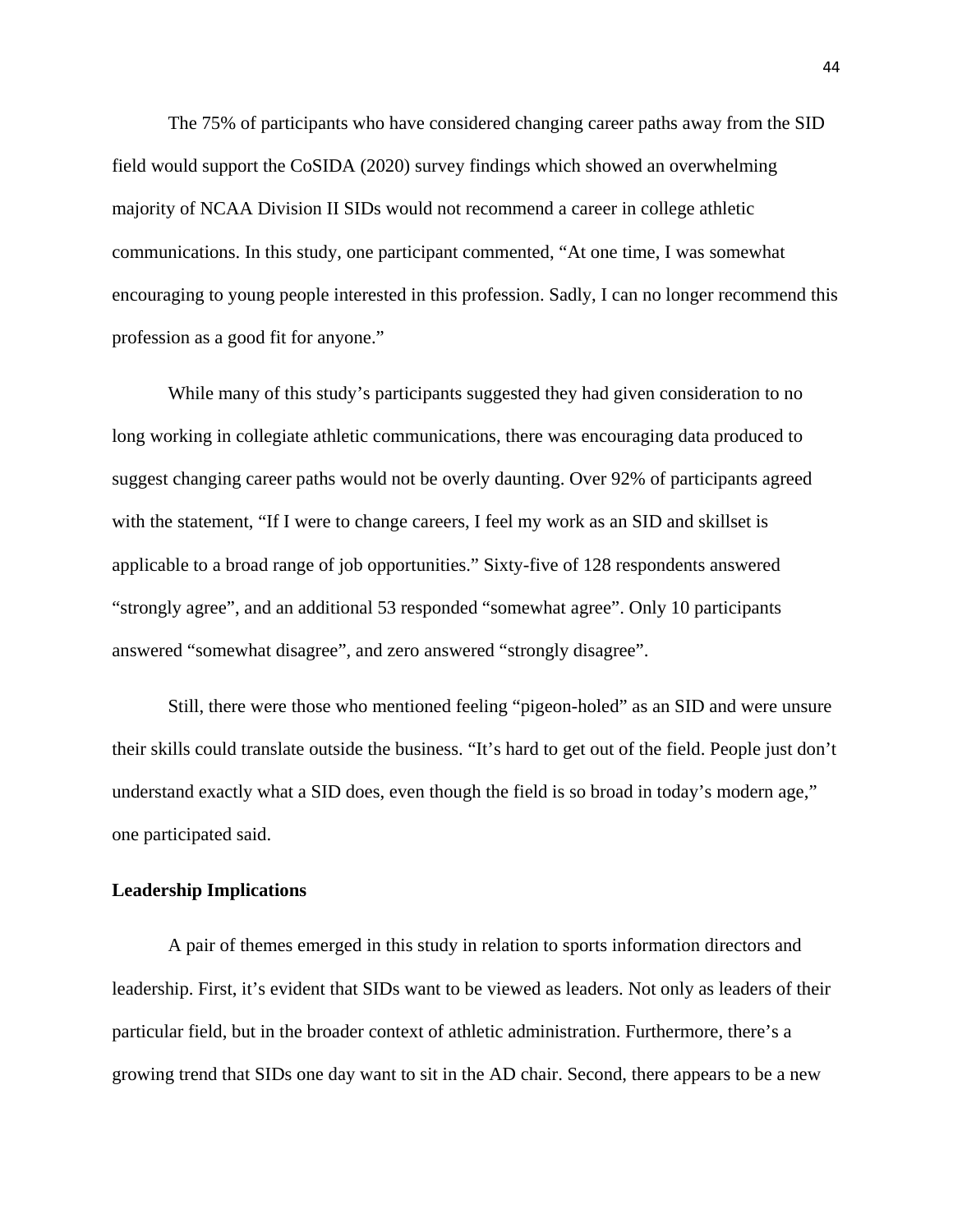generation of SIDs who not only want to be viewed as senior-level athletic administrators, but are getting that chance with a seat at the table in high-level discussions and decision making for the athletic department as a whole rather, than matters solely pertaining to athletic communications.

Forty-eight of 127 respondents indicated they have a desire to one day become a seniorlevel athletic administrator or athletic director, compared to just 25 participants who said "no". Ninety-two of 128 participants indicated their current position is considered to be a member of the senior-level athletic administration staff. And, 102 of 127 SIDs said their AD or other seniorlevel athletic administrators seek their console in high-level decision making.

Studies such as this, and the continued advocacy from CoSIDA, have helped shed light on the importance of SIDs not only in their specific areas, but as potential leaders whose external influence is arguably as impactful as the athletic director. While some data in this study revealed there are still plenty of sports information directors who are pigeon-holed in their role, there is also evidence that a noticeable shift has begun in the profession, and the perceived glass ceiling for SIDs in career trajectory is beginning to lift. The evolution of the job, coupled with breadth and depth of responsibilities of SIDs can continue to shatter the stereotype that sports information directors are simply technicians. Two factors that will continue to this change are support from athletic directors and self-advocacy.

"Unfortunately, SIDs can get pigeon-holed as glorified statisticians," said one participant. "But, if you want to be viewed differently, you need to carry and promote yourself as something bigger. I don't see myself as just an SID. I find ways to show my value to not only the AD, but other high-ranking officials on campus. Advocate for yourself as if you're a member of the senior staff."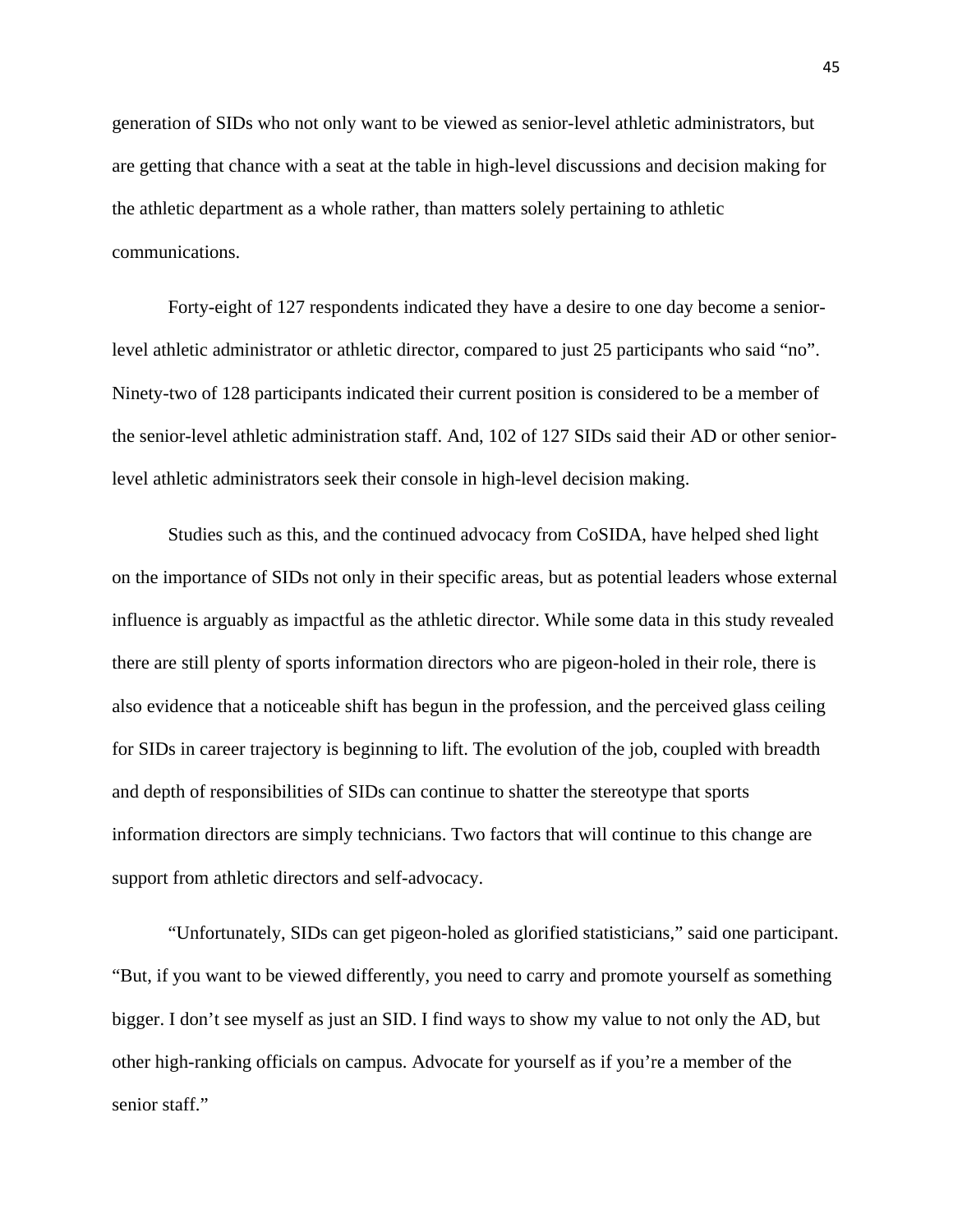#### <span id="page-51-0"></span>**Recommendation for Future Research**

This study was limited to the top-ranking sports information directors working at NCAA Division II institutions. Because many DII schools attempt to staff their athletic departments in a parallel fashion to Division I schools, this study represented a veteran group of SIDs, a majority of which had only held one head SID job in their careers. Regardless of that, plenty of useful data and trends emerged. A future study similar to this, but focusing on assistant sports information directors at the DII level would be interesting to find if younger professionals, not working as the head SID, have similar leadership ambitious, and if turnover and retention factors differed from their veteran supervisors.

Studies such as this with top-ranking SIDs at the NAIA level, NCAA Division III or DI level could also be beneficial in finding out how the discrepancies in haves vs. have-nots in terms of resources impact retention and turnover at various school sizes. NAIA and NCAA DII institutions are staffed in similar manners due to financial constraints. However, their staffing structures rarely mirror those at the NCAA DI/II levels, and thus there is likely to be far less SIDs with assistant or associate athletic director titles. Institutions at that level also tend to have more sports in their athletic departments, so it would be interesting to find out if SIDs at that level are afforded some of the leadership opportunities their peers at the NCAA DII level receive. Additionally, a study like this at the NCAA DI level might reveal some differing results as resources are at the highest level.

Perhaps the most useful future study would be one with athletic directors as the subject participants which focuses on and their perceptions of and relationships with sports information directors. A project like this could help reveal what ADs truly think about their SIDs, if they see leadership potential in the role, and shed some light on the professional backgrounds of athletic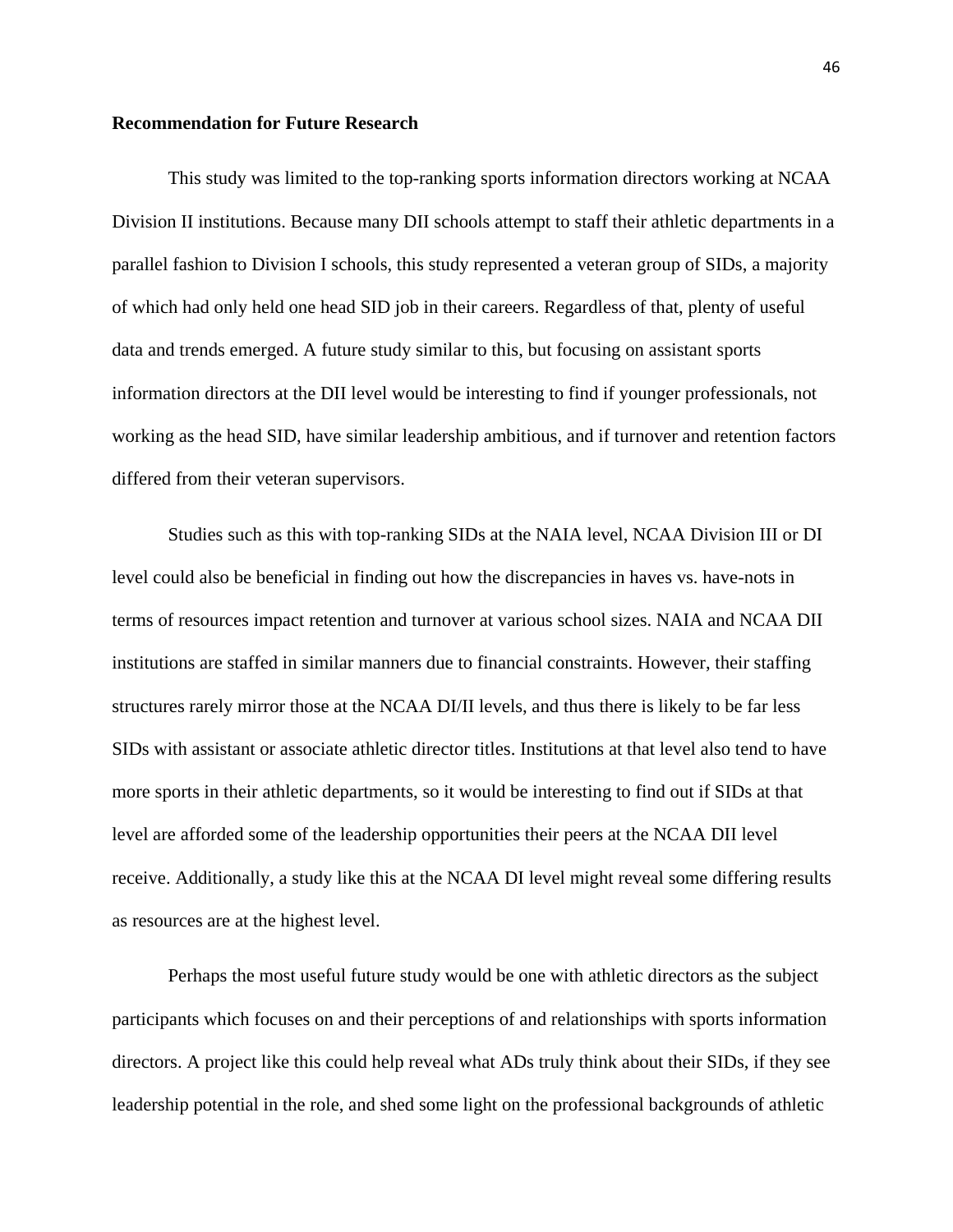directors, while seeking to find how much they genuinely understand about the role of the sports information director.

#### <span id="page-52-0"></span>**Summary**

Some of the findings produced by this study will come as no surprise to those familiar with the industry in regard to reasons behind retention and turnover in the SID role. There is no work-life balance, the hours are excessive, resources are scarce, support staffs are limited, and the demands of the job continue to grow. This inevitably leads to burnout and turnover. But, this study also served to recognize some of the positive trends happening in the industry that lend themselves to prolonged retention.

Over 50% of this study's participants had elevated titles beyond sports information director such as assistant or associate athletic director. That shows growth at the macro level that SIDs are now being recognize as integral members of senior-level athletic administration staffs. Some of those participants expressed that it was merely a title and didn't carry enough tangible weight. But, many others described having a seat at the table of senior staff and were included in high-level decision making beyond the scope of athletic communications.

Furthermore, this study revealed a desire for continued advancement in athletic administration by sports information directors. Many of which have a goal of one day become an athletic director themselves. Many participants commented on leaving past institutions where they were the assistant SID, moved on to take the head SID role, and still have desires of climbing the ladder. Others left what they felt were dead-end positions in terms of leadership growth, and have now found positions in which they are supported by the AD and have opportunities for improved career trajectory within college athletics.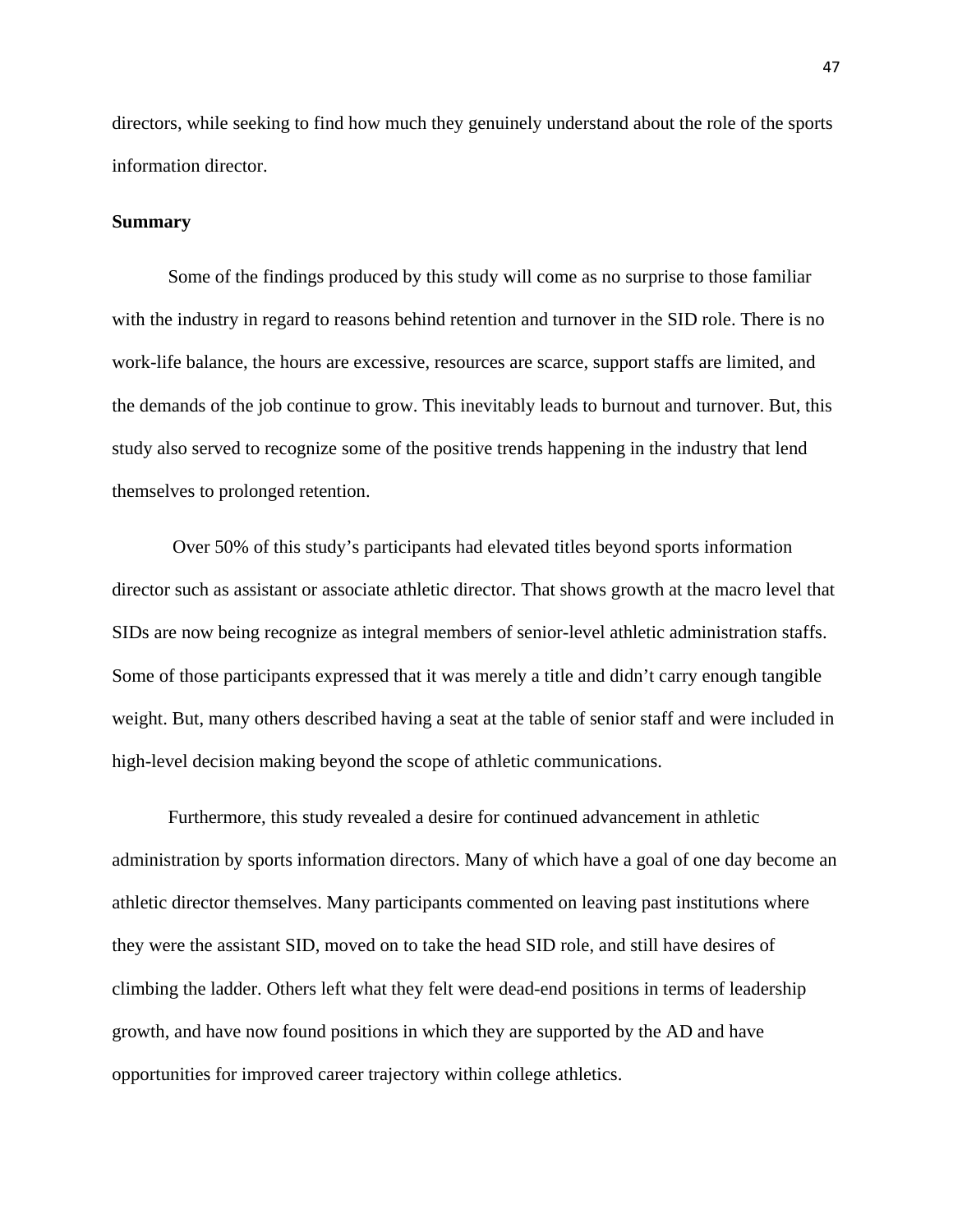With that in mind, this study helped to dismiss the negative connotation that SIDs are simply technicians. There are still some in college athletics, including athletic directors, who maintain that view, but it is no longer the universe perception. Change and advancement in the profession are evident. Sports information directors continue to prove themselves as vital components to an athletic department's achievement of strategic goals while continually taking on more responsibilities in the ever-changing landscape of the role in an effort to prove their worth and leadership potential.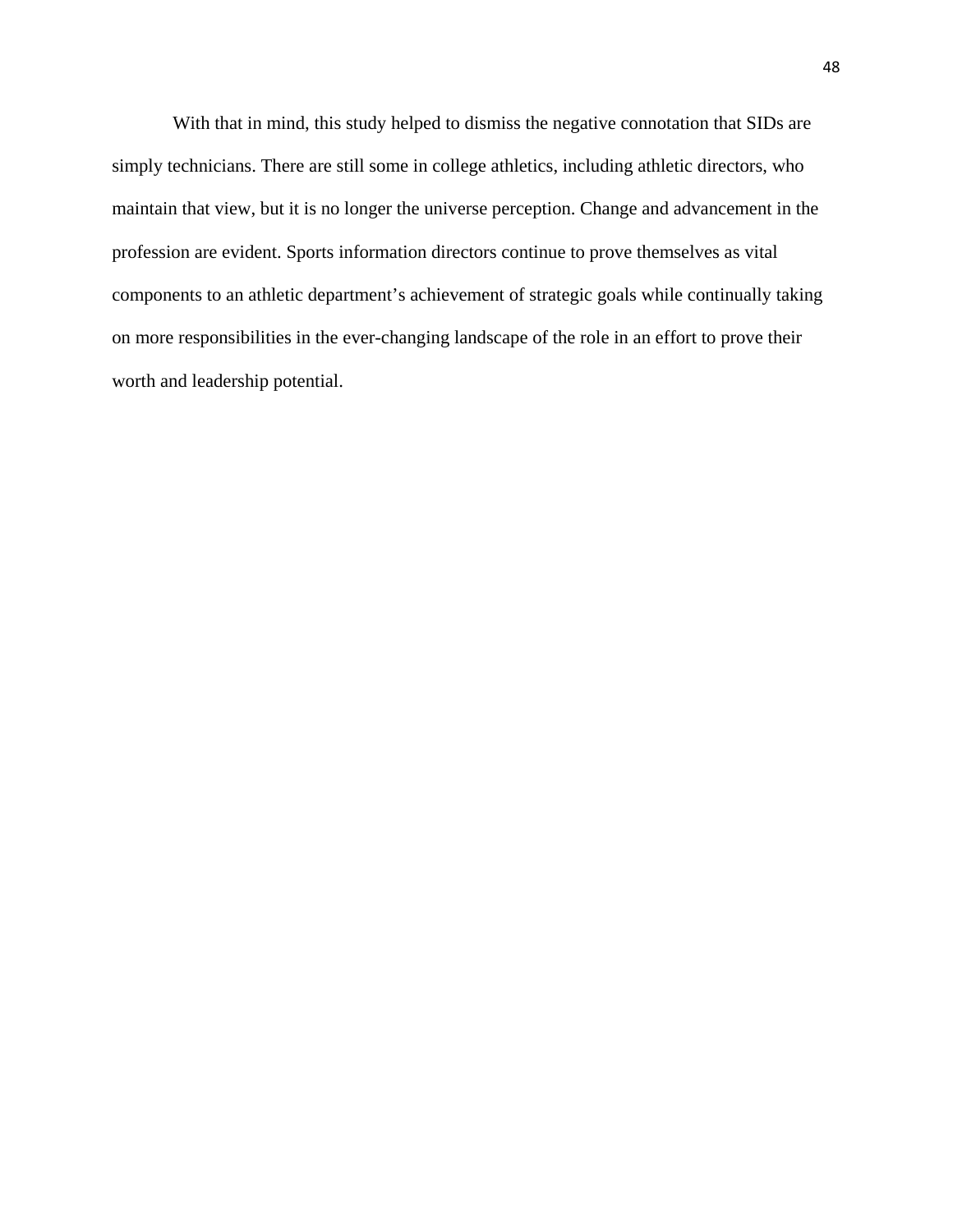#### **References**

- <span id="page-54-0"></span>Adkins, A. (2016, May 12). Millennials: The job-hopping generation. Retrieved from https://www.gallup.com/workplace/236474/millennials-job-hopping-generation.aspx
- Andrew, D.P.S., Kim, S., Stoll, J.A. and Todd, S.Y. (2011), "To what extent does transformational leadership affect employees? An exploratory analysis of a collegiate athletic department," *Applied Research in Coaching and Athletics Annual*, 26, 178-207.
- Angst, F. (2018, December 5). Learn about being a sports information director. Retrieved from https://www.thebalancecareers.com/job-profile-sports-information-director-3113309
- Baker-Watson, S., Huchthausen, A., McDermott, J., Phillips, P., & White, M. (2016, April 26). Work-fife integration. Retrieved from https://www.ncaa.org/sites/default/files/2016\_Inclusion\_Forum\_Work\_Life\_Integration\_201604 26.pdf
- Banaszak-Holl, J., Castle, N. G., Lin, M. K., Shrivastwa, N., & Spreitzer, G. (2015). The role of organizational culture in retaining nursing workforce. *Gerontologist*, *55*(3), 462–471. https://doiorg.wsuproxy.mnpals.net/10.1093/geront/gnt129
- Bathena, Z. (2018, March 18). Why job satisfaction is an important phenomenon of the vicious Circle?. Retrieved from https://www.entrepreneur.com/article/310608
- Bollig, J. (2017). Evolution, revolution or both; The changing role of the SID. *CoSIDA 360*, *2*(4), 6–7.
- Chimote, N. K., & Srivastava, V. N. (2013). Work-life balance benefits: From the perspective of organizations and employees. *IUP Journal of Management Research*, 12(1), 62–73.
- Collins, J. (2019, December 5). Employee retention and turnover solutions. Retrieved from https://www.humanresourcestoday.com/retention-and-turnover/study/?open-article-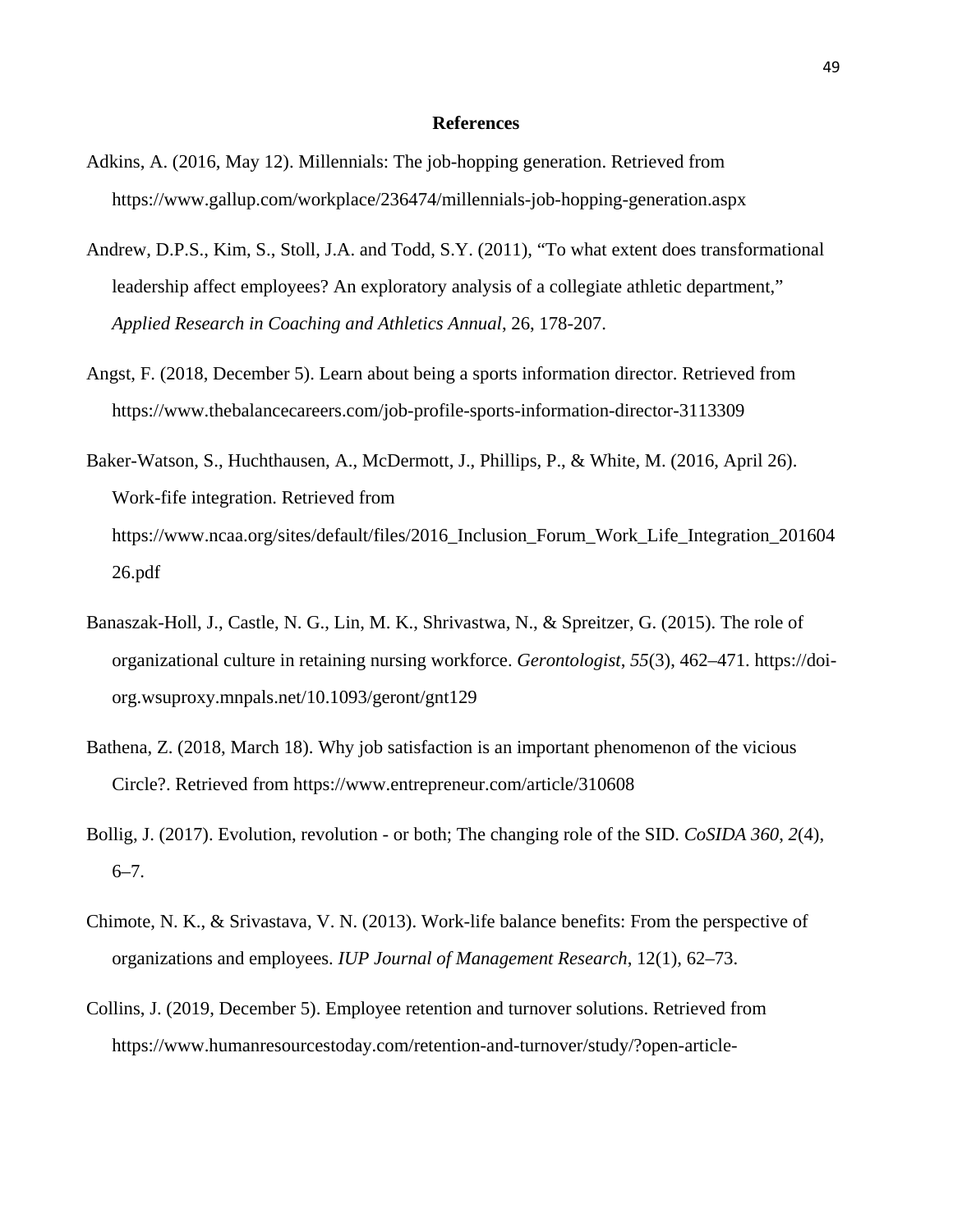id=12269558&article-title=employee-retention-and-turnover-solutions&blogdomain=bonus.ly&blog-title=bonusly

- CoSIDA. (2008, June 4). Master Strategic Initiatives Plan for CoSIDA. Retrieved from https://cosida.com/documents/2008/7/6/CoSIDA\_STRATEGIC\_PLAN3.pdf
- Creswell, J. W. (2014). Research design: Qualitative, quantitative and mixed methods approaches (4th ed.). Thousand Oaks, CA: Sage.
- Dilts, N. (2016). A preliminary study on the job satisfaction of sports information directors (Unpublished master's thesis). Ashland University. Retrieved from https://etd.ohiolink.edu/!etd.send\_file?accession=auhonors1462802720&disposition=inline
- Dixon, M. A., & amp; Bruening, J. E. (2007). Work–family conflict in coaching I: A top-down perspective. *Journal of Sport*, 21(3), 377-406. doi:https://doiorg.wsuproxy.mnpals.net/10.1123/jsm.21.3.377
- Eller, J. F., & Eller, S. A. (2018). Recruiting, hiring, and retaining teachers: How to staff your school with the best of the best. *Principal*, *97*(3), 44–45.
- Hancock, M. G., Balkin, R. S., Reiner, S. M., Williams, S., Hunter, Q., Powell, B., & Juhnke, G. A. (2019). Life balance and work addiction among NCAA administrators and coaches. *Career Development Quarterly*, 67(3), 264–270. https://doiorg.wsuproxy.mnpals.net/10.1002/cdq.12195
- Hatfield, L. M., & Johnson, J. T. (2012). Work-family conflict and related theories in NCAA Division II sports information professionals. *The Sport Journal*, *15*. Retrieved from http://thesportjournal.org/?s=Work-Family Conflict and Related Theories in NCAA Division II Sports Information Professionals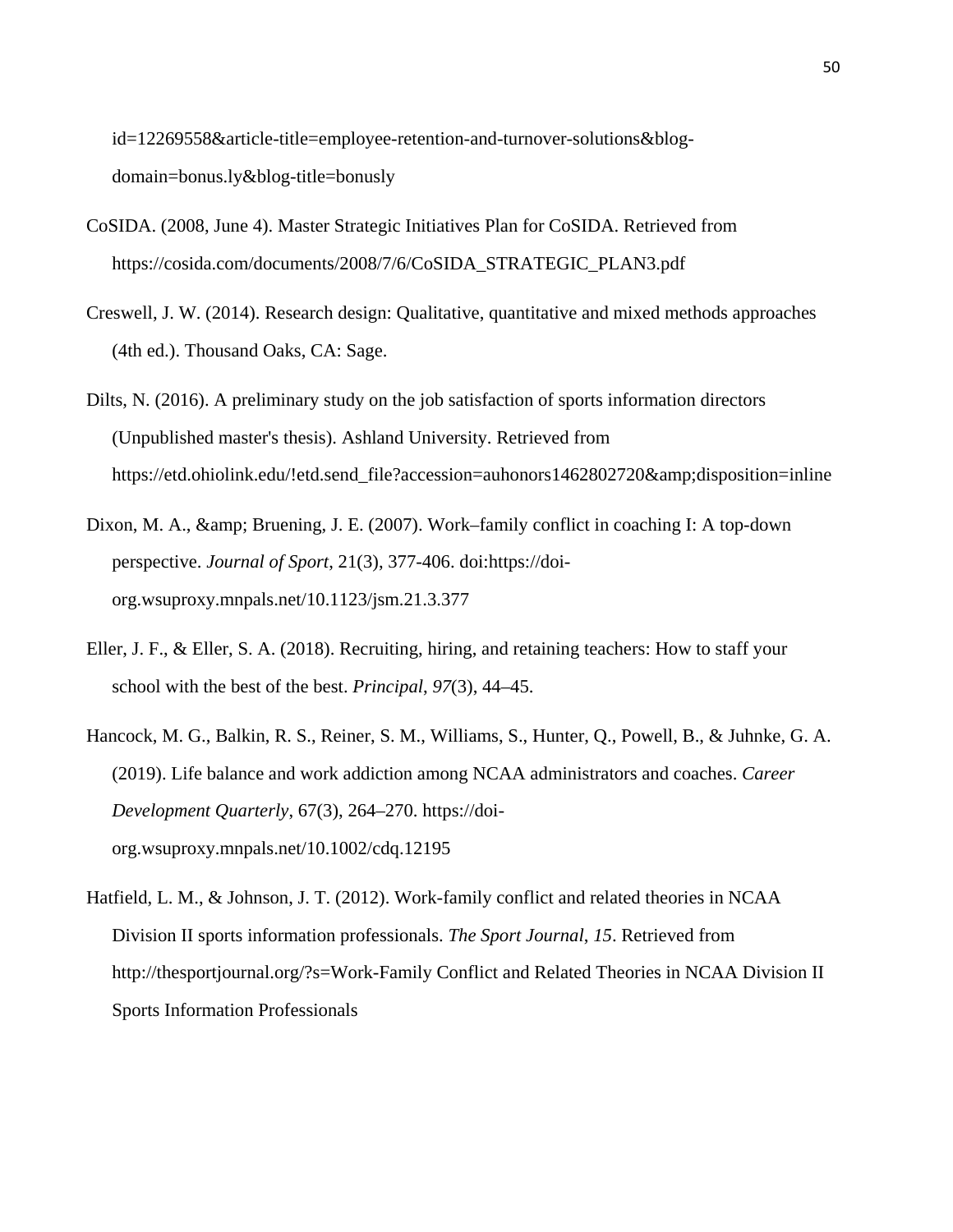- Hoobler, J. M., Hu, J., & amp; Wilson, M. (2010). Do workers who experience conflict between the work and family domains hit a "glass ceiling?": A meta-analytic examination. *Journal of Vocational Behavior*, 77(3), 481-494. doi:https://doi.org/10.1016/j.jvb.2010.07.001
- Horne, K. (2019, July 12). Finding the right work-life balance for a happier you: It's possible. Retrieved from https://digital.com/blog/work-life-balance/
- Kelliher, C., Richardson, J., & Boiarintseva, G. (2019). All of work? All of life? Reconceptualizing work‐life balance for the 21st century. *Human Resource Management Journal*, 29(2), 97–112. https://doi-org.wsuproxy.mnpals.net/10.1111/1748-8583.12215
- Kowal, B. (2019). Importance of developing soft skills. *CoSIDA 360*, *4*(3), 17–17.
- Lange, C. (n.d.). A matter of balance: Work and life in intercollegiate athletics. Retrieved from https://www.ncaa.org/sites/default/files/aMatterOfBalanceHandbook.pdf
- Lavigne, P. (2016, September 2). Rich get richer in college sports as poorer schools struggle to keep up. Retrieved from https://www.espn.com/espn/otl/story/\_/id/17447429/power-5-conferenceschools-made-6-billion-last-year-gap-haves-nots-grows
- LaVoi, N. M., & Wasend, M. K. (2018, July). *Athletic Administration Best Practices of Recruitment, Hiring and Retention of Female Collegiate Coaches*. Tucker Center for Research on Girls & Women in Sport, University of Minnesota. https://www.cehd.umn.edu/tuckercenter/library/docs/research/AD-Report-Best-Practices.pdf.
- Maslach, C. (2003). Job burnout: new directions in research and intervention. *Current Directions in Psychological Science*, 12(5), 189. https://doi-org.wsuproxy.mnpals.net/10.1111/1467- 8721.01258
- McCammond-Watts, H. (2013). Empower and engage. *Public Libraries*, *52*(3), 11–12.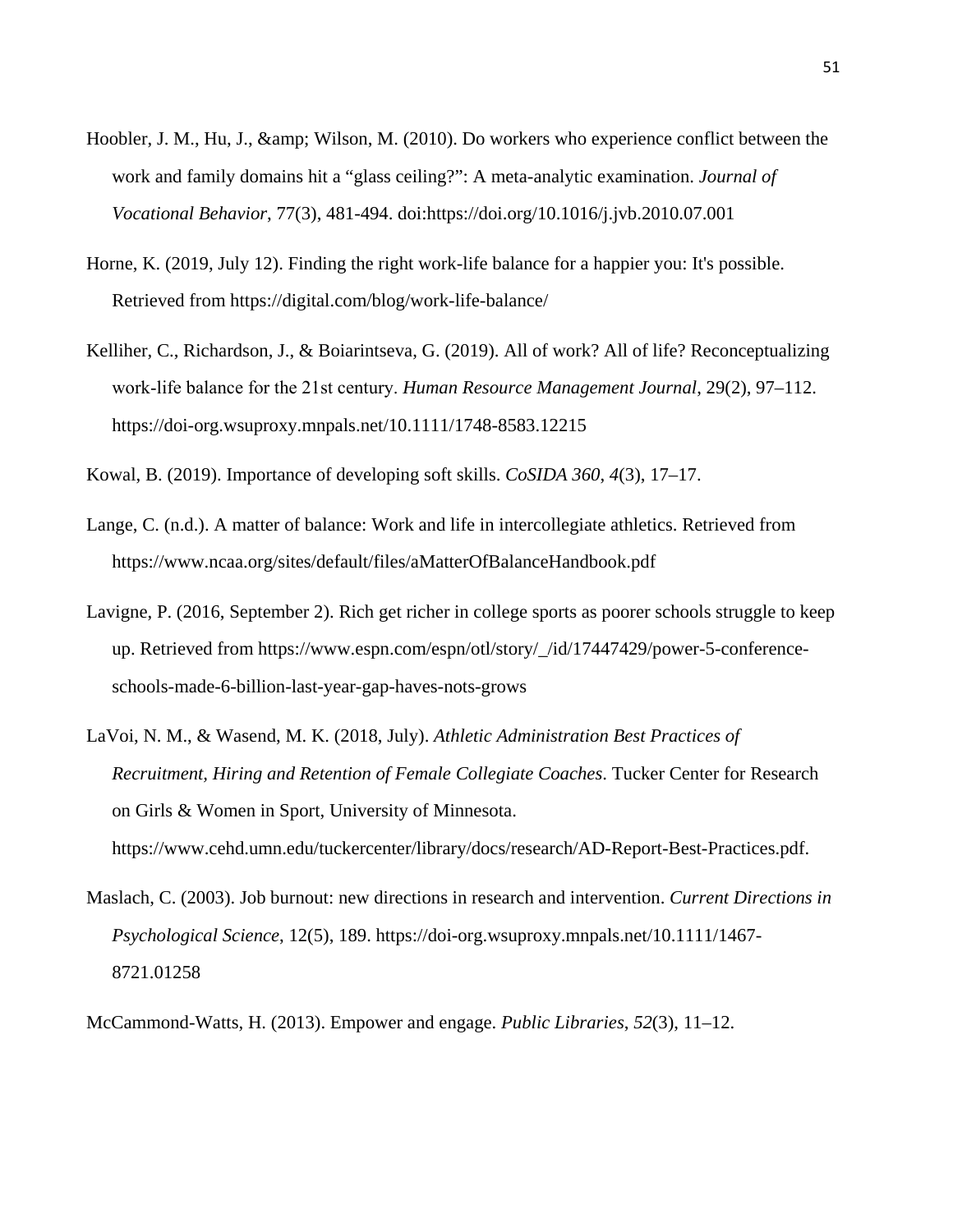- Neupauer, N. C. (1999). A personality traits study of sports information directors at "big" vs. "small" programs in the East. *Social Science Journal*, 36(1), 163. https://doiorg.wsuproxy.mnpals.net/10.1016/S0362-3319(99)80011-1
- Olenski, S. (2015, March 3). *7 tips to better employee retention*. https://www.forbes.com/sites/steveolenski/2015/03/03/7-tips-to-better-employeeretention/?sh=29d8ddcf452b.
- Peachey, J. W., Burton, L. J. & Well, J. E. (2014),"Examining the influence of transformational leadership, organizational commitment, job embeddedness, and job search behaviors on turnover intentions in intercollegiate athletics", *Leadership & Organization Development Journal*, Vol. 35 Iss 8, 740–755. http://dx.doi.org/10.1108/LODJ-10-2012-0128
- Roleson, W. (2018). You can go home again. *CoIDA 360*, *3*(2), 26–27. Retrieved from https://indd.adobe.com/view/00b48712-dbfc-4b85-9882-12bb6916e912
- Rubins, L. M. (2017). Who are athletic advisors? State of the profession. *NACADA Journal*, *37*(1), 37–50. doi: https://doi.org/10.12930/NACADA-15-046
- Sahai, K. (2018, January 29). Reduce turnover with a culture of coaching. Retrieved from https://www.forbes.com/sites/forbescoachescouncil/2018/01/29/reduce-turnover-with-a-cultureof-coaching/#365926f027f8
- Savage, G. E. (2014). Athletic training professional attrition and the millennial generation. Retrieved from https://digital.library.txstate.edu/bitstream/handle/10877/5265/SAVAGE-THESIS-2014.pdf;sequence=1
- Shirom, A. (2009). Burnout and health: Expanding our knowledge. *Stress & Health*, *25*(4), 281– 285. doi: https://doi.org/10.1002/smi.1283
- Stoldt, G. C. (1998). Current and ideal professional roles of NCAA Division I-A sports information directors: Analysis and implications (Unpublished doctoral dissertation). University of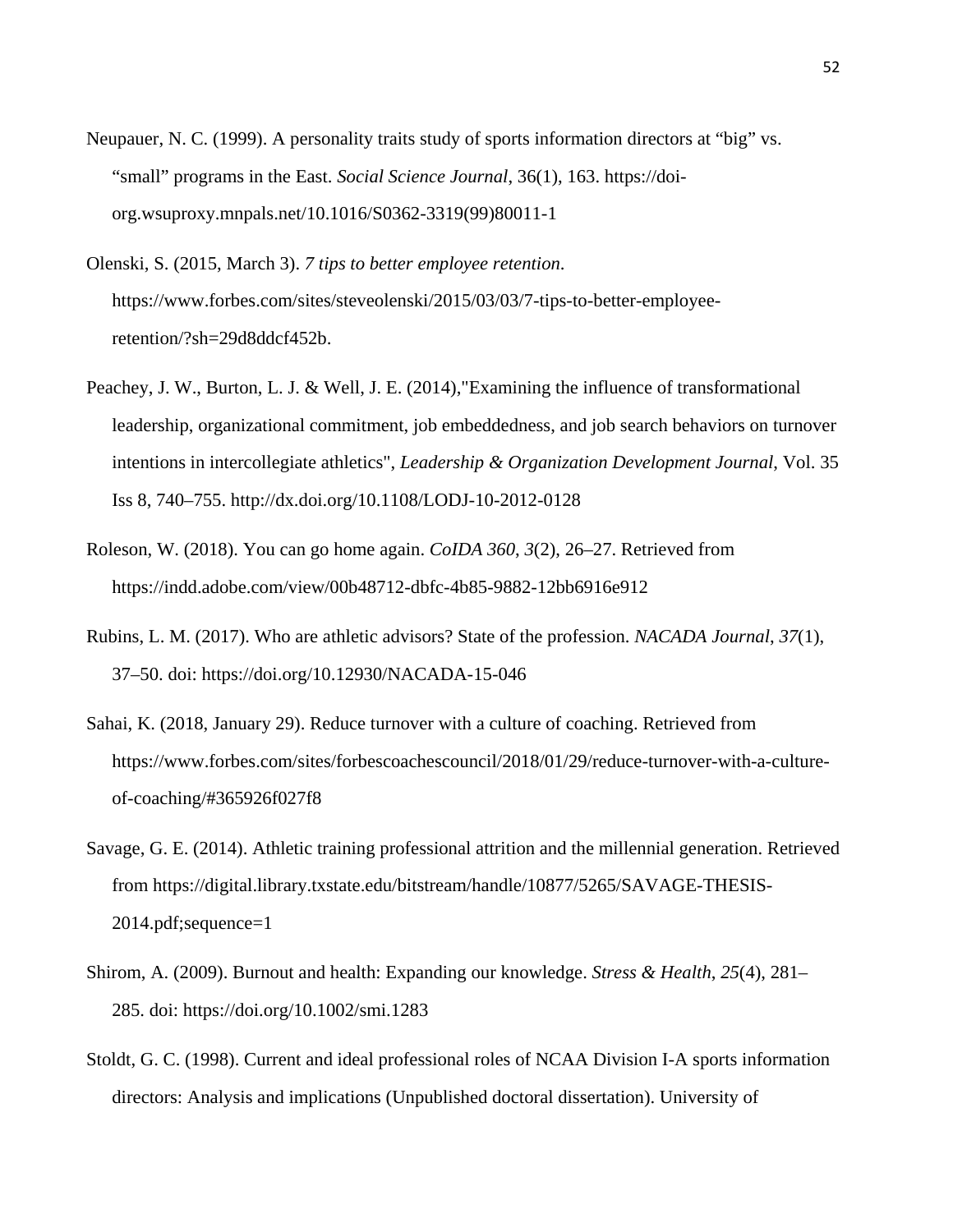Oklahoma. Retrieved from

https://shareok.org/bitstream/handle/11244/5633/9828786.PDF?sequence=1&isAllowed=y

- Stoldt, G. Clayton; Miller, Lori K.; & Comfort, P. Greg (2001). Through the eyes of athletics directors: Perceptions of sports information directors, and other public relations issues. *Sport Marketing Quarterly*, 10(2), 164-172.
- Swalls, G. R. (2004). Determining the college sports information director's management role and potential to be promoted to the position of director of intercollegiate athletics (Unpublished master's thesis). University of South Florida. Retrieved from https://scholarcommons.usf.edu/cgi/viewcontent.cgi?referer=&httpsredir=1&article=2 261&context=etd
- Vance, D. (2018, Winter). Finding balance. *CoSIDA 360*, 3(1), 6-9.
- Wall Street Journal (n.d.). *How to reduce employee turnover*. http://guides.wsj.com/management/recruiting-hiring-and-firing/how-to-reduce-employeeturnover/.
- Walsh, M. (2017). Media members' expectations of a high-quality sports information director (Unpublished master's thesis). Boise State University. doi:https://doi.org/10.18122/B2X71S
- Wilcox, R. M. (2018). Perceived career mobility, job satisfaction, and organizational turnover intentions among senior administrators at NCAA Division I FBS institutions as a function of gender and ethnicity [ProQuest LLC]. In ProQuest LLC.
- Winona State Warriors. (n.d.). Athletic Department Strategic Plan 2015-20. Retrieved from https://winonastatewarriors.com/documents/2019/2/20/Strategic\_Plan\_FINAL\_with\_points\_Fall \_2015.pdf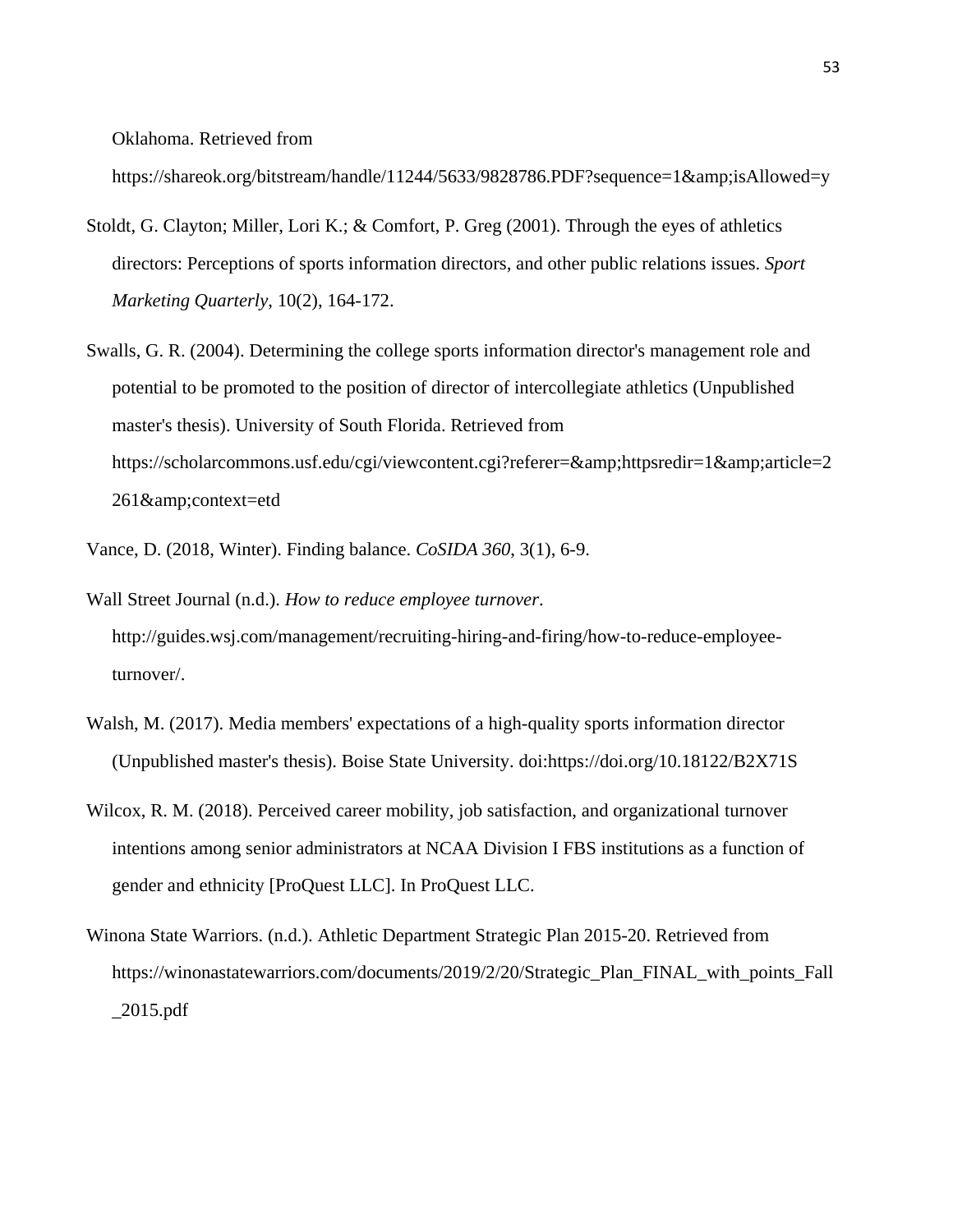#### **Appendix A – Online Survey**

<span id="page-59-0"></span>If you agree to participate, responding to the survey questions constitutes your consent. Participation is voluntary and you may stop participating at any time.

Click "Yes" if you agree to participate in this study. Click "No" if you do not wish to participate in this study.

#### **Demographic questions**

Is your institution public or private?

How many varsity sports does your institution offer (1-9, 10-15, 16-20, 21-25, 25+)?

How many student-athletes does your athletic department oversee (150 or fewer, 151- 250, 251-350, 351-400, 400+)

What is the size of your sports information support staff? Number of FTE \_\_\_, Number of Graduate Assistants \_\_\_.

How many years have you worked in collegiate athletic communications? (Two or fewer, 3-6, 7-10, 11-14, 15 or more)?

How many years have you worked at your current institution (Two or fewer, 3-5, 6-8, 9- 11, 12 or more)?

What is your official job title?

What is your age (25 or younger, 26-30, 31-35, 36-40, 41 or older)?

What is your gender (Male, Female, Other)?

Are you married?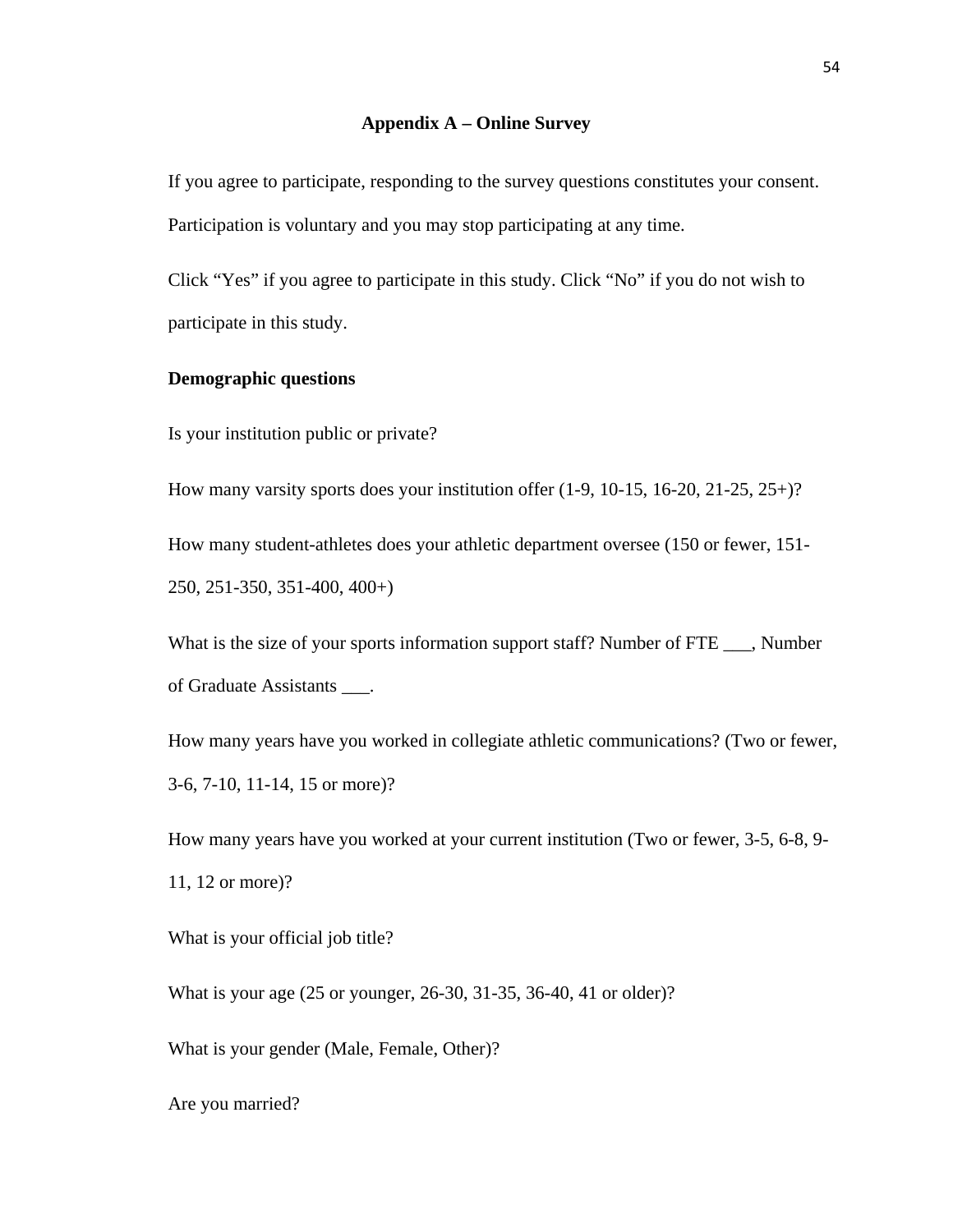Would you be willing to have a follow-up phone call to discuss your answers?

#### **Sports Information Director Questions**

Q: How many other head SID jobs have you held prior to your current post?

Q: If you've changed institutions as an SID in the past five years, please explain your rationale.

Q: How many people held the head SID position at your current institution prior to your arrival in the past five years?

Q: In the next five years, I see myself staying at my current institution in my current role (Strongly Agree, Somewhat Agree, Somewhat Disagree, Strongly Disagree)?

Q: I have given consideration to leaving the SID field and changing career paths (Strongly Agree, Somewhat Agree, Somewhat Disagree, Strongly Disagree)?

Q: If I were to change careers, I feel my work and skillset as an SID is applicable to a broad range of job options (Strongly Agree, Somewhat Agree, Somewhat Disagree, Strongly Disagree)?

Q: In which of the following ways has your institution shown it values your work (select all that apply):

```
Increased compensation
```
Bonuses

Institutional recognition/awards

Promotion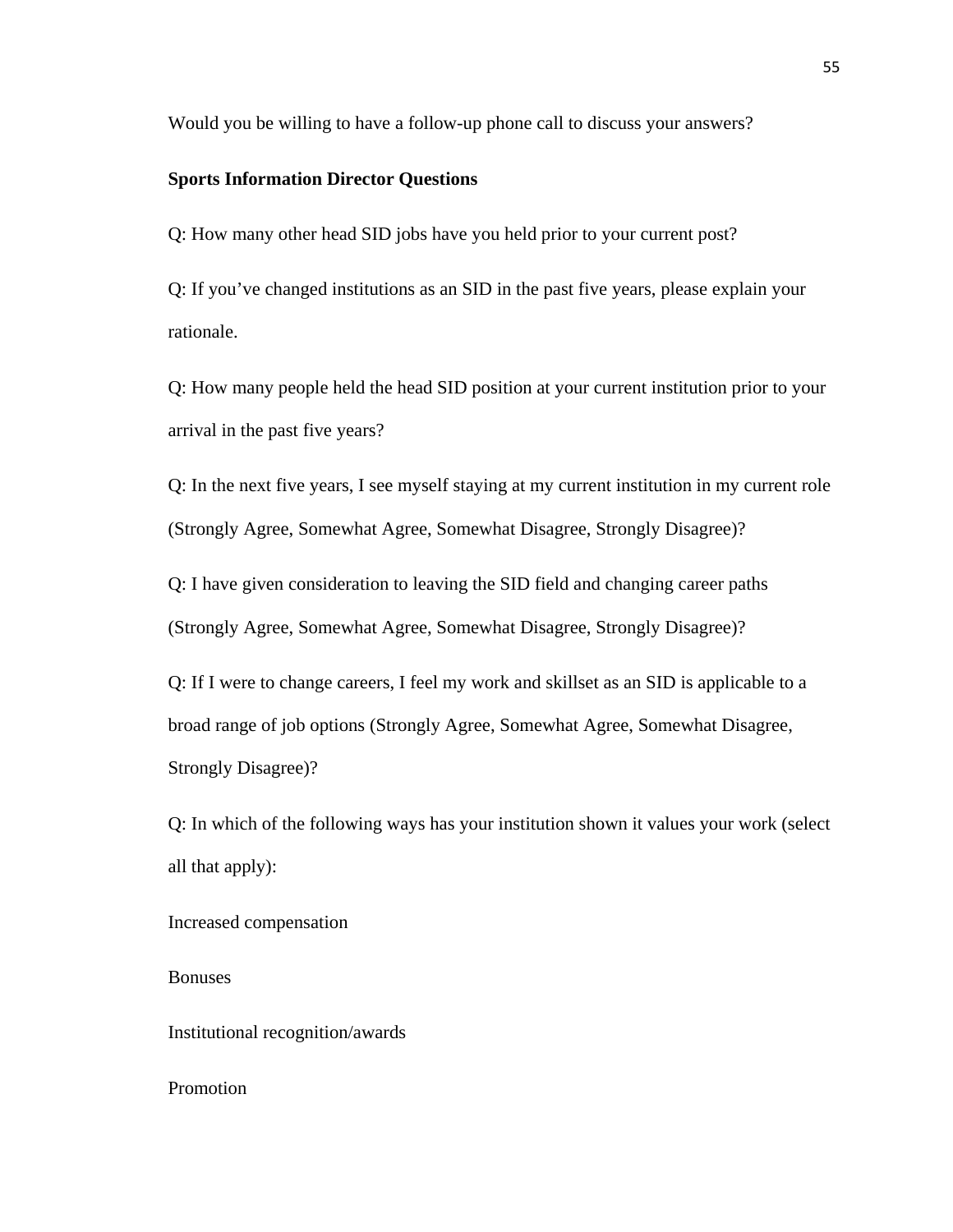Other (please explain)

Q: If you've been at your current institution for five or more years, please explain some of the reasons why you've remain there.

Q: The coaches at my institution value the work I do for their program and show their appreciation (Strongly Agree, Somewhat Agree, Somewhat Disagree, Strongly Disagree).

Q: The AD at my institution values the work I do for the athletic department and shows his appreciation (Strongly Agree, Somewhat Agree, Somewhat Disagree, Strongly Disagree).

Q: Has your AD ever discussed with you the possibly of being promoted at your current institute (Assistant/Associate AD of Communications, etc.)

Q: Is your position as SID considered to be a member of the "senior level" athletic administration staff?

Q: The AD (or other senior-level athletic administration staff) seek my console in highlevel decision making (Strongly Agree, Somewhat Agree, Somewhat Disagree, Strongly Disagree).

Q: My AD views me as more of a technician that a senior-level leader (Strongly Agree, Somewhat Agree, Somewhat Disagree, Strongly Disagree).

Q: Do you have any desire to one day become a senior-level athletic administrator or AD?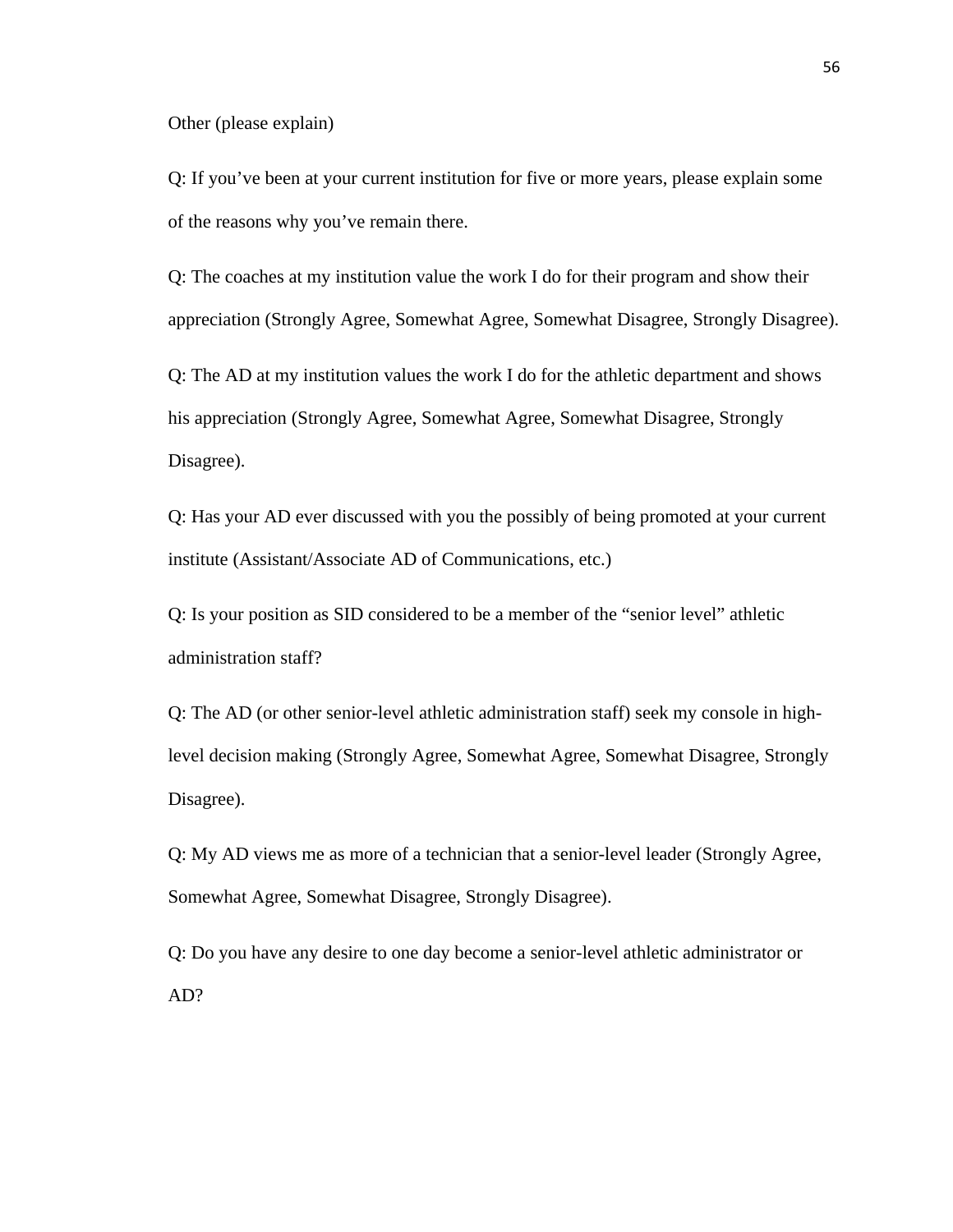Q: I feel my current role affords me the opportunity for growth in one day becoming a senior-level athletic administrator or AD (Strongly Agree, Somewhat Agree, Somewhat Disagree, Strongly Disagree).

Q: What aspects of your job aid in obtaining a satisfactory work-life balance?

Q: What aspects of your job significantly hinder achieving work-life balance?

Q: What are the biggest challenges in your role as the top-ranking SID (day-to-day at work, in life, etc. – please think broadly but try to be as specific as possible)?